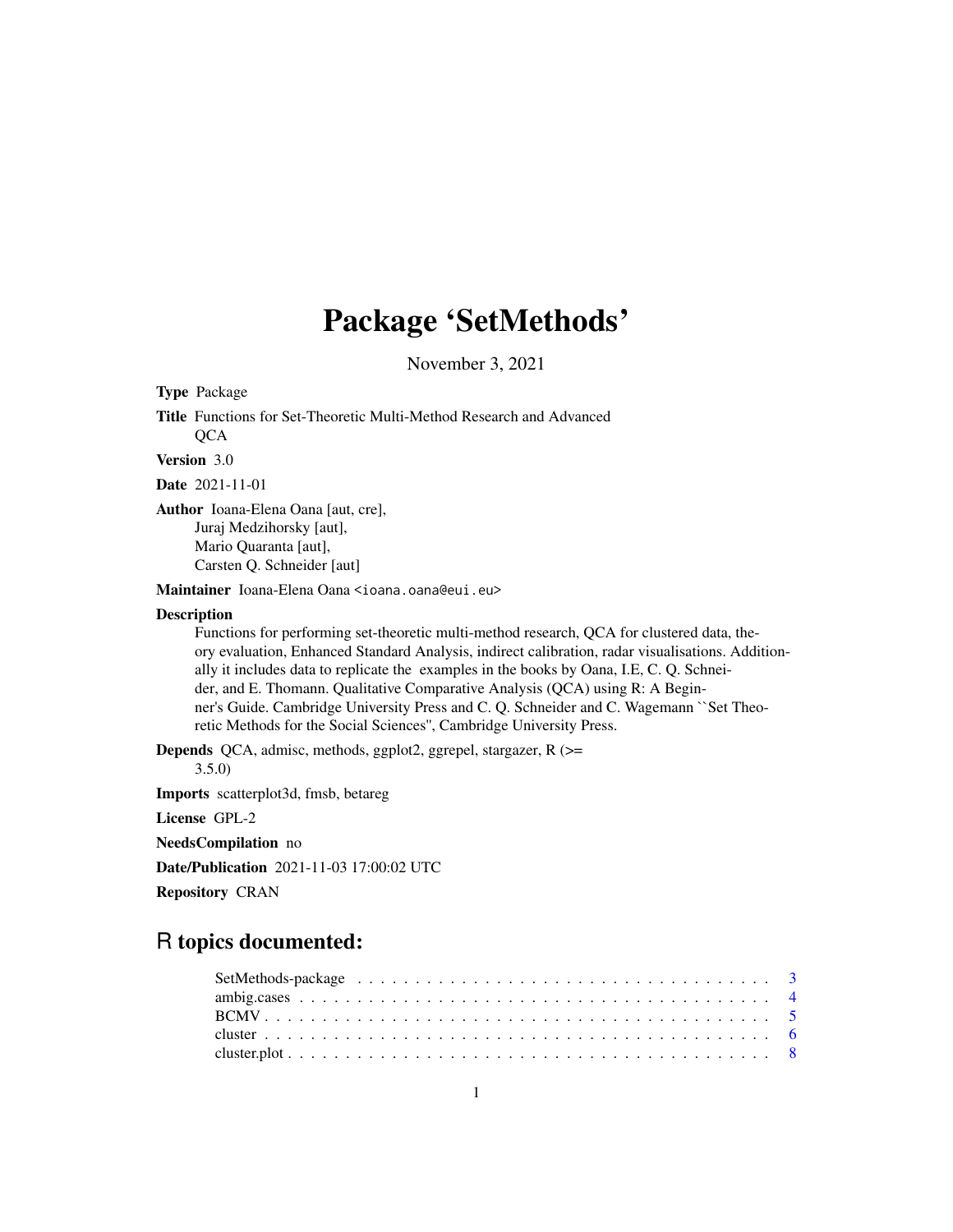| 10                |
|-------------------|
| 11                |
| 12<br>FakeCS      |
| 13                |
| 14<br><b>FSR</b>  |
| 15                |
| 16                |
| 17<br><b>JOBF</b> |
| 18                |
| 19                |
| 20                |
| 21                |
| 22                |
| 23                |
| <b>PAYF</b><br>24 |
| 25                |
| 26                |
| 27                |
| pimplot<br>28     |
| 31                |
| 33                |
| 35                |
| 36                |
| 39                |
| 40                |
| rob.fit<br>42     |
| 43                |
| 45                |
|                   |
| 47                |
| 48                |
| 50                |
| 51                |
| 52                |
| 53                |
| <b>SDC</b><br>54  |
| 55                |
| 56<br>smmr        |
| 57                |
| 59                |
| 60                |
| 61                |
| 61                |
| 63                |
| <b>VISC</b><br>64 |
| 65                |
| 66                |

**Index**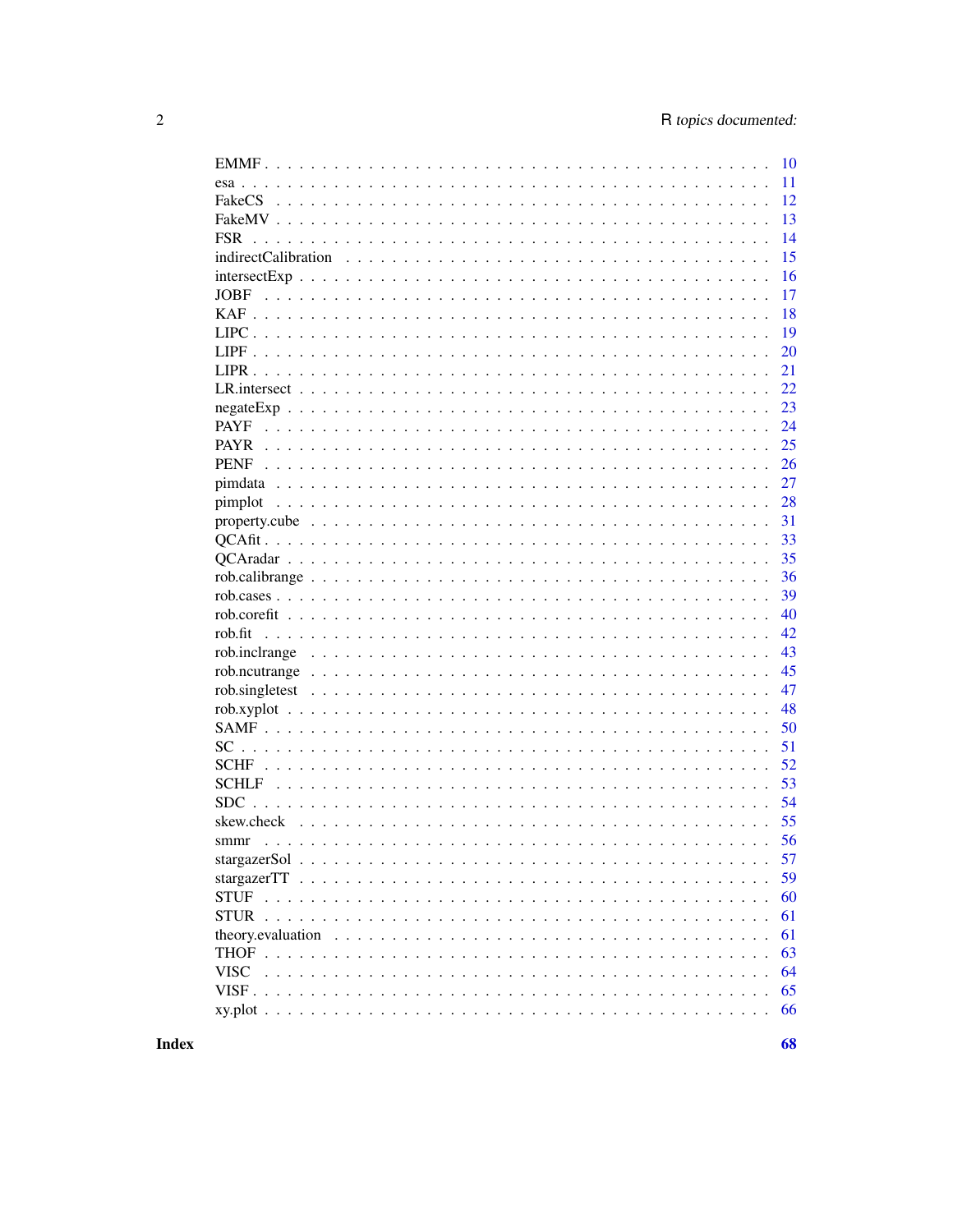<span id="page-2-0"></span>SetMethods-package *Functions for Set-Theoretic Multi-Method Research and Advanced QCA*

#### Description

This initiated as a package companion to the book by C. Q. Schneider and C. Wagemann "Set-Theoretic Methods for the Social Sciences", Cambridge University Press. It has now grown to include functions for performing set-theoretic multi-method research (Schneider and Rohlfing 2013), QCA for clustered data (Garcia-Castro and Arino 2013), theory evaluation, Enhanced Standard Analysis, QCA Radar Charts, indirect calibration, robustness tests (Oana and Schneider - unpublished) etc.. Additionally it includes data to replicate the examples in the book by Oana, I.E, C. Q. Schneider, and E. Thomann. Qualitative Comparative Analysis (QCA) using R: A Gentle Introduction. Cambridge University Press and C. Q. Schneider and C. Wagemann "Set Theoretic Methods for the Social Sciences", Cambridge University Press.

### Details

| SetMethods |
|------------|
| Package    |
| 3.0        |
| 2021-11-01 |
| $GPL-2$    |
|            |

The package contains functions to perform set-theoretic multi-method research, theory evaluation, QCA for clustered data, Enhanced Standard Analyses, indirect calibration, calculate parameters of fit and produce XY plots and QCA Radar Charts, perform robustness tests, etc.. Furthermore, it contains all the data used in the Schneider and Wagemann (2012) and Oana, Schneider, and Thomann (2021) books.

#### Author(s)

Ioana-Elena Oana [aut, cre], Juraj Medzihorsky [aut], Carsten Q. Schneider [aut], Mario Quaranta [aut]

Maintainer: Ioana-Elena Oana <ioana.oana@eui.eu>

#### References

Oana, I.E., Schneider, C. Q., Thomann, E. (2021). Qualitative Comparative Analysis (QCA) using R: A Beginner's Guide. Cambridge: Cambridge University Press.

Oana, I.E., Schneider, C. Q. (2021). A Robustness Test Protocol for Applied QCA: Theory and R Software Application. Sociological Methods and Research. https://doi.org/10.1177/00491241211036158.

Oana, I.E., Schndeider, C.Q. (2018) SetMethods: An Add-on R Package for Advanced QCA.The R Journal 10(1): 507-33.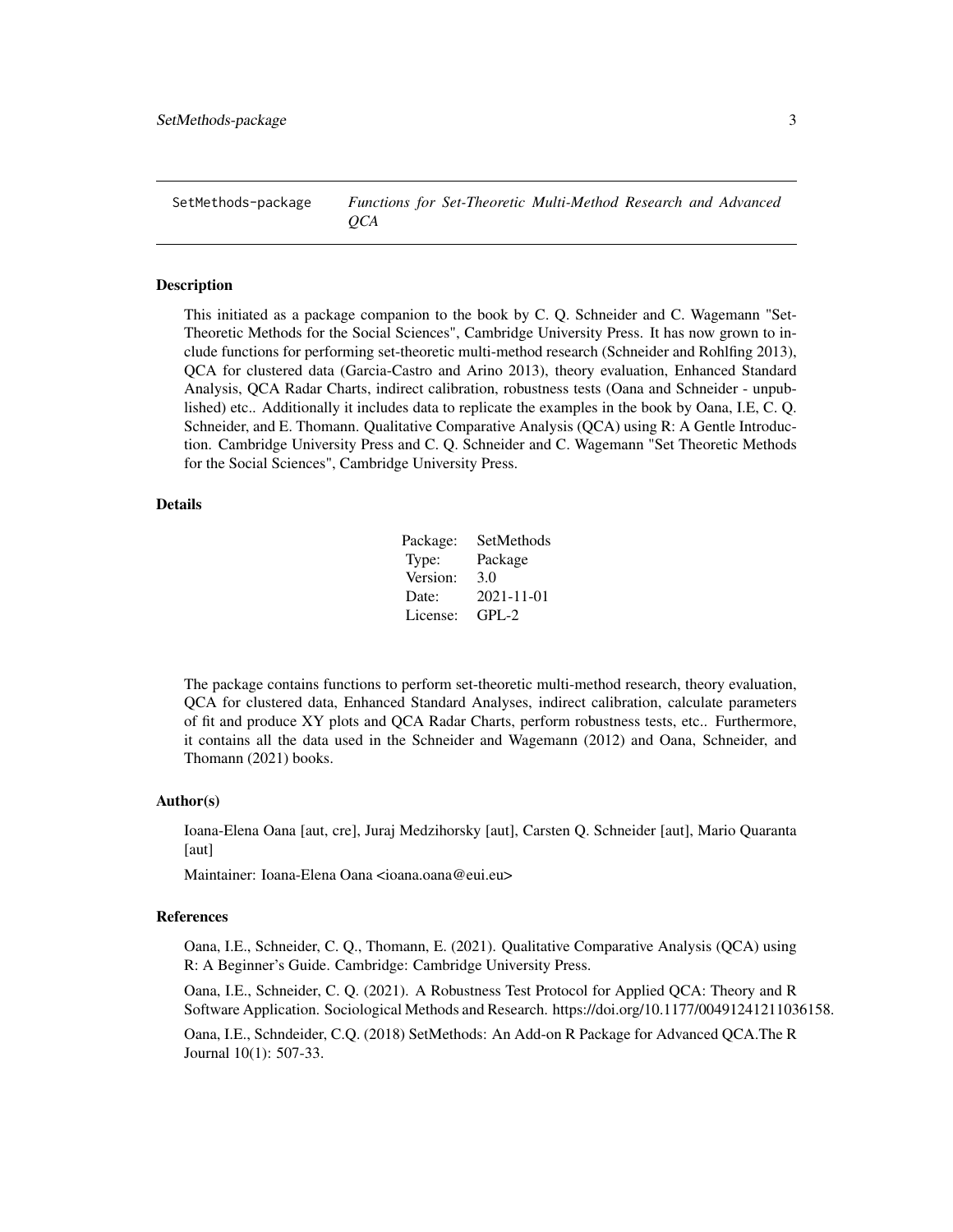<span id="page-3-0"></span>Schneider, Carsten Q. 2021. Set-Theoretic Multi-Method Research: A Guide to Combining QCA and Case Studies. Cambridge: Cambridge University Press.

Schneider, C. Q., Wagemann, C. (2012) Set-Theoretic Methods for the Social Sciences, Cambridge University Press: Cambridge

Schneider, C. Q., Rohlfing, I. 2013. Combining QCA and Process Tracing in Set-Theoretic Multi-Method Research. Sociological Methods Research 42(4): 559-597

Haesebrouck, T. (2015) Pitfalls in QCA's consistency measure. Journal of Comparative Politics 2:65-80.

Garcia-Castro, A., Arino, M. A.. 2013. A General Approach to Panel Data Set-Theoretic Research. COMPASSS Working Paper 2013-76

ambig.cases *Function for identifying cases with 0.5 fuzzy-set values.*

#### **Description**

A function that identifies cases with 0.5 fuzzy-set values.

#### Usage

ambig.cases(data)

#### **Arguments**

data A datafarme, a subset of a dataframe, or a vector (i.e. single column in a dataframe). If the function is provided with the dataframe it will return the name of the cases with 0.5 values together with their location in the dataframe. If the function is provided with a vector (i.e. a single column), it will return the position of the case having a 0.5 in that vector. The function should be used for calibrated data and will give an error if the data contains uncalibrated scores. However, if you have both calibrated and uncalibrated data in the same dataframe, it is possible to use the function only for the calibrated subset of that data.

#### Author(s)

Ioana-Elena Oana

#### Examples

# Import your data. For example:

data(SCHF)

# Get cases with 0.5 in the entire dataframe:

ambig.cases(SCHF)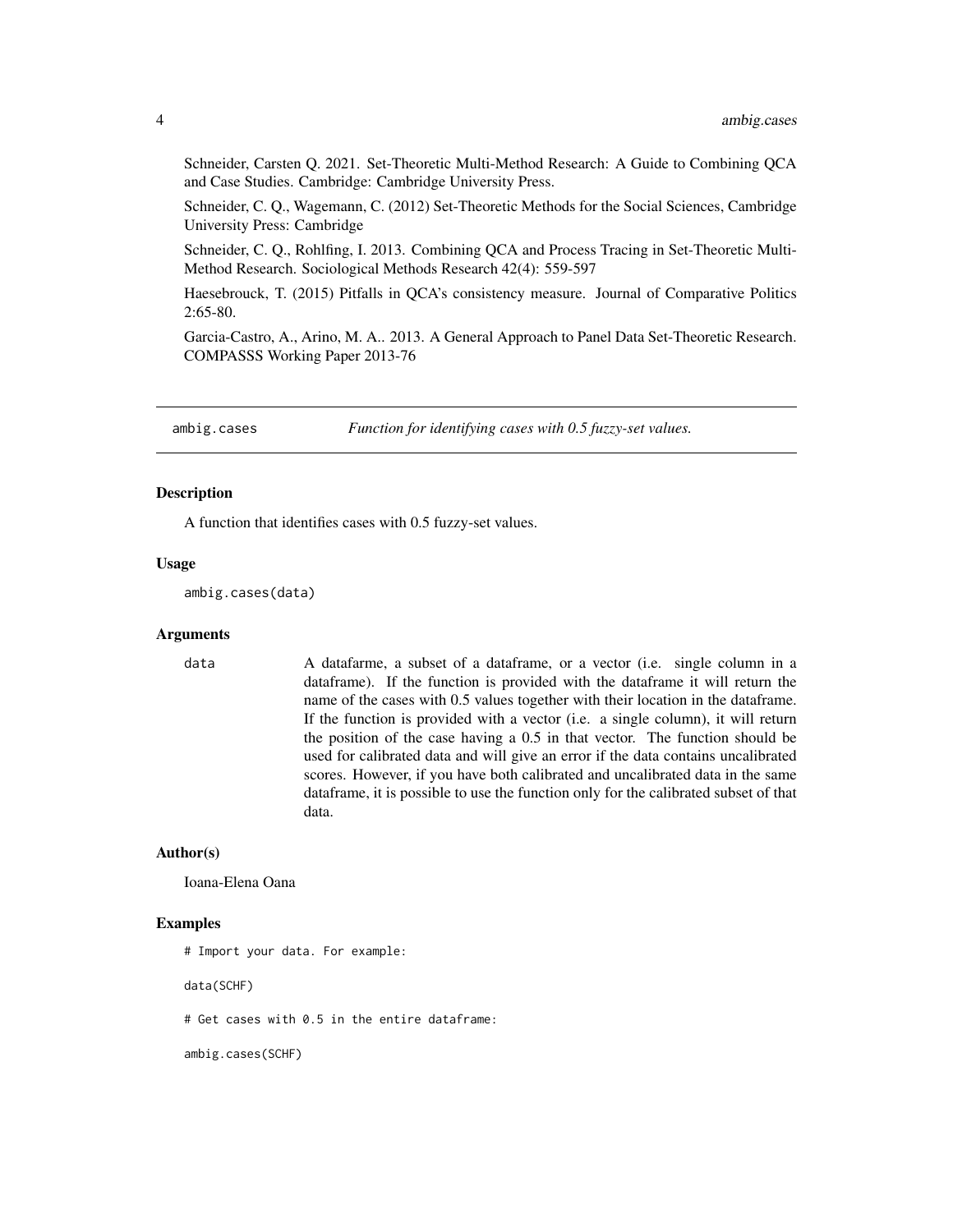#### <span id="page-4-0"></span>BCMV 5

# Get cases with 0.5 in the column "EMP" in the dataframe:

ambig.cases(SCHF\$EMP)

# Get cases with 0.5 in the 7th column of the dataframe:

ambig.cases(SCHF[,7])

BCMV *Berg-Schlosser and Cronqvist (2005)*

#### Description

The BCMV data frame has 18 rows and 5 variables

#### Usage

data(BCMV)

# Format

A data frame with 18 observations on the following 5 variables.

- GNP a numeric vector. Condition, Gross National Product/Capita (ca. 1930). 0 if below 500\$, 1 if between 550 and 850\$, 2 above 850\$.
- URB a numeric vector. Condition, urbanization (population in towns with 20000 and more inhabitants); 0 if below 50 per cent; 1 if above.
- LIT a numeric vector. Condition, literacy: 0 if below 75 per cent; 1 if above.
- INDUS a numeric vector. Condition, Industrial Labour Force (incl. mining); 0 if below 30 per cent of active population; 1 if above.

DEMOC a numeric vector. Condition, stability of a democracy: 0 if not stable; 1 if stable.

# Details

The data are used by Berg-Schlosser and Cronqvist (2005) to demostrate mvQCA. The original data are from Lipset (1963). Data are multi-value.

#### References

Berg-Schlosser, D. and Cronqvist, L. (2005) "Macro-Quantitative vs. Macro-Qualitative Methods in the Social Sciences - An Example from Empirical Democratic Theory", Historical Social Research 30, pp. 154-175.

Lipset, Seymour M. (1963) Political Man. The Social Bases of Politics. Doubleday: New York.

Schneider, C. Q., Wagemann, C. (2012) Set-Theoretic Methods for the Social Sciences, Cambridge University Press: Cambridge.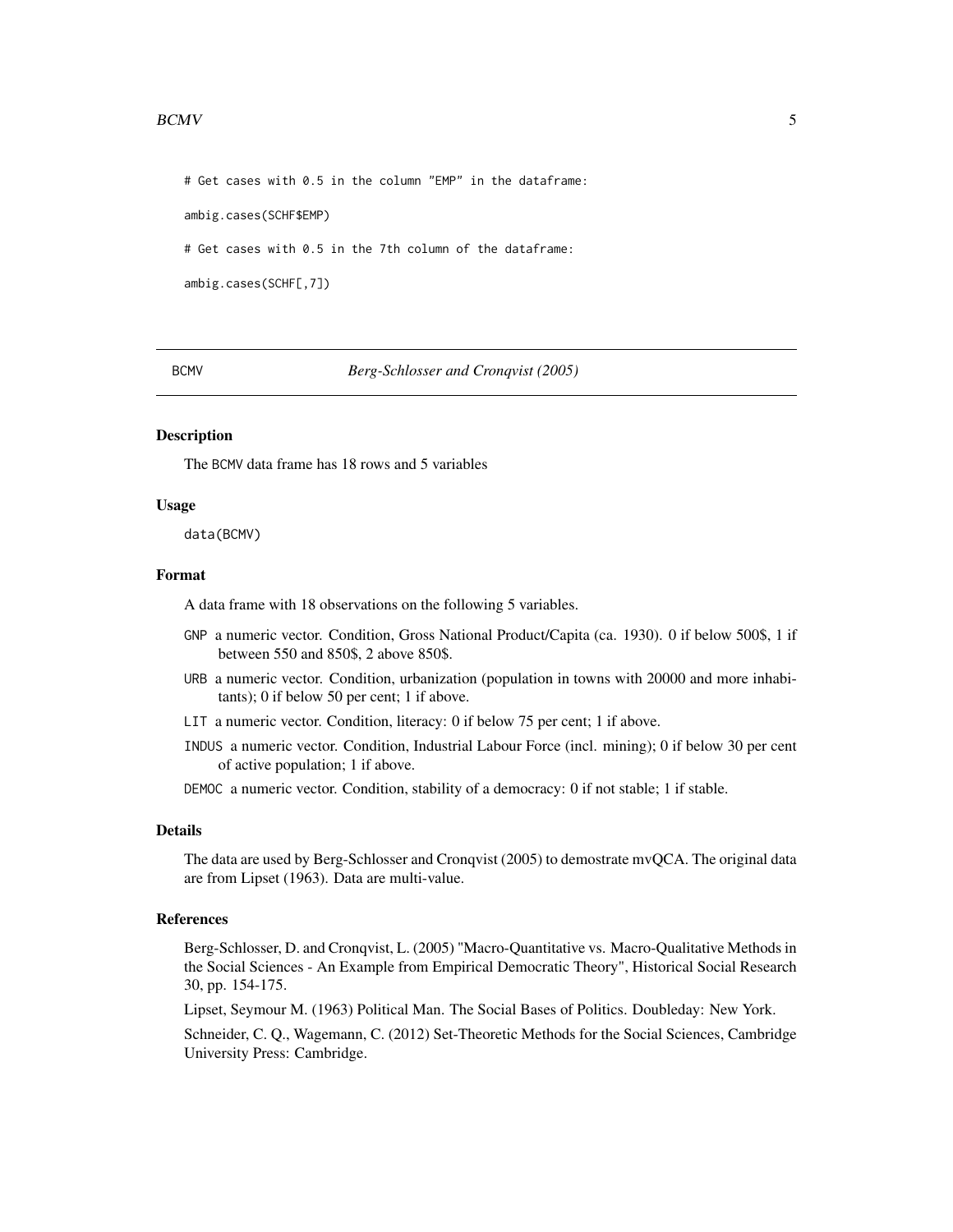<span id="page-5-0"></span>Schneider, C. Q., Wagemann, C., Quaranta, M. (2012) How To... Use Software for Set-Theoretic Analysis. Online Appendix to "Set-Theoretic Methods for the Social Sciences". Available at www.cambridge.org/schneider-wagemann

# Examples

data(BCMV)

cluster *Diagnostic tool for clustered data.*

# Description

Function returns pooled, within, and between consistencies for the relationship between two sets, for an object of class "qca", and for a Boolean expression.

#### Usage

```
cluster(data=NULL, results, outcome,
     unit_id, cluster_id, sol = 1,
     necessity = FALSE, wicons = FALSE)
```
# Arguments

| data       | A data frame in the long format containing both a colum with the unit names and<br>a column with the cluster names. Column names should be in capital letters.                                                                                                                                                                                                                                                                                                                                                    |
|------------|-------------------------------------------------------------------------------------------------------------------------------------------------------------------------------------------------------------------------------------------------------------------------------------------------------------------------------------------------------------------------------------------------------------------------------------------------------------------------------------------------------------------|
| results    | An object of class "qca". For performing cluster diagnostics of the sufficient<br>solution for the negated outcome one must only use the minimize() result from<br>the sufficiency analysis of the negated outcome. The argument results can also<br>be a vector, a character string, or a boolean expression of the form e.g. " $A^* \sim B$<br>$+ \sim B^*C$ ".                                                                                                                                                 |
| outcome    | A character string with the name of the outcome in capital letters. When per-<br>forming cluster diagnostics of the sufficient solution for the negated outcome<br>one must only use the minimize() result from the sufficiency analysis of the<br>negated outcome in the argument results. When performing cluster diagnos-<br>tics for boolean expressions or vectors the negated outcome can be used by<br>inserting a tilde in the outcome name in the argument outcome. The outcome<br>can also be a vector. |
| unit_id    | A character string with the name of the vector containing the units (e.g. coun-<br>tries).                                                                                                                                                                                                                                                                                                                                                                                                                        |
| cluster_id | A character string with the name of the vector containing the clustering units<br>(e.g. years).                                                                                                                                                                                                                                                                                                                                                                                                                   |
| sol        | A vector where the first number indicates the number of the conservative or<br>parsimonious solution according to the order in the "qca" object. For more com-<br>plicated structures of model ambiguity, the intermediate solution can also be<br>specified by using a character string of the form "c1p3i2" where $c = \text{conserva}$ -<br>tive solution, $p =$ parsimonious solution and $i =$ intermediate solution.                                                                                        |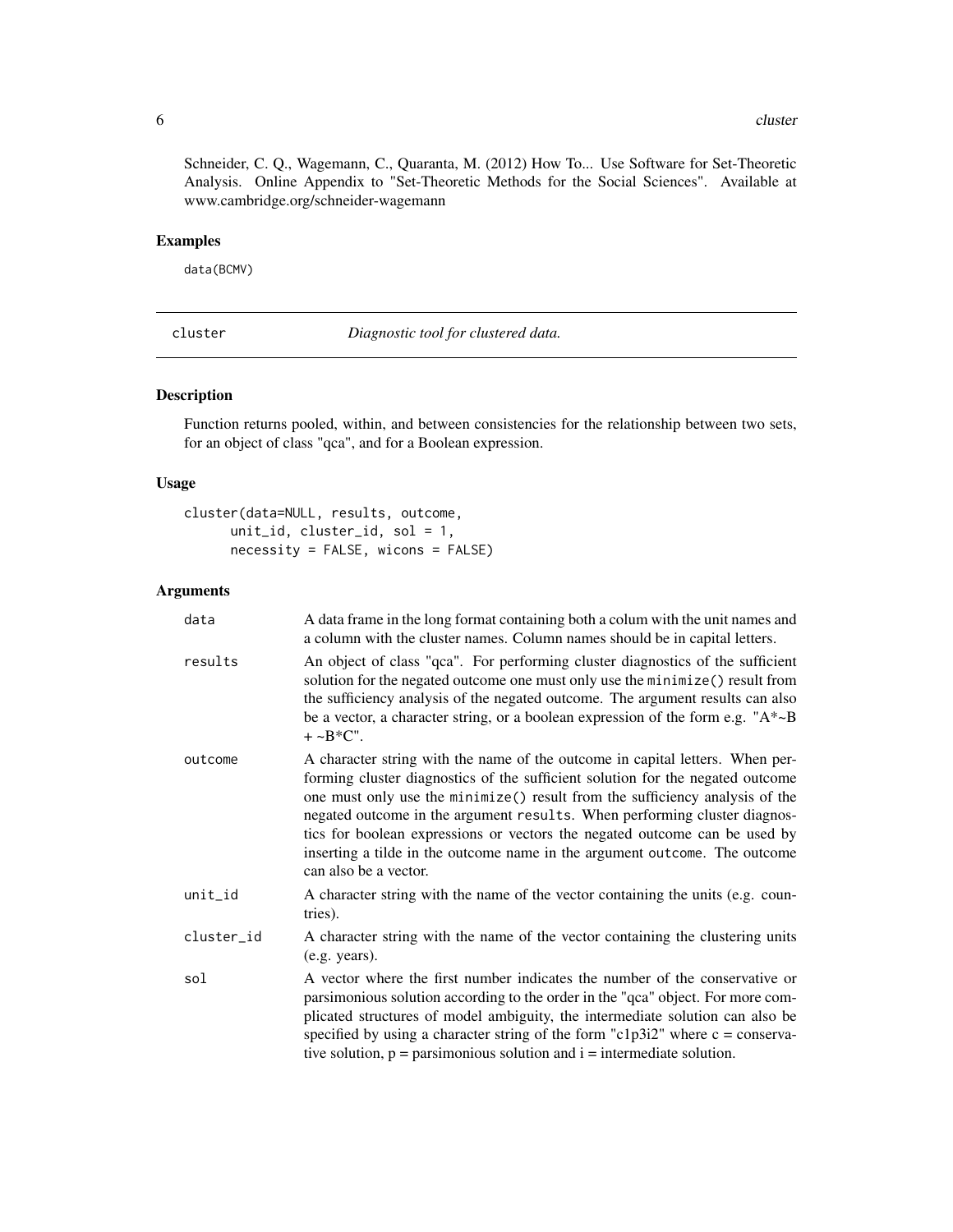#### <span id="page-6-0"></span>cluster 7 and 2008 and 2008 and 2008 and 2008 and 2008 and 2008 and 2008 and 2008 and 2008 and 2008 and 2008 and 2008 and 2008 and 2008 and 2008 and 2008 and 2008 and 2008 and 2008 and 2008 and 2008 and 2008 and 2008 and 2

| necessity | Logical. Perform the diagnostic for the relationship of necessity? |
|-----------|--------------------------------------------------------------------|
| wicons    | Logical. Should within consistencies and coverages be printed?     |

#### Author(s)

Ioana-Elena Oana

# References

Garcia-Castro, Roberto, and Miguel A. Arino. 2016. "A General Approach to Panel Data Set-Theoretic Research."" Journal of Advances in Management Sciences & Information Systems 2: 6376.

# See Also

[minimize](#page-0-0)

#### Examples

```
# Import your clustered data in the long format.
# For example:
data(SCHLF)
# Get the intermediate solution:
sol_yi <- minimize(SCHLF, outcome = "EXPORT",
                conditions = c("EMP","BARGAIN","UNI","OCCUP","STOCK", "MA"),
                incl.cut = .9,include = "?"details = TRUE, show.cases = TRUE, dir.exp = c(\theta, \theta, \theta, \theta, \theta, \theta))
# Get pooled, within, and between consistencies for the intermediate solution:
cluster(SCHLF, sol_yi, "EXPORT", unit_id = "COUNTRY",
              cluster_id = "YEAR", sol = 1)# or:
cluster(SCHLF, sol_yi, "EXPORT", unit_id = "COUNTRY",
              cluster_id = "YEAR", sol = "c1p1i1")# Get pooled, within, and between consistencies for EMP as necessary for EXPORT:
cluster(SCHLF, results="EMP", outcome="EXPORT", unit_id = "COUNTRY",
              cluster_id = "YEAR", necessity=TRUE)
# or:
cluster(results=SCHLF$EMP, outcome=SCHLF$EXPORT, unit_id = SCHLF$COUNTRY,
              cluster_id = SCHLF$YEAR, necessity=TRUE)
```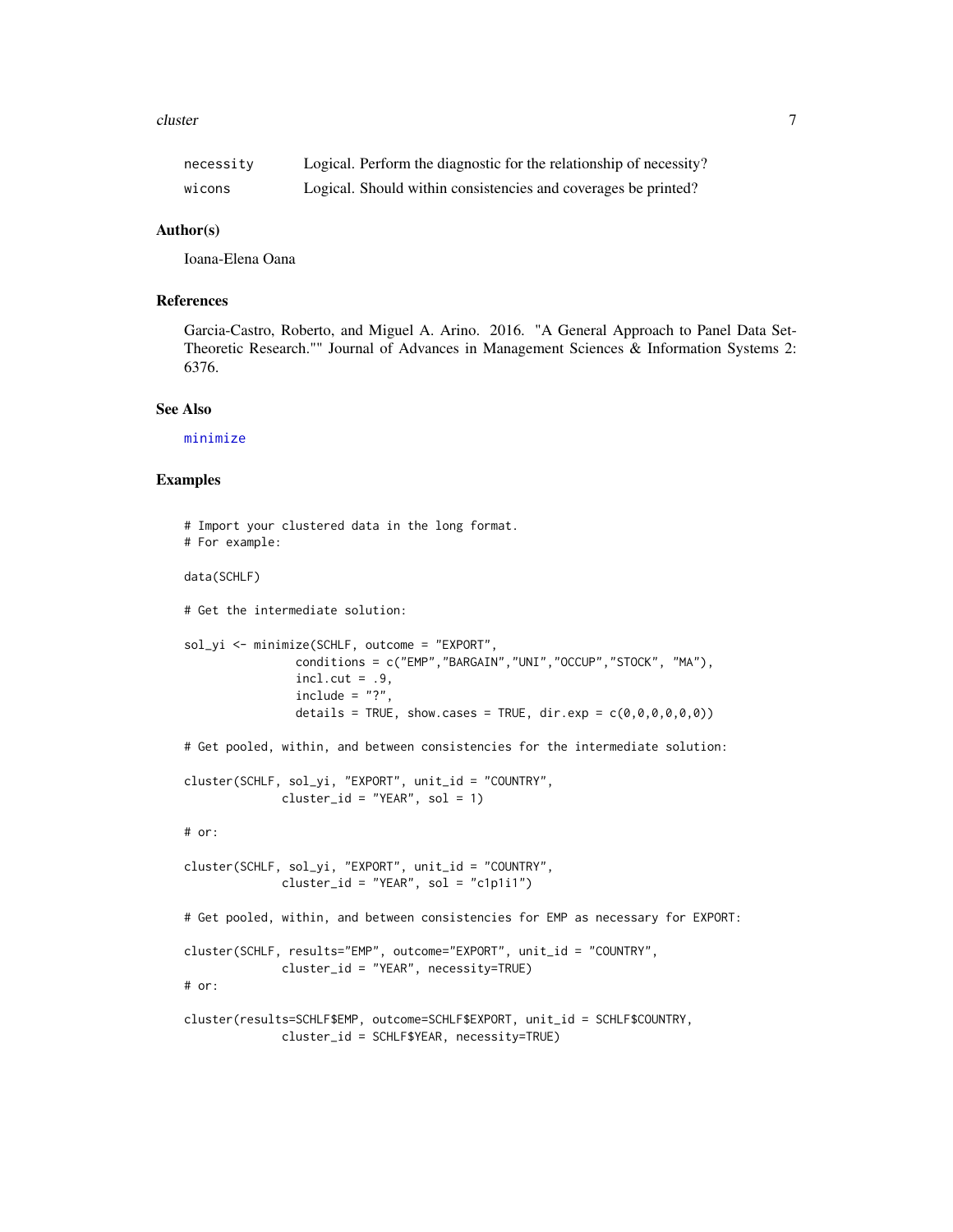```
# Get pooled, within, and between consistencies for ~EMP as necessary for EXPORT:
cluster(SCHLF, results="~EMP", outcome="EXPORT", unit_id = "COUNTRY",
              cluster_id = "YEAR", necessity=TRUE)
# or:
cluster(results=1-SCHLF$EMP, outcome=SCHLF$EXPORT, unit_id = SCHLF$COUNTRY,
              cluster_id = SCHLF$YEAR, necessity=TRUE)
# Get pooled, within, and between consistencies for EMP*~MA*STOCK as sufficient for EXPORT:
cluster(SCHLF, "EMP*~MA*STOCK", "EXPORT", unit_id = "COUNTRY",
              cluster_id = "YEAR")
# Get pooled, within, and between consistencies for EMP*MA + ~STOCK as sufficient for ~EXPORT:
cluster(SCHLF, "EMP*MA + ~STOCK", "~EXPORT", unit_id = "COUNTRY",
              cluster_id = "YEAR")
```
cluster.plot *Function for plotting pooled, between, and within consistencies for a cluster diagnostics.*

#### Description

Function for plotting pooled, between, and within consistencies for a cluster diagnostics. For a sufficient solution, the function returns plots for the entire solution and each sufficient term.

# Usage

```
cluster.plot(cluster.res,
            \text{labs} = \text{TRUE},
            size = 5,
            angle = 0,
            wicons = FALSE,
            wiconslabs = FALSE,
            wiconssize = 5,
            wiconsangle = 90)
```
# Arguments

| cluster.res | An object of class "cluster.res". This is the result of a cluster diagnostics ob-<br>tained with the cluster() function. |
|-------------|--------------------------------------------------------------------------------------------------------------------------|
| labs        | Logical. Should labels for the clusters be printed?                                                                      |
| size        | Label font size for the clusters.                                                                                        |
| angle       | Label rotation for the clusters.                                                                                         |
| wicons      | Logical. Should within consistency plots be returned?                                                                    |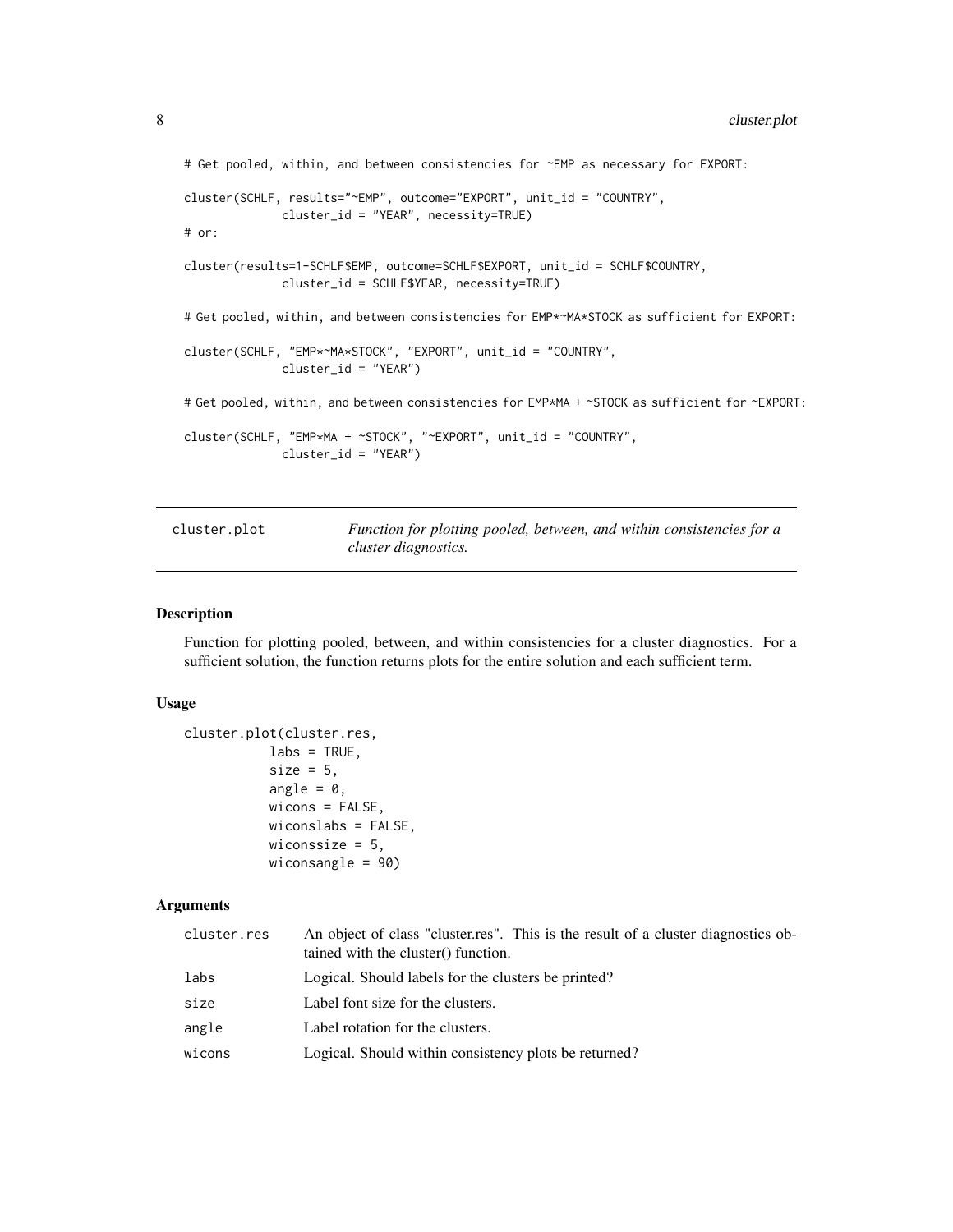# cluster.plot 9

| wiconslabs  | Logical. Should labels for the units be printed? |
|-------------|--------------------------------------------------|
| wiconssize  | Label font size for the units.                   |
| wiconsangle | Label rotation for the units.                    |

# Author(s)

Ioana-Elena Oana

#### References

Garcia-Castro, Roberto, and Miguel A. Arino. 2016. "A General Approach to Panel Data Set-Theoretic Research."" Journal of Advances in Management Sciences & Information Systems 2: 6376.

# Examples

```
# Load the data:
data(PAYF)
# Create a sufficient solution using minimize:
PS <- minimize(data = PAYF,
                         outcome = "HL",conditions = c("HE","GG","AH","HI","HW"),
                         incl.cut = 0.9,
                         n.cut = 2,include = "?"details = TRUE,
                         show.cases = TRUE)
PS
# Perform cluster diagnostics:
CB <- cluster(data = PAYF,
           results = PS,
           outcome = "HL",
           unit_id = "COUNTRY",
           cluster_id = "REGION",
           necessity=FALSE,
           wicons = FALSE)
CB
# Plot pooled, between, and within consistencies:
cluster.plot(cluster.res = CB,
             \text{labels} = \text{TRUE},
             size = 8,angle = 6,
             wicons = TRUE)
```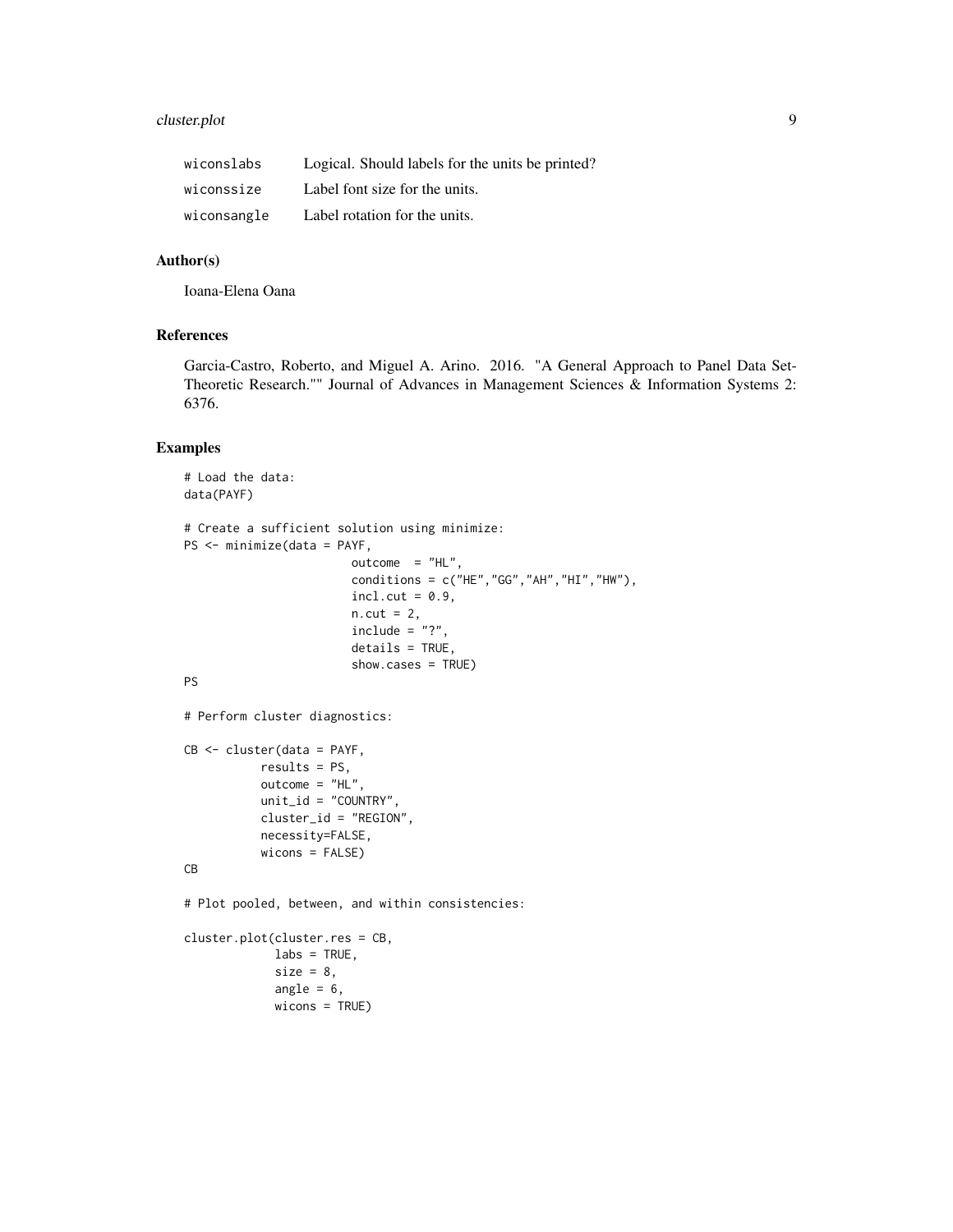The EMMF data frame has 19 rows and 8 sets

# Usage

data(EMMF)

# Format

A data frame with 19 observations on the following 8 sets.

- country a factor with levels Australia Austria Belgium Canada Denmark Finland France Germany Ireland Italy Netherlands NewZealand Norway Portugal Spain Sweden Switzerland UK USA
- s a numeric vector. Condition, state-society relationships.
- c a numeric vector. Condition, non-market coordination.
- l a numeric vector. Condition, strength of the labour movement.
- r a numeric vector. Condition, religious denomination.
- p a numeric vector. Condition, strenght of religious parties.
- v a numeric vector. Condition, institutional veto points.
- jsr a numeric vector. Outcome, job-secturity regulations.

# Details

Data are used by Emmenegger (2011) to analyze job-security regulations in Western democracies. The data are fuzzy-sets.

# References

Emmenegger, P. (2011) "Job-security regulations in Western democracies", European Journal of Political Research 50, pp. 336-364.

Schneider, C. Q., Wagemann, C. (2012) Set-Theoretic Methods for the Social Sciences, Cambridge University Press: Cambridge.

#### Examples

data(EMMF)

<span id="page-9-0"></span>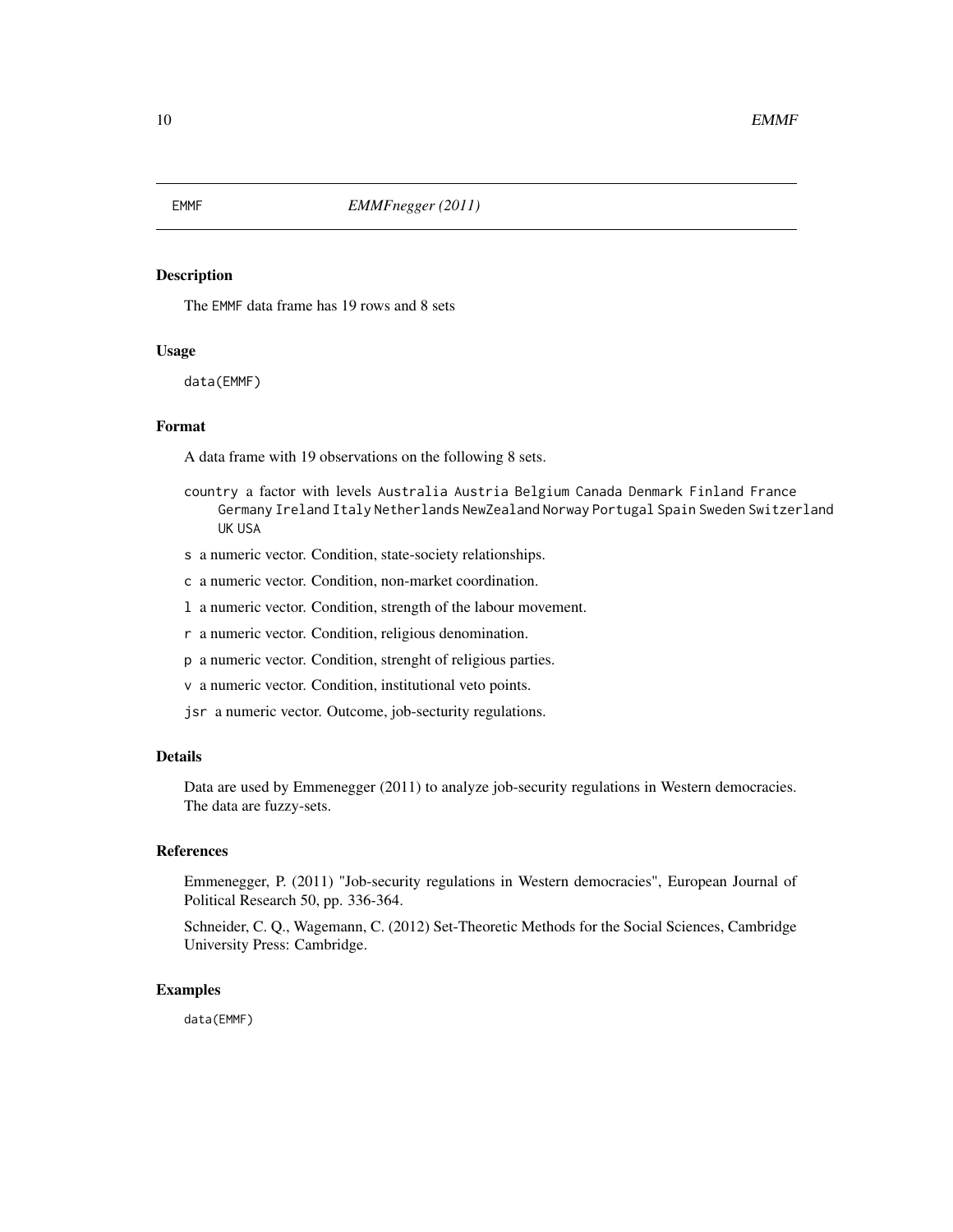Function that performs the Enhanced Standard Analysis.

# Usage

esa(oldtt, nec\_cond, untenable\_LR, contrad\_rows)

# Arguments

| oldtt        | A truthTable object.                                                                                                                                                                                                                                                                                                                                                                                       |
|--------------|------------------------------------------------------------------------------------------------------------------------------------------------------------------------------------------------------------------------------------------------------------------------------------------------------------------------------------------------------------------------------------------------------------|
| nec_cond     | A vector of character strings containing the necessary conditions. Conditions<br>should be capitalized and negated conditions should be inserted with a "~".<br>Unions of conditions are performed with a "+". Using this argument, logical<br>remainder rows that contradict the statement of necessity will not be used in the<br>analysis (i.e. OUT will be set to 0 in the truth table).               |
| untenable_LR | A Boolean expression containing the untenable logical remainders. Conditions<br>should be capitalized and negated conditions should be inserted with a "~". In-<br>tersections of conditions are performed with a "*". Using this argument, logical<br>remainder rows containing the particular intersection specified will not be used<br>in the analysis (i.e. OUT will be set to 0 in the truth table). |
| contrad_rows | A vector containing the names of the rows that are contradictory. Using this<br>argument, all rows with the names specified (both logical remainders and rows<br>containing empirical information) will not be used in the analysis (i.e. OUT will<br>be set to $0$ in the truth table).                                                                                                                   |

# Value

It returns a new truth table in which all truth table rows are set to outcome value 0 that would otherwise present untenable assumptions.

# Author(s)

Ioana-Elena Oana

# References

Schneider, C. Q., Wagemann, C. 2012. Set-Theoretic Methods for the Social Sciences: A Guide to Qualitative Comparative Analysis. Cambridge: Cambridge University Press, chapter 8.

# See Also

[minimize](#page-0-0)

<span id="page-10-0"></span>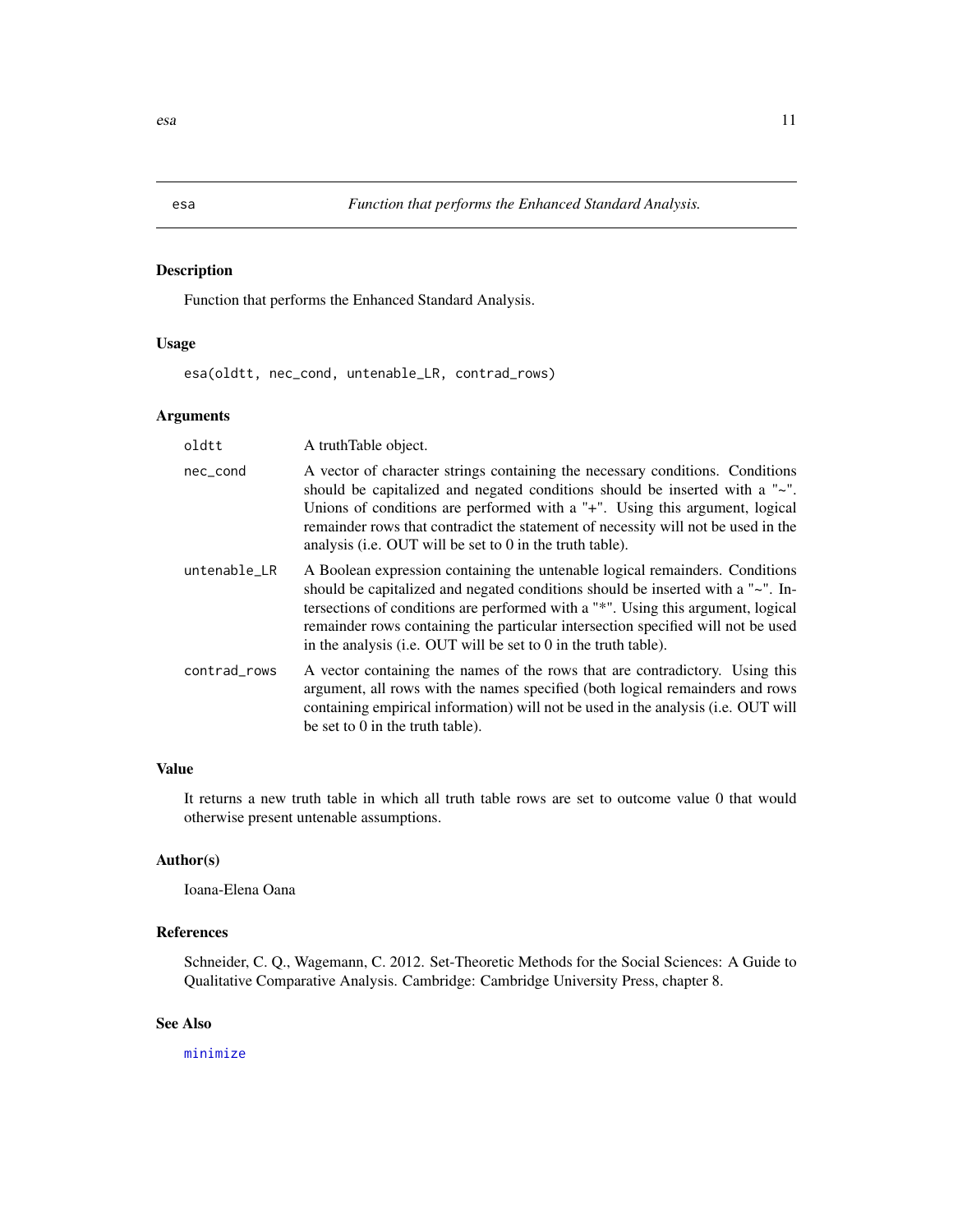#### Examples

```
# Import your data. For example:
data(SCHF)
# Get the truth table for the presence of the outcome:
TT_y <- truthTable(SCHF, outcome = "EXPORT",
                   conditions = c("EMP","BARGAIN","UNI","OCCUP","STOCK", "MA"),
                   incl. cut = .9,complete = TRUE,
                  PRI = TRUE,
                  sort.by = c("out", "incl", "n")# Exclude condition STOCK + MA and condition EMP as necessary for EXPORT
# Exclude all remainder rows containing the combination BARGAIN*~OCCUP
# Exclude the rows "19", "14", "46", "51" as contradictory:
newtt <- esa(oldtt = TT_y, nec_cond = c("STOCK+MA", "EMP"),
          untenable_LR = "BARGAIN*~OCCUP", contrad_rows = c("19", "14", "46", "51"))# The truth table newly created can afterwards be used in further analyses
```
FakeCS *Fake crisp-set data*

#### Description

The FakeCS data frame has 30 rows and 5 sets

#### Usage

data(FakeCS)

#### Format

A data frame with 30 observations on the following 5 sets.

y a numeric vector. Outcome with 2 categories (crisp-set).

j a numeric vector. Condition with 2 categories (crisp-set).

z a numeric vector. Condition with 2 categories (crisp-set).

w a numeric vector. Condition with 2 categories (crisp-set).

k a numeric vector. Condition with 2 categories (crisp-set).

#### Details

The data frame has only exercise purpuses to let the user learn how to perform crisp-set QCA in R.

<span id="page-11-0"></span>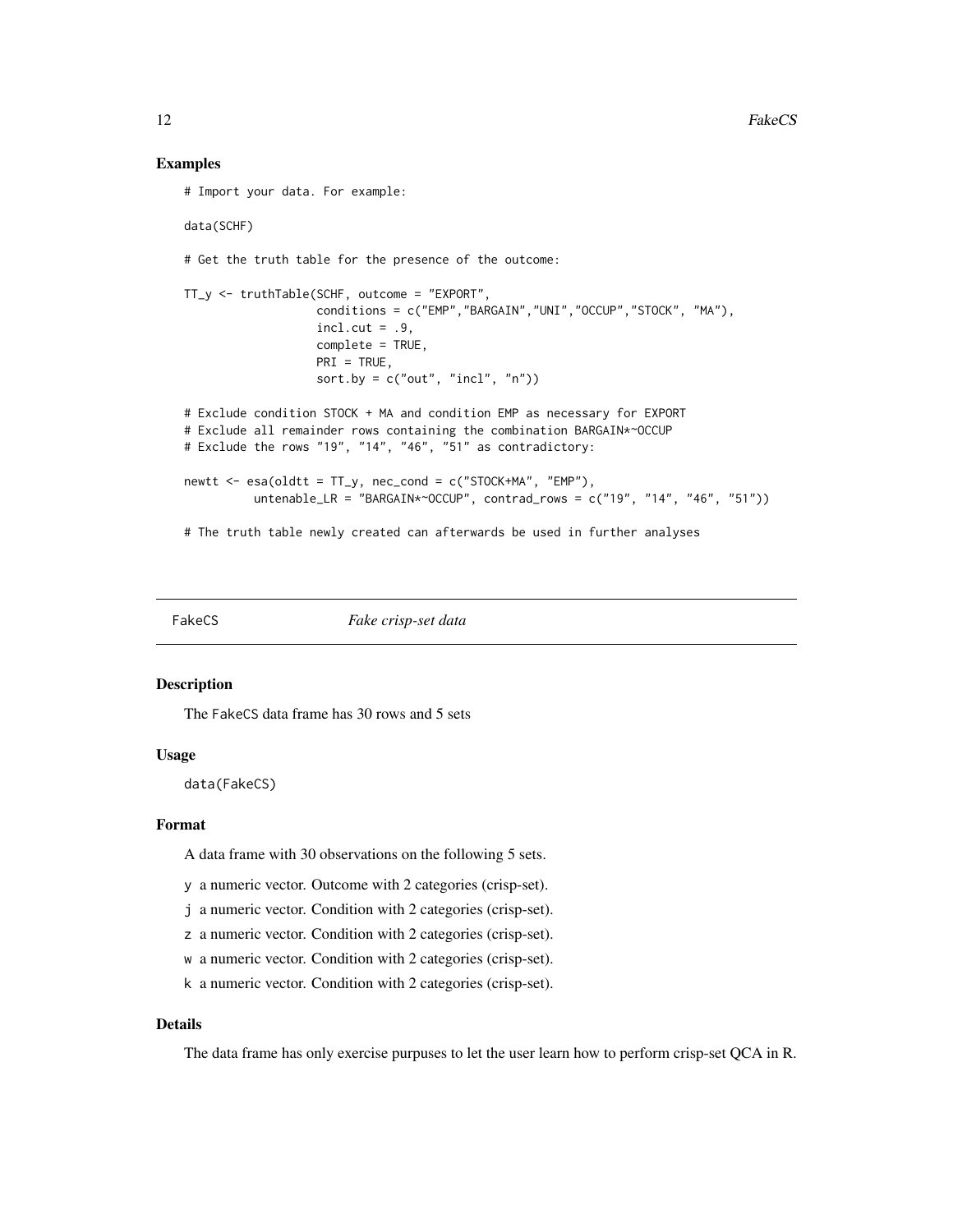#### <span id="page-12-0"></span> $FakeMV$  13

# References

Schneider, C. Q., Wagemann, C., Quaranta, M. (2012) How To... Use Software for Set-Theoretic Analysis. Online Appendix to "Set-Theoretic Methods for the Social Sciences". Available at www.cambridge.org/schneider-wagemann.

Schneider, C. Q., Wagemann, C. (2012) Set-Theoretic Methods for the Social Sciences, Cambridge University Press: Cambridge.

# Examples

data(FakeCS)

FakeMV *Fake data for mvQCA*

#### Description

mvQCA data frame has 25 rows and 4 sets.

#### Usage

data(FakeMV)

#### Format

A data frame with 25 observations on the following 4 sets.

Y a numeric vector. Outcome with 2 categories (crisp).

A a numeric vector. Condition with 2 categories (crisp).

B a numeric vector. Condition with 3 categories (multi-value).

C a numeric vector. Condition with 3 categories (multi-value).

#### Details

The data frame has only exercise purpuses to let the user learn how to perform mvQCA in R.

#### References

Schneider, C. Q., Wagemann, C., Quaranta, M. (2012) How To... Use Software for Set-Theoretic Analysis. Online Appendix to "Set-Theoretic Methods for the Social Sciences". Available at www.cambridge.org/schneider-wagemann.

Schneider, C. Q., Wagemann, C. (2012) Set-Theoretic Methods for the Social Sciences, Cambridge University Press: Cambridge.

#### Examples

data(FakeMV)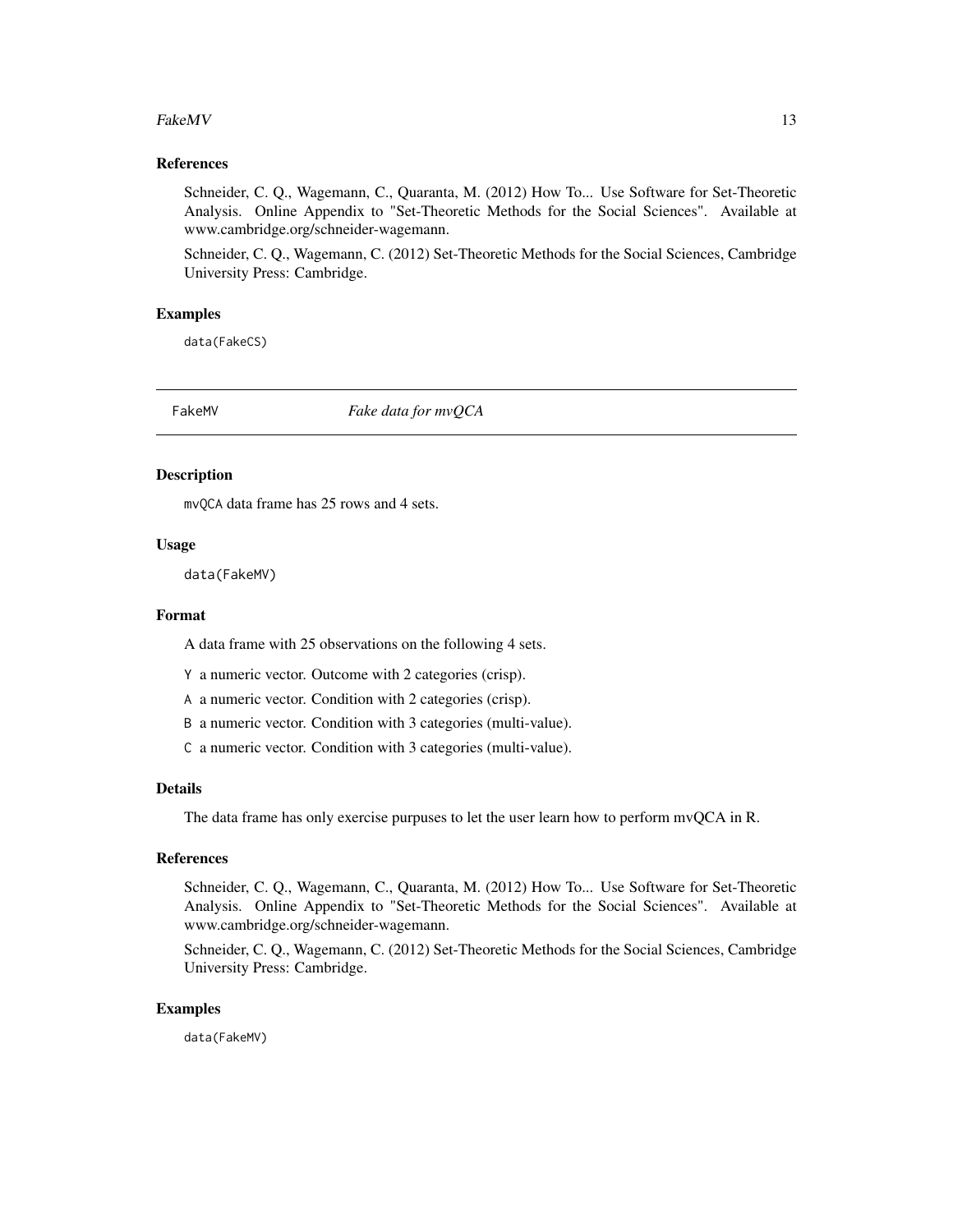The FSR data frame has 16 rows and 8 sets

# Usage

data(FSR)

#### Format

A data frame with 16 observations on the following 8 sets.

- integrated\_comp\_schools a numeric vector. Condition, percentage of Pupils Enrolled in Integrated Comprehensive Schools,
- coop\_comp\_schools a numeric vector. Condition, percentage of Pupils Enrolled in Cooperative Comprehensive Schools.
- full\_day\_schools a numeric vector. Condition, percentage of Pupils Enrolled in All-Day Schools
- child\_care a numeric vector. Condition, ratio of Number of Child Care Facilities to Total Population between 0 and 6 Years (percent).
- pre\_schools a numeric vector. Condition, ratio of pupils Enrolled in Pre-School to Total 6-Year-Old Population (per cent)
- early\_tracking a numeric vector. Condition, onset of Tracking, Legal Regulation.
- outcome a numeric vector. Outcome, high Degree of Social Inequality Cases in Education.

indep\_hauptschule a numeric vector. Condition, autonomy of the Hauptschule.

# Details

Data are used by Freitag and Schlicht (2009) to analyze social inequality in education. The data are raw scores.

# References

Freitag, M, and Schlicht, R. (2009) "Educational Federalism in Germany: Foundations of Social Inequalities in Education", Governance 22(1), pp. 47-72.

Schneider, C. Q., Wagemann, C. (2012) Set-Theoretic Methods for the Social Sciences, Cambridge University Press: Cambridge.

#### Examples

data(FSR)

<span id="page-13-0"></span>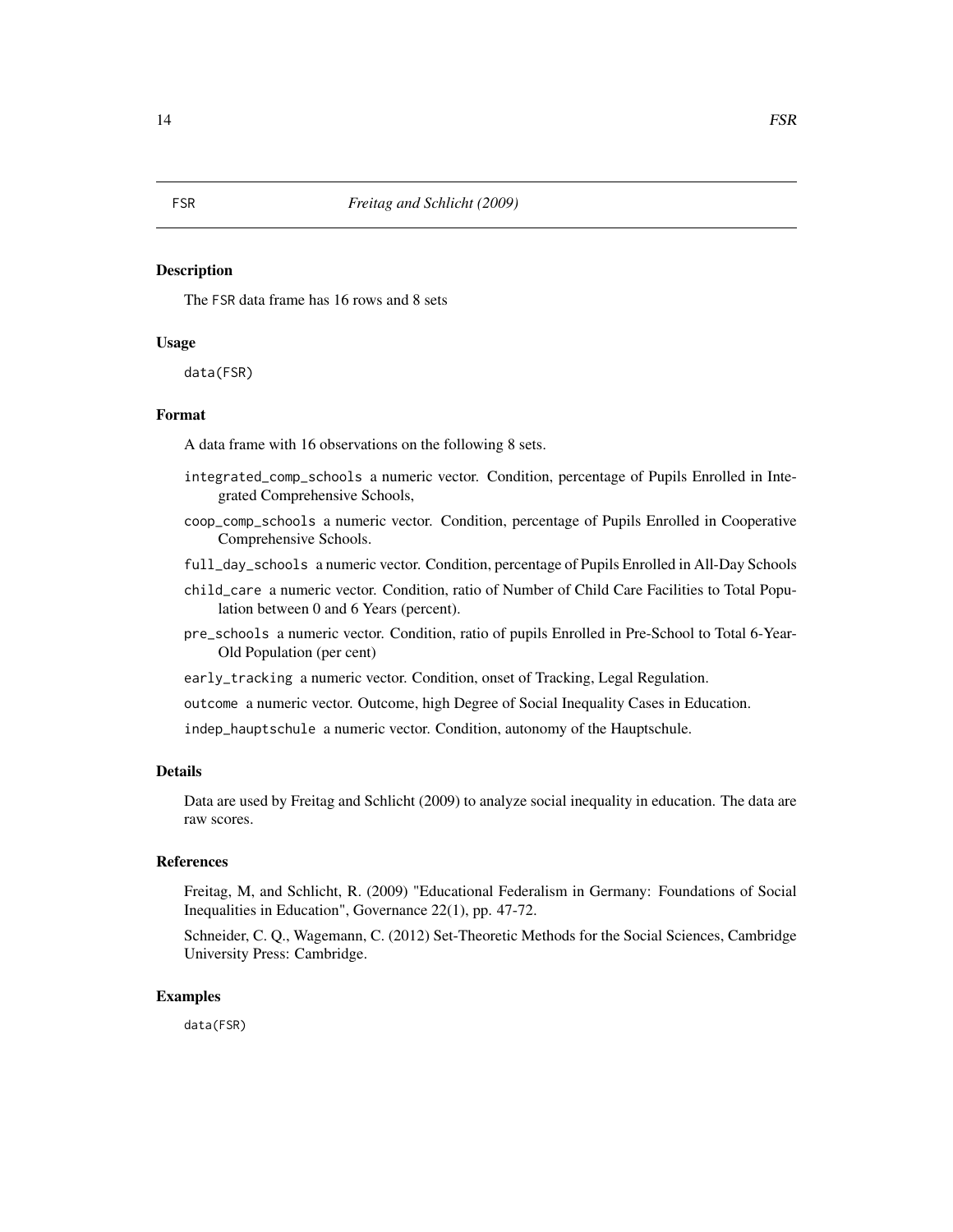<span id="page-14-0"></span>indirectCalibration *Function performing the indirect calibration*

#### Description

indirectCalibration is a function for the indirect calibration procedure as described by Ragin (2008). It uses a binomial or a beta regression for tranforming raw scores into calibrated scores. In our opinion, using a fractional polynomial may not be appropriate to this case. In fact, we do not deal with proportions. This function requires the package betareg.

#### Usage

```
indirectCalibration(x, x_cal, binom = TRUE)
```
#### Arguments

| x     | vector of raw scores.                                                                                                                                                       |
|-------|-----------------------------------------------------------------------------------------------------------------------------------------------------------------------------|
| x cal | vector of theoretically calibrated scores.                                                                                                                                  |
| binom | logical. If indirect calibration has to be performed using binomial regression or<br>beta regression. The default is TRUE, which means that binomial regression is<br>used. |

# Value

It returns a vector of indirectly calibrated values.

## Author(s)

Mario Quaranta

#### References

Ragin, C. C. (2008) Redesigning Social Inquiry: Fuzzy Sets and Beyond, The Chicago University Press: Chicago and London.

Schneider, C. Q., Wagemann, C. (2012) Set-Theoretic Methods for the Social Sciences, Cambridge University Press: Cambridge.

#### Examples

```
# Generate fake data
set.seed(4)
x \le - runif(20, 0, 1)
# Find quantiles
quant <- quantile(x, c(.2, .4, .5, .6, .8))
```
# Theoretical calibration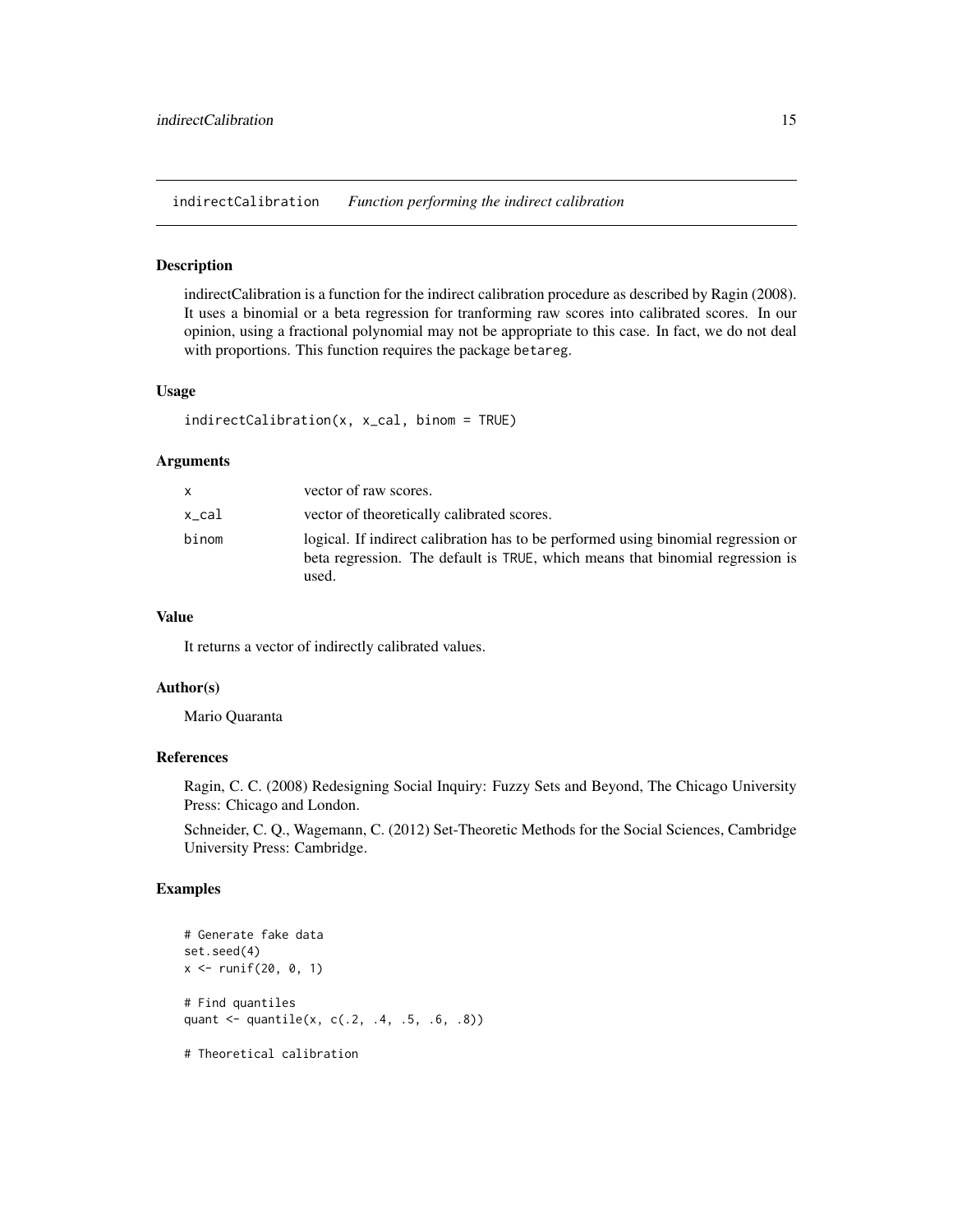```
x_cal <- NA
x_{cal}[x \leq q \text{unt}[1]] \leq 0x_{cal}[x > quant[1] 8 x \le quant[2]] <- .2
x_{cal}[x > quant[2] & x < = quant[3]] <- .4
x_{cal}[x > quant[3] 8 x \leq quant[4]] \leq .6x_{cal}[x > quant[4] & x < = quant[5]] <- .8
x_{cal}[x > quant[5]] \leftarrow 1x_cal
# Indirect calibration (binomial)
a \leftarrow \text{indirectCalibration}(x, x_{cal}, \text{binom} = \text{TRUE})# Indirect calibration (beta regression)
b <- indirectCalibration(x, x_cal, binom = FALSE)
# Correlation
cor(a, b)
# Plot
plot(x, a); points(x, b, col = "red")
```
intersectExp *Intersects two boolean expressions.*

# Description

Function that intersects two boolean expressions.

#### Usage

```
intersectExp(expression1, expression2)
```
# Arguments

| expression1 | A boolean expression. Conditions should be capitalized and negated conditions<br>should be inserted with a " $\sim$ ". Unions of conditions are performed with a " $+$ ".<br>while intersections are performed with a "*". |
|-------------|----------------------------------------------------------------------------------------------------------------------------------------------------------------------------------------------------------------------------|
| expression2 | A boolean expression. Conditions should be capitalized and negated conditions<br>should be inserted with a " $\sim$ ". Unions of conditions are performed with a " $+$ ".<br>while intersections are performed with a "*". |

# Value

It returns the boolean expression representing the intersection of the two inputed expressions.

# Author(s)

Ioana-Elena Oana

<span id="page-15-0"></span>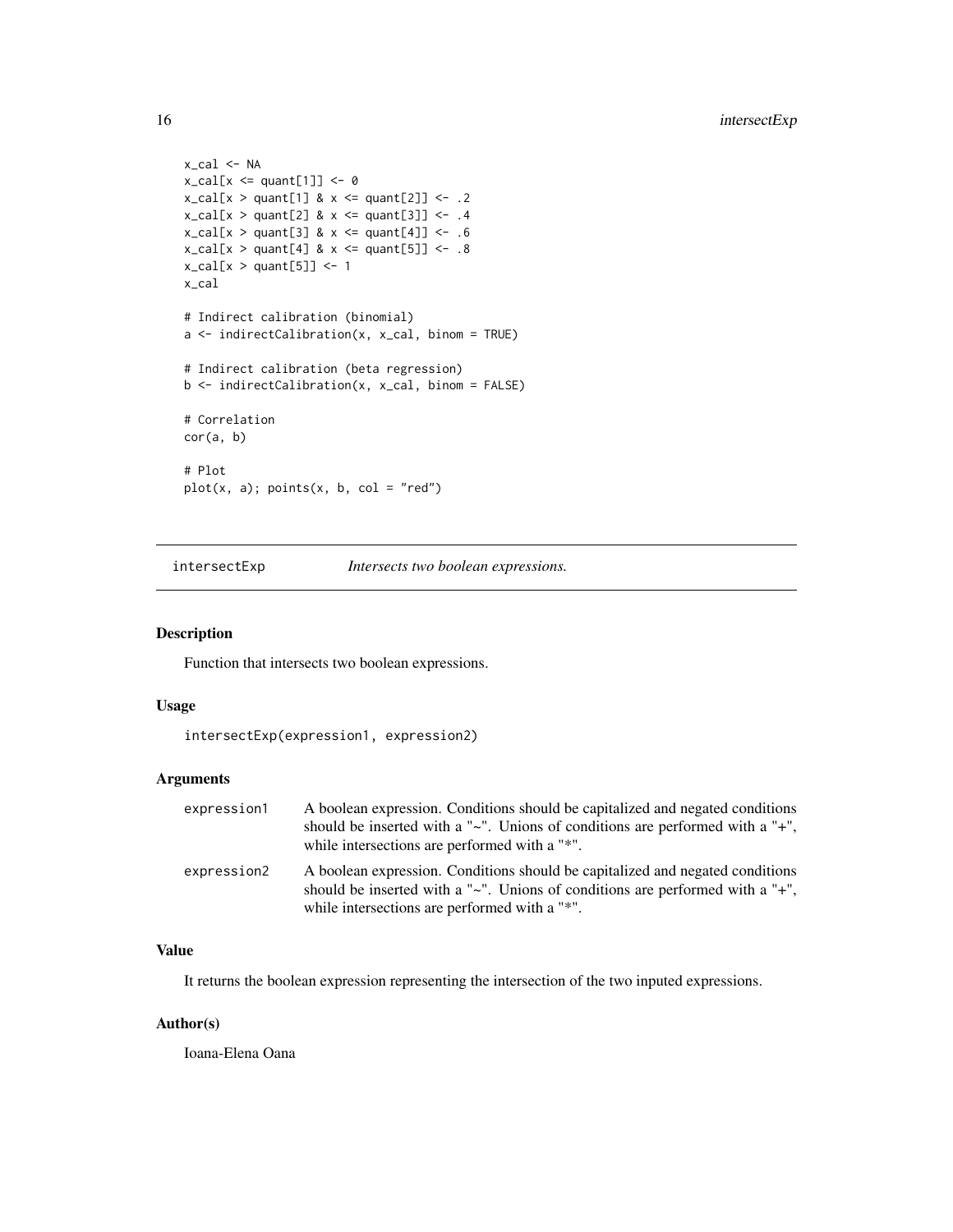#### <span id="page-16-0"></span> $JOBF$  17

# Examples

```
intersectExp("~EMP*MA", "MA+~STOCK*OCCUP")
intersectExp("~A*B + C*~D","A*B+~D")
```
# JOBF *Fake fuzzy-set job motivation data.*

# Description

Fake fuzzy-set job motivation data used for Chapter 3 of the Oana et al. (forthcoming) book.

#### Usage

data(JOBF)

#### Format

A data frame with 17 observations on the following 3 variables.

- HS Condition: High salary
- FS Condition: Flexible schedule
- LS Condition: Lenient supervisor
- LJS Condition: Low job security
- PP Condition: High promotion potential
- HM Outcome: High motivation

FSorLS Condition:

#### References

Oana, Ioana-Elena, Carsten Q. Schneider, and Eva Thomann (forthcoming). Qualitative Comparative Analysis (QCA) using R: A Gentle Introduction. Cambridge: Cambridge University Press.

# Examples

data(JOBF)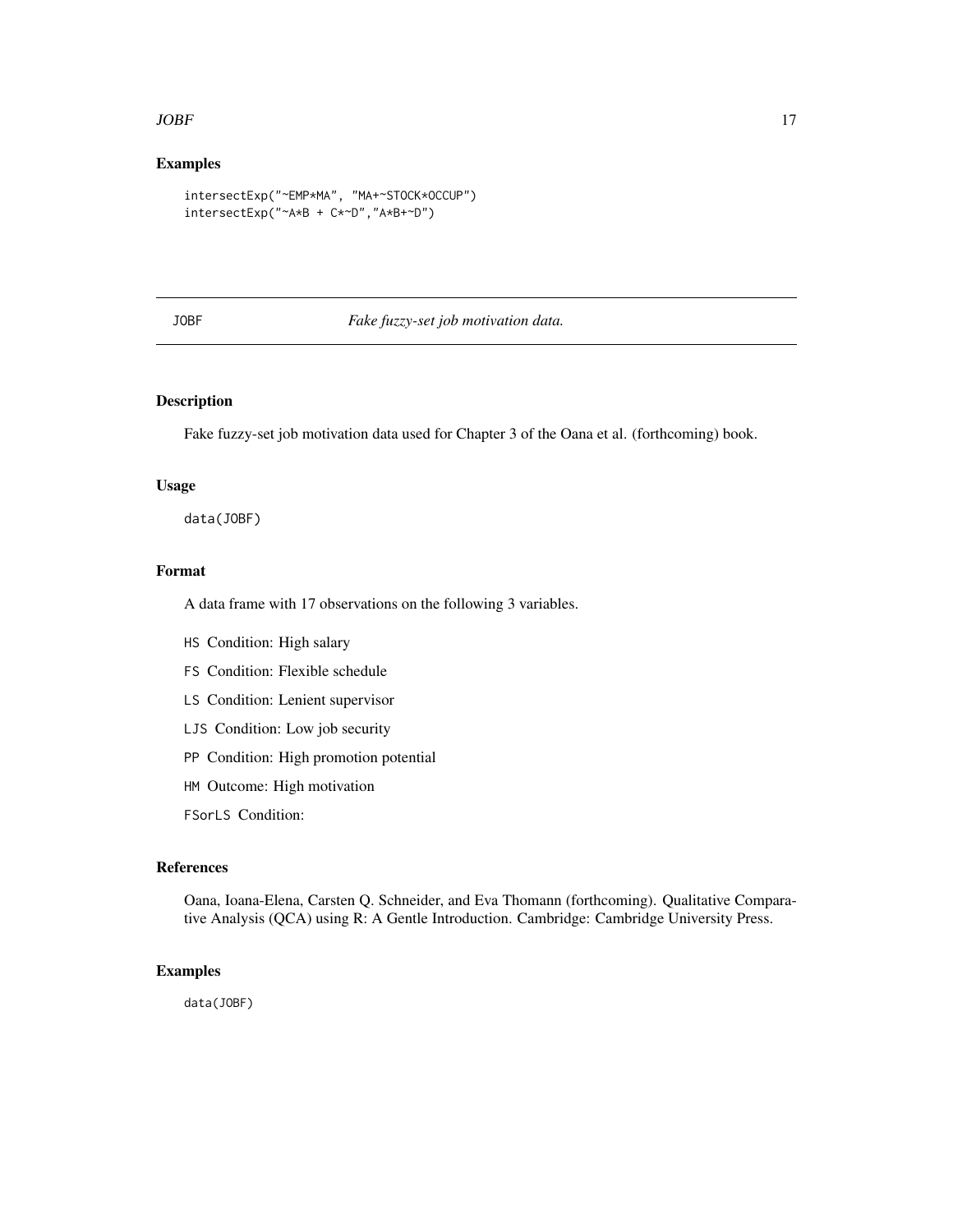<span id="page-17-0"></span>

The KAF data frame has 13 rows and 5 sets

#### Usage

data(KAF)

# Format

A data frame with 13 observations on the following 5 sets.

supranat a numeric vector. Government support for supranational CFSP.

identmass a numeric vector. European identity of the general public.

conform a numeric vector. Policy conformity.

region a numeric vector. Regional governance.

capab a numeric vector. Material capabilities.

# Details

Data are used by Koenig-Archibugi (2004) to analyze government preferences for istitutional change in EU foreign and security policy. Data are fuzzy-sets.

# References

Koenig-Archibugi, M. (2004) "Explaining Government Preferences for Istitutional Change in EU Foreign and Security Policy", International Organization 58, pp.137-174.

Schneider, C. Q., Wagemann, C. (2012) Set-Theoretic Methods for the Social Sciences, Cambridge University Press: Cambridge.

#### Examples

data(KAF)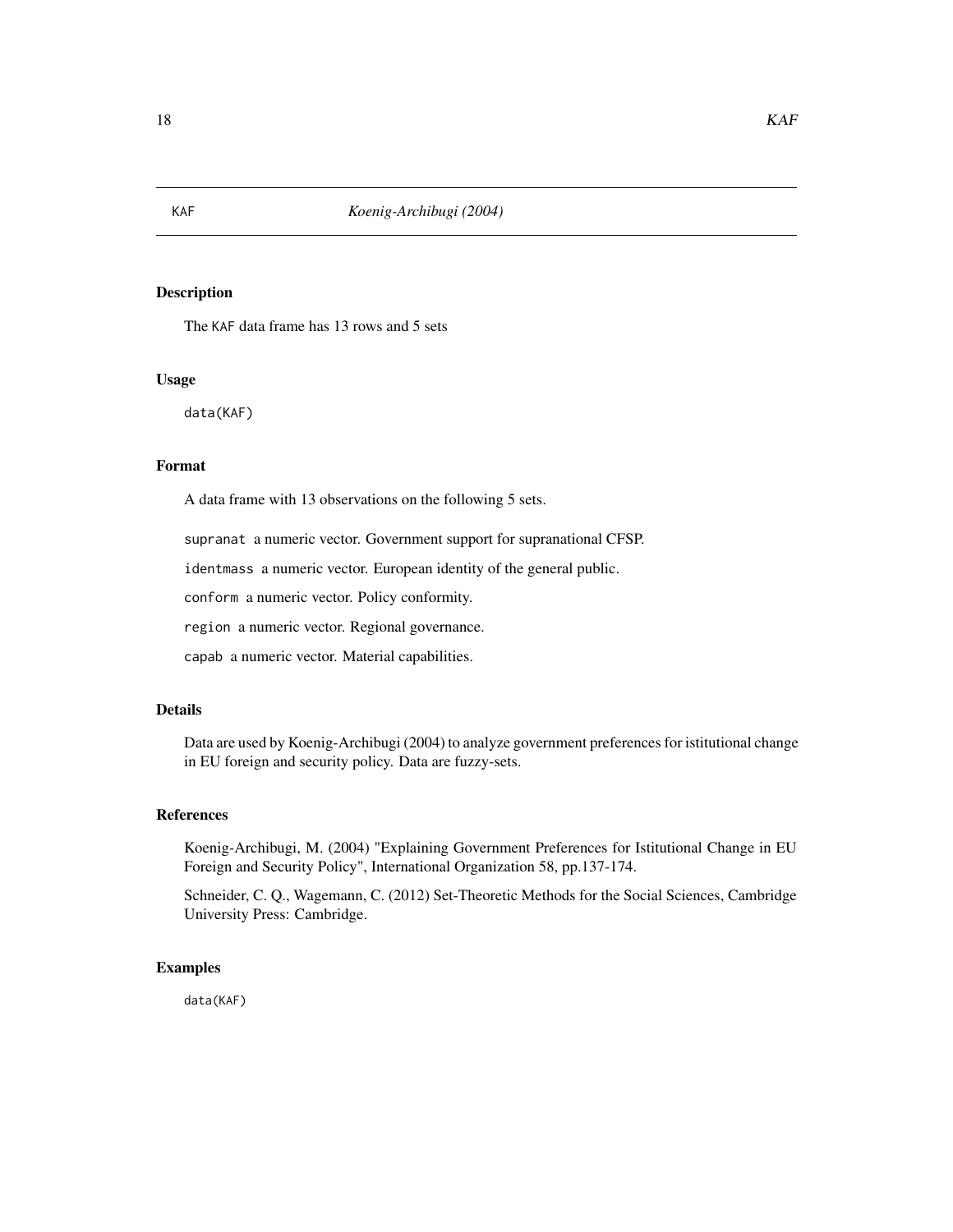<span id="page-18-0"></span>

The LIPC data frame has 18 rows and 6 sets

# Usage

data(LIPC)

# Format

A data frame with 18 observations on the following 6 sets.

DEVELOPED a numeric vector. Condition, economically developed country.

URBAN a numeric vector. Condition, urbanized countries.

LITERATE a numeric vector. Condition, countries with high literacy rate.

INDUSTRIAL a numeric vector. Condition, Industrialized countries.

GOVSTAB a numeric vector. Condition, politically stable countries.

SURVIVED a numeric vector. Outcome, survival of democracy during the inter-war period.

# Details

Data used by Ragin (2009) to illustrates the variants of QCA. Originally by Lipset (1959). Data are crisp-sets.

#### References

Lipset, S. M. (1959) "Some Social Requisites of Democracy: Economic Development and Political Legitimacy", American Political Science Review 53, pp. 69-105.

Ragin, C. C. (2009) "Qualitative Comparative Analysis. Using Fuzzy Sets (fsQCA)." In Rihoux, B., and Ragin, C. C. (eds.) Configurational Comparative Methods. Qualitative Comparative Analysis (QCA) and Related Techniques. Thousand Oaks, CA and London: Sage, pp. 87-121.

Schneider, C. Q., Wagemann, C. (2012) Set-Theoretic Methods for the Social Sciences, Cambridge University Press: Cambridge.

# Examples

data(LIPC)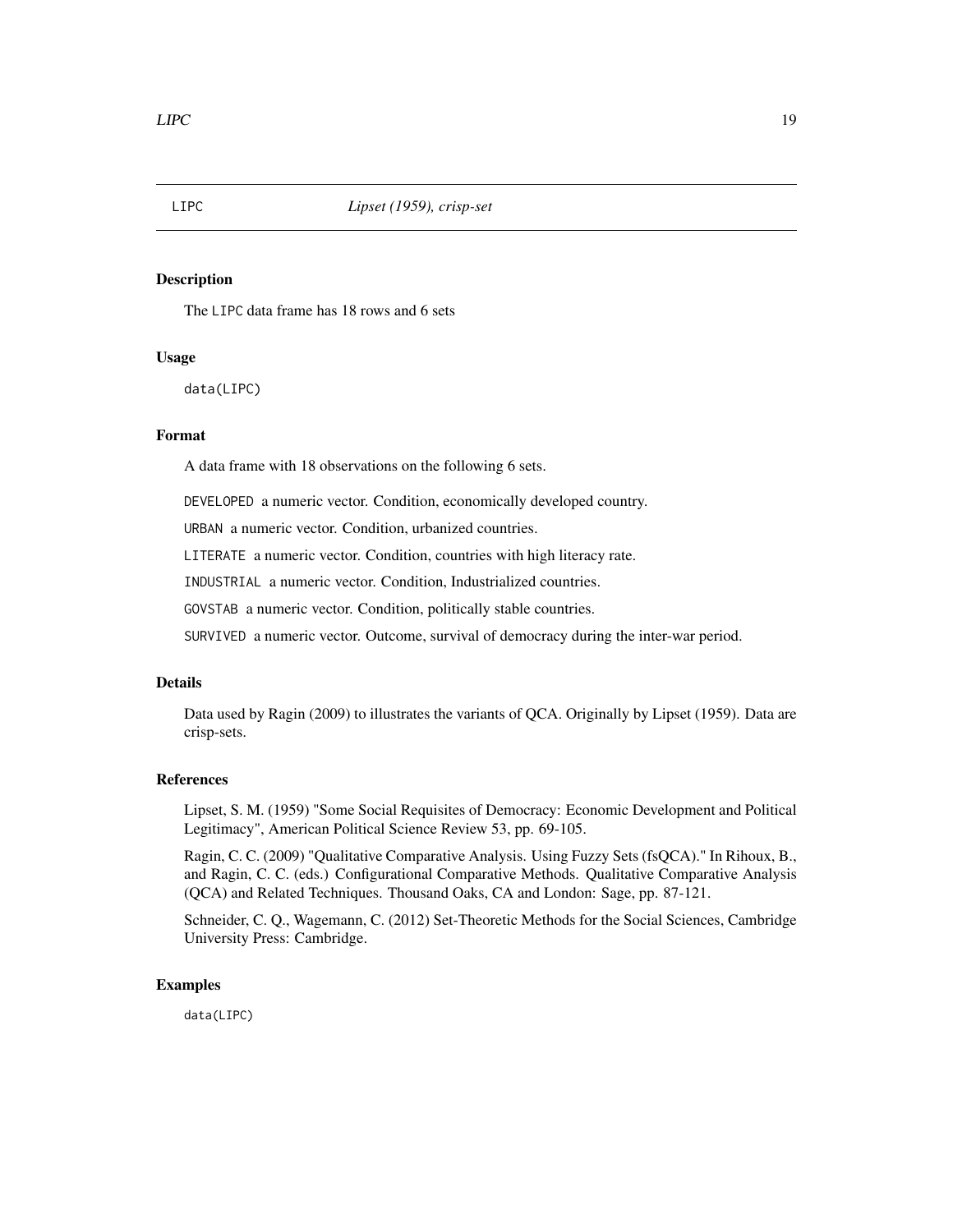<span id="page-19-0"></span>

The LIPF data frame has 18 rows and 6 sets

# Usage

data(LIPF)

# Format

A data frame with 18 observations on the following 6 sets.

SURVIVED a numeric vector. Outcome, survival of democracy during the inter-war period.

DEVELOPED a numeric vector. Condition, economically developed countries.

URBAN a numeric vector. Condition, urbanized countries.

LITERATE a numeric vector. Condition, countries with high literacy rate.

INDUSTRIAL a numeric vector. Condition, industrialized countries.

STABLE a numeric vector. Condition, politically stable countries.

# Details

Data used by Ragin (2009) to illustrates the variants of QCA. Originally by Lipset (1959). Data are fuzzy-sets.

#### References

Lipset, S. M. (1959) "Some Social Requisites of Democracy: Economic Development and Political Legitimacy", American Political Science Review 53, pp. 69-105.

Ragin, C. C. (2009) "Qualitative Comparative Analysis. Using Fuzzy Sets (fsQCA)." In Rihoux, B., and Ragin, C. C. (eds.) Configurational Comparative Methods. Qualitative Comparative Analysis (QCA) and Related Techniques. Thousand Oaks, CA and London: Sage, pp. 87-121.

Schneider, C. Q., Wagemann, C. (2012) Set-Theoretic Methods for the Social Sciences, Cambridge University Press: Cambridge.

# Examples

data(LIPF)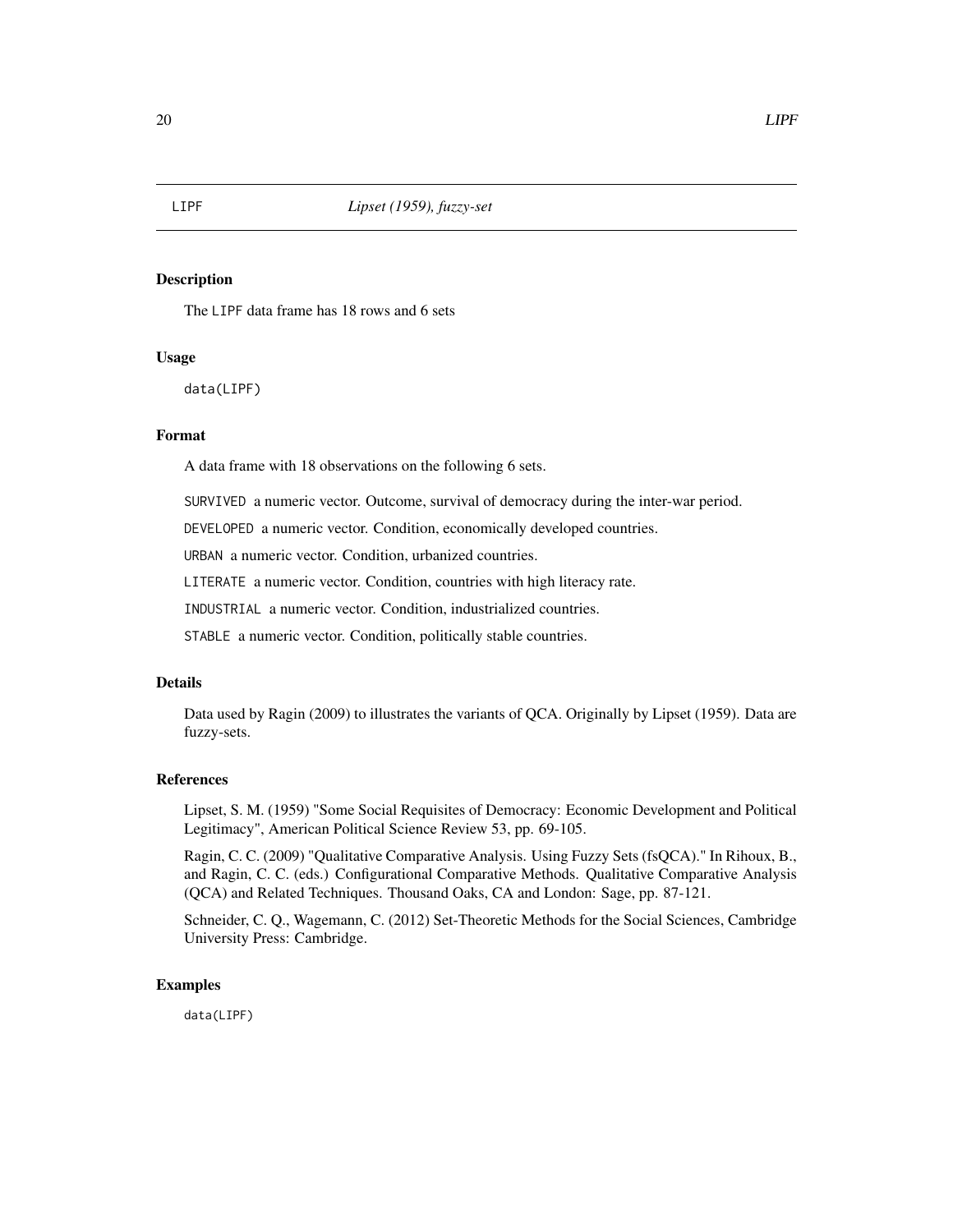<span id="page-20-0"></span>

The LIPR data frame has 18 rows and 6 variables

# Usage

data(LIPR)

# Format

A data frame with 18 observations on the following 6 variables.

SURVIVED a numeric vector. Outcome, survival of democracy during the inter-war period.

DEVELOPED a numeric vector. Condition, level of economic development.

URBAN a numeric vector. Condition, level of urbanization.

LITERATE a numeric vector. Condition, level of literacy.

INDUSTRIAL a numeric vector. Condition, level of industrialization.

UNSTABLE a numeric vector. Condition, politically stable countries.

# Details

Data used by Ragin (2009) to illustrates the variants of QCA. Originally by Lipset (1959). Data are raw-scores.

#### References

Lipset, S. M. (1959) "Some Social Requisites of Democracy: Economic Development and Political Legitimacy", American Political Science Review 53, pp. 69-105.

Ragin, C. C. (2009) "Qualitative Comparative Analysis. Using Fuzzy Sets (fsQCA)." In Rihoux, B., and Ragin, C. C. (eds.) Configurational Comparative Methods. Qualitative Comparative Analysis (QCA) and Related Techniques. Thousand Oaks, CA and London: Sage, pp. 87-121.

Schneider, C. Q., Wagemann, C. (2012) Set-Theoretic Methods for the Social Sciences, Cambridge University Press: Cambridge.

# Examples

data(LIPR)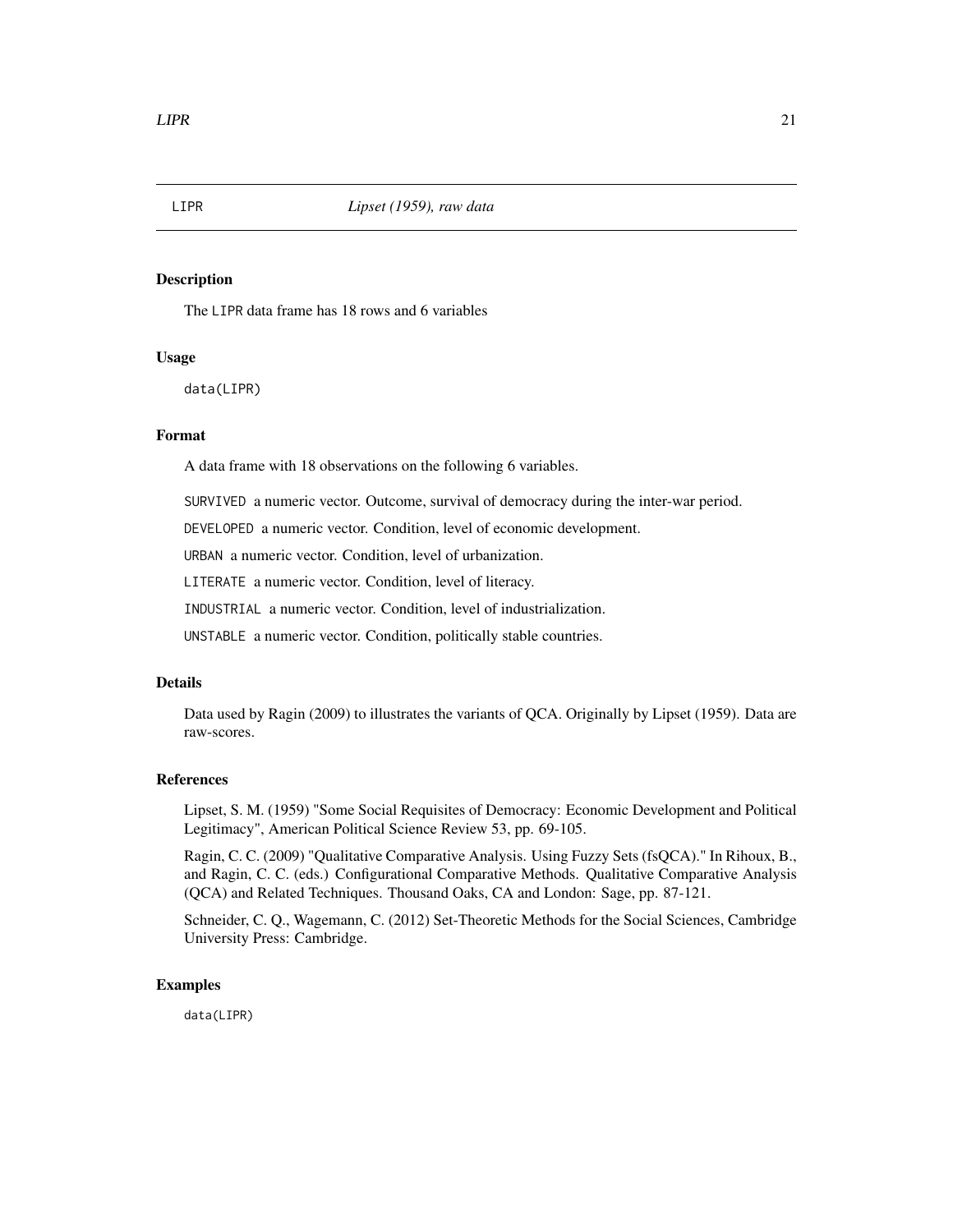<span id="page-21-0"></span>

A function for identifying contradictory simplifying assumptions or easy counterfactuals by intersecting the SAs or ECs of two solutions.

# Usage

LR.intersect(results1, results2, sol1 = 1, sol2 = 1)

# Arguments

| results1 | An object of class "qca". It can be a parsimonious or an intermediate solution<br>for an outcome or its negation obtained via minimize().                                                                                                                                                                                                                                                                                  |
|----------|----------------------------------------------------------------------------------------------------------------------------------------------------------------------------------------------------------------------------------------------------------------------------------------------------------------------------------------------------------------------------------------------------------------------------|
| results2 | An object of class "qca". It can be a parsimonious or an intermediate solution<br>for an outcome or its negation obtained via minimize().                                                                                                                                                                                                                                                                                  |
| sol1     | A vector where the first number indicates the number of the conservative or<br>parsimonious solution according to the order in the "qca" object. For more com-<br>plicated structures of model ambiguity, the intermediate solution can also be<br>specified by using a character string of the form "c1p3i2" where $c = \text{conserva-}$<br>tive solution, $p =$ parsimonious solution and $i =$ intermediate solution.  |
| sol2     | A vector where the first number indicates the number of the conservative or<br>parsimonious solution according to the order in the "qca" object. For more com-<br>plicated structures of model ambiguity, the intermediate solution can also be<br>specified by using a character string of the form "c1p3i2" where $c = \text{conserva}$ -<br>tive solution, $p =$ parsimonious solution and $i =$ intermediate solution. |

#### Author(s)

Ioana-Elena Oana

#### See Also

[minimize](#page-0-0)

# Examples

# Import your data. For example:

data(SCHF)

# Get the parsimonious solution:

sol\_yp <- minimize(SCHF, outcome = "EXPORT",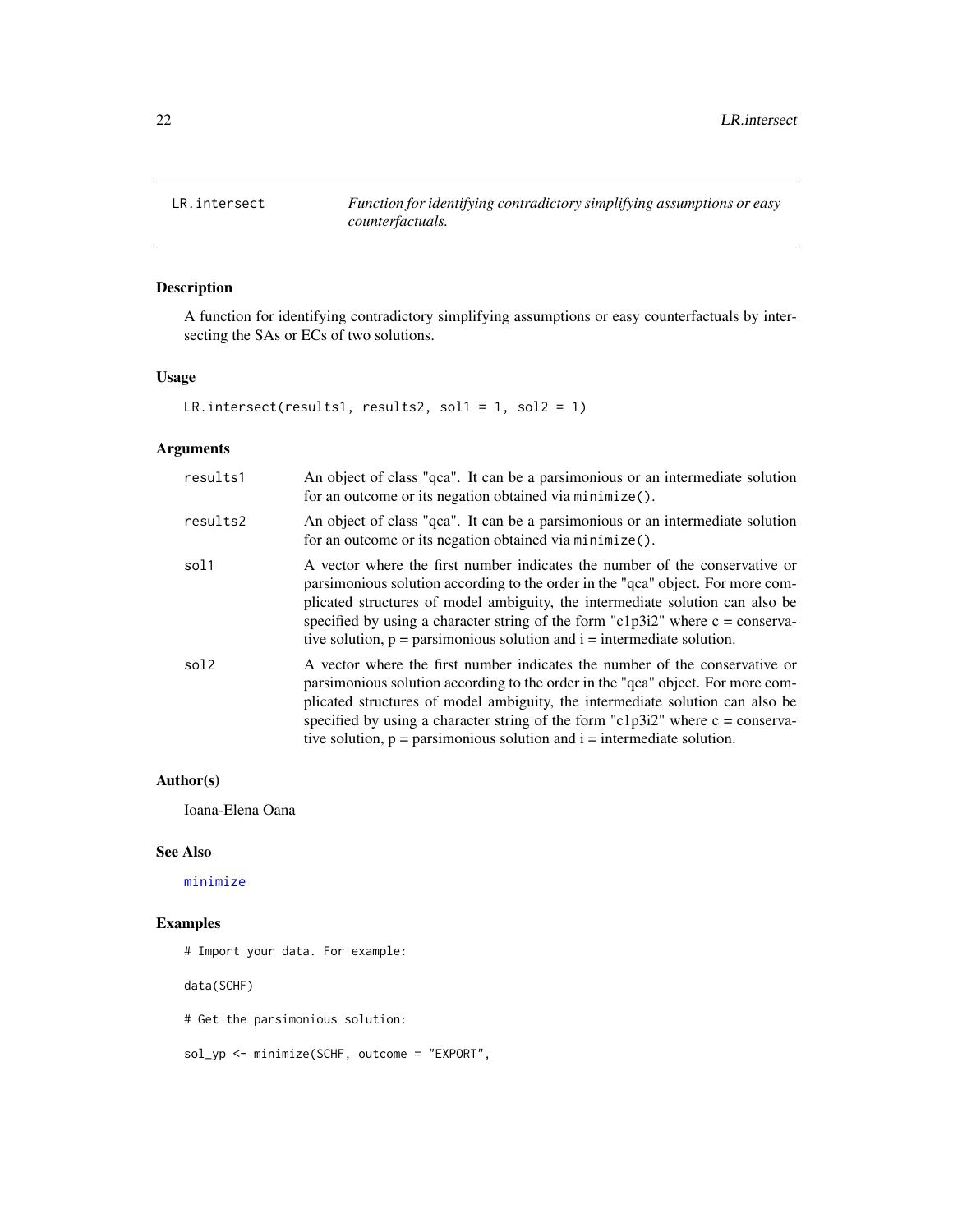```
conditions = c("EMP","BARGAIN","UNI","OCCUP","STOCK", "MA"),
               incl. cut = .9,include = "?"details = TRUE, show.cases = TRUE)
# Get the parsimonious solution for the absence of the outcome:
sol_nyp <- minimize(SCHF, outcome = "EXPORT", neg.out = TRUE,
               conditions = c("EMP","BARGAIN","UNI","OCCUP","STOCK", "MA"),
               incl.cut = .9,include = "?"details = TRUE, show.cases = TRUE)
# Get the contradictory simplofying assumptions:
```

```
LR.intersect(sol_yp, sol_nyp)
```
negateExp *Negates a boolean expression.*

# Description

Function that negates a boolean expression.

#### Usage

```
negateExp(expression)
```
#### Arguments

expression A boolean expression. Conditions should be capitalized and negated conditions should be inserted with a "~". Unions of conditions are performed with a "+", while intersections are performed with a "\*".

# Value

It returns a negated boolean expression.

# Author(s)

Ioana-Elena Oana

# Examples

```
negateExp("~EMP*MA")
negateExp("~A*B + C*~D")
```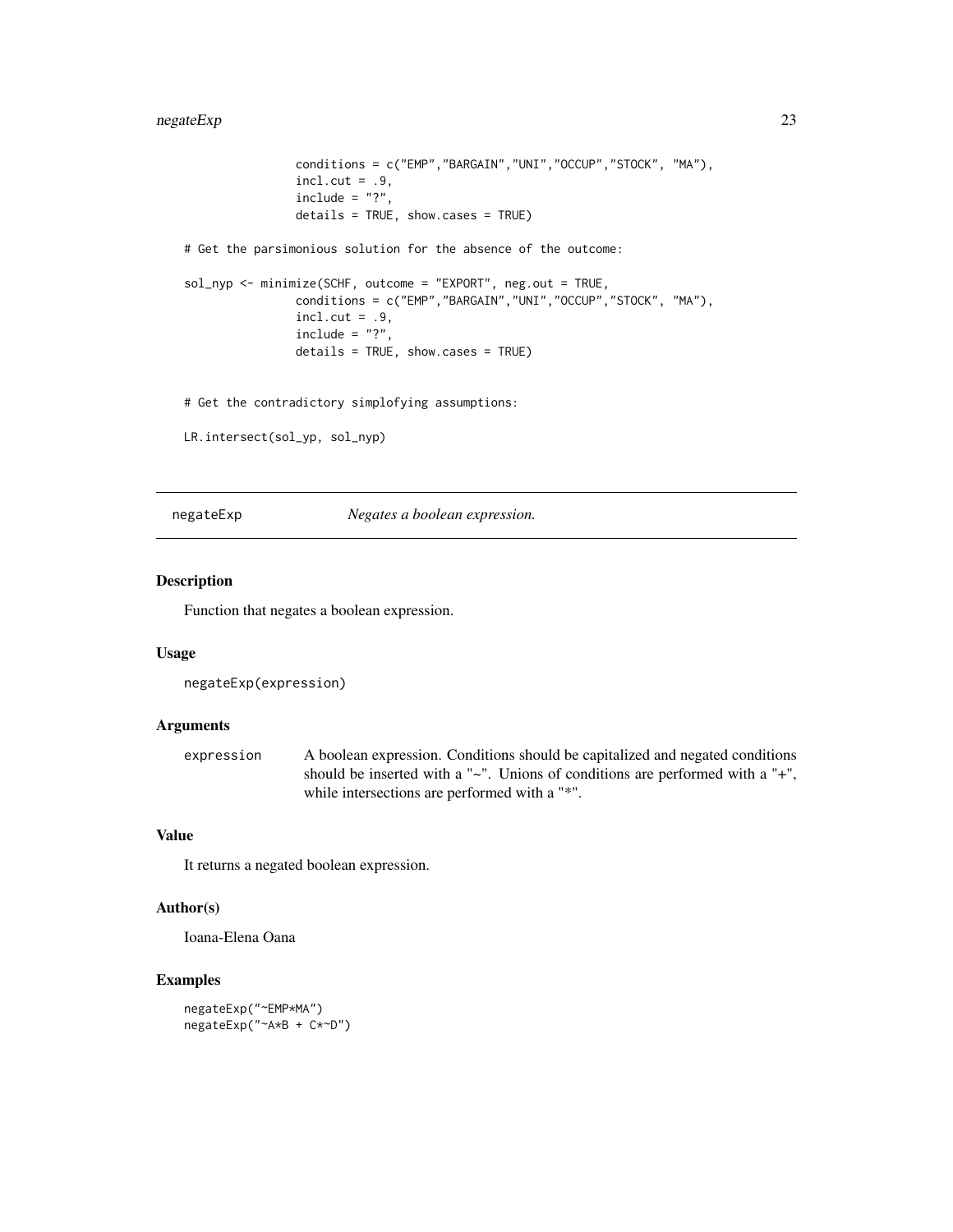<span id="page-23-0"></span>

The PAYF data frame has 131 rows and 9 sets. The data is calibrated into fuzzy sets.

# Usage

data(PAYF)

# Format

A data frame with 131 observations on the following 9 sets.

COUNTRY Country

REGION Region the country belongs to.

HE Condition: healthy education system

- GG Condition: good governance
- AH Condition: affluent health system
- HI Condition: high income inequality
- HW Condition: high wealth
- HL Outcome: high life expectancy
- LL Negated Outcome: low life expectancy

# References

Paykani, Toktam, Rafiey, Hassan, and Sajjadi, Homeira. 2018. A fuzzy set qualitative comparative analysis of 131 countries: which configuration of the structural conditions can explain health better? International journal for equity in health, 17(1), 10.

#### Examples

data(PAYF)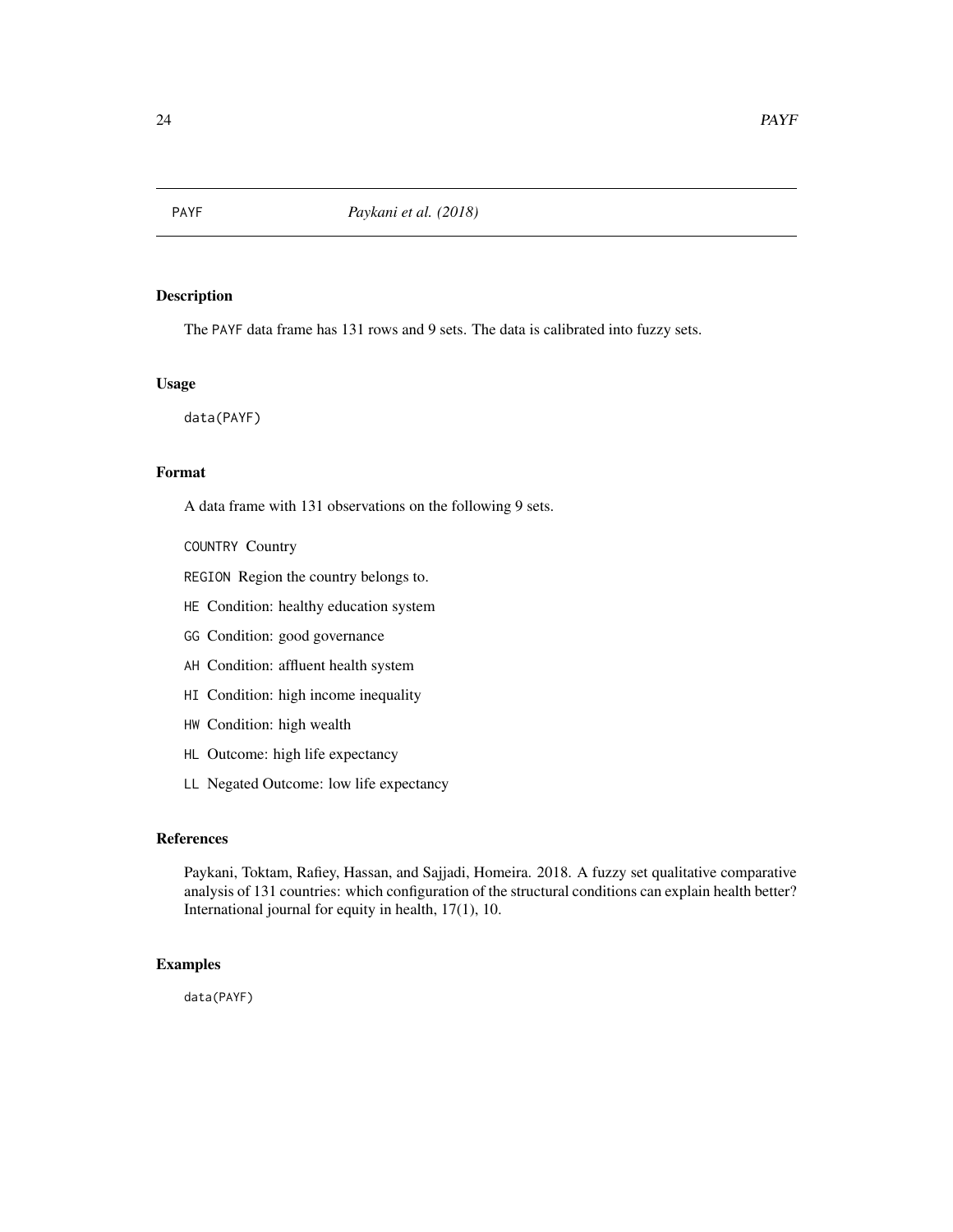<span id="page-24-0"></span>

The PAYR data frame has 131 rows and 9 variables. The data is raw, uncalibrated.

#### Usage

data(PAYR)

# Format

A data frame with 131 observations on the following 9 sets.

COUNTRY Country

REGION Region the country belongs to.

LIFEX Life expectancy, raw data.

EDUC Education, raw data.

GOV Governance, raw data.

HEAL Health system, raw data.

INCEQ Income inequality, raw data.

WEAL Wealth, raw data.

# References

Paykani, Toktam, Rafiey, Hassan, and Sajjadi, Homeira. 2018. A fuzzy set qualitative comparative analysis of 131 countries: which configuration of the structural conditions can explain health better? International journal for equity in health, 17(1), 10.

# Examples

data(PAYR)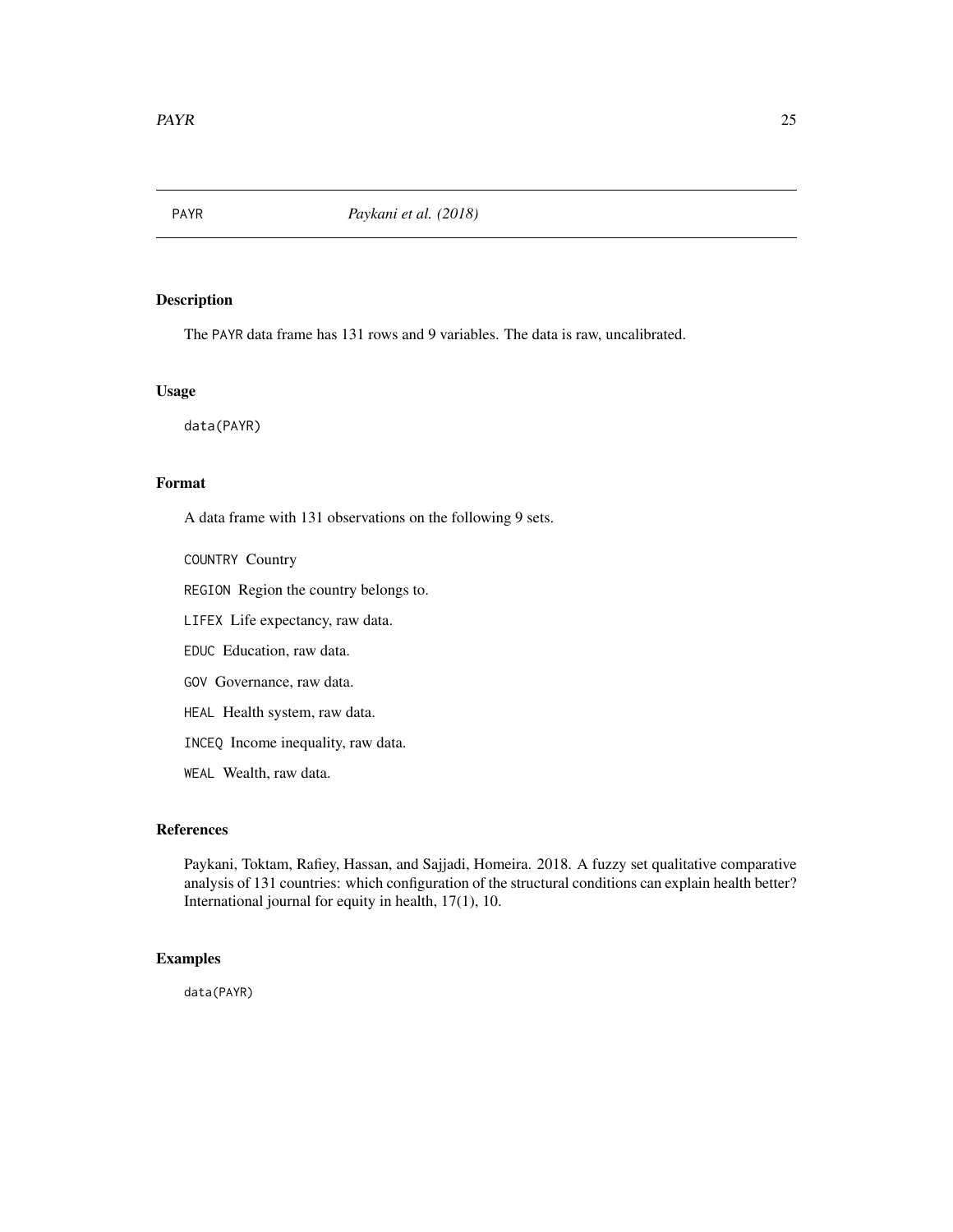<span id="page-25-0"></span>

The PENF data frame has 45 rows and 5 sets

#### Usage

data(PENF)

# Format

A data frame with 45 observations on the following 5 sets.

K a numeric vector. Outcome, constitutional control.

C a numeric vector. Condition, consensus democracy.

P a numeric vector. Condition, presidentialism.

N a numeric vector. Condition, new democracy.

R a numeric vector. Condition, rigid constritution.

# Details

Data used by Pennings (2009) to explain constitutional control. Data are fuzzy-sets.

# References

Pennings, P. (2009) "Beyond Dichotomous Explanations: Explaining Constitutional control of the Executive with Fuzzy-sets", European Journal of Political Research 42, pp. 541-567.

Schneider, C. Q., Wagemann, C. (2012) Set-Theoretic Methods for the Social Sciences, Cambridge University Press: Cambridge.

#### Examples

data(PENF)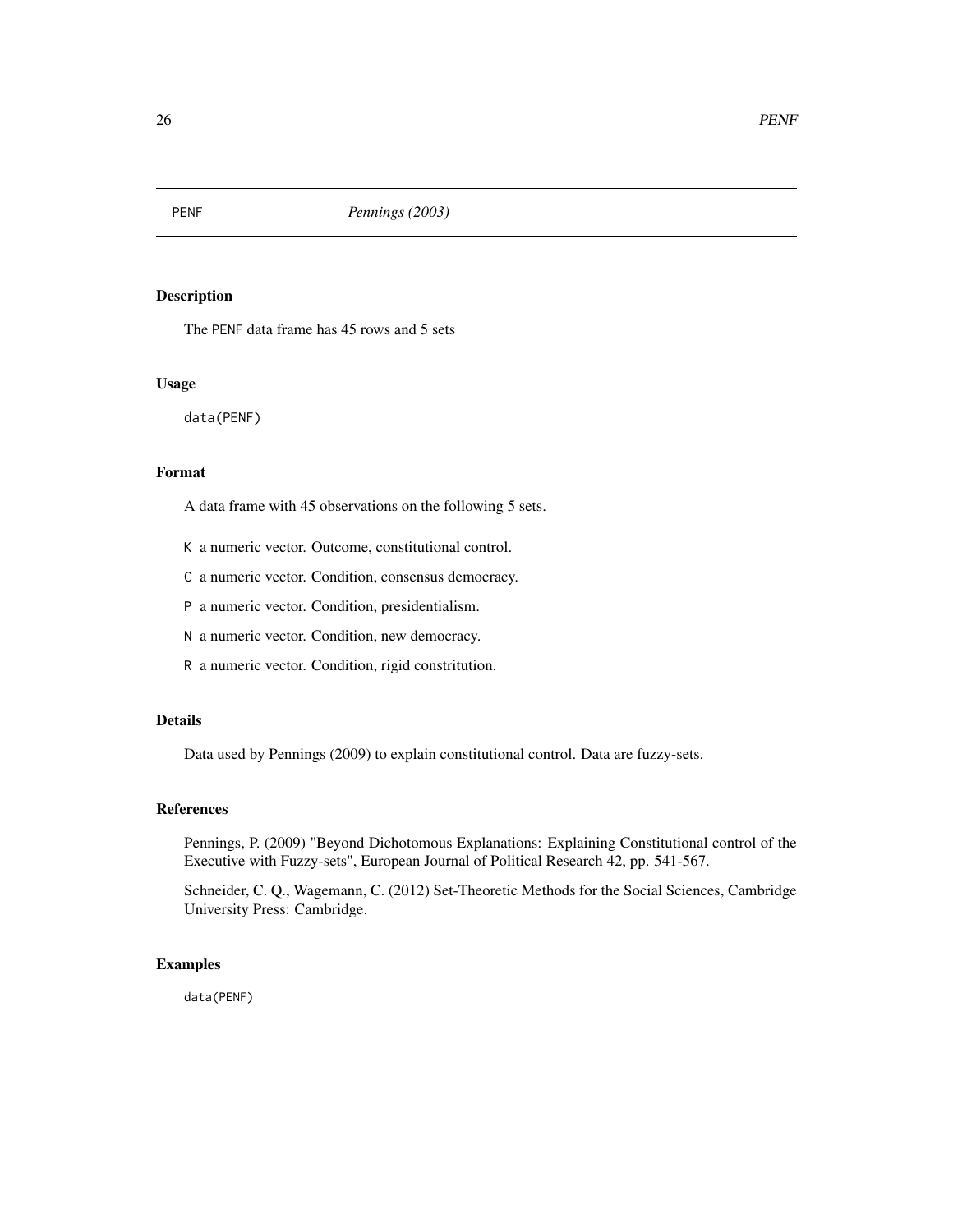<span id="page-26-1"></span><span id="page-26-0"></span>

A function that displays each case's set membership scores in each sufficient term, the solution formula, and the outcome from an object of class "qca".

#### Usage

pimdata(results, outcome, sol =  $1, ...$ )

# Arguments

| results | An object of class "qca". For performing pimdata of the sufficient solution for<br>the negated outcome one must only use the minimize() result from the suffi-<br>ciency analysis of the negated outcome.                                                                                                                                                                                                                 |
|---------|---------------------------------------------------------------------------------------------------------------------------------------------------------------------------------------------------------------------------------------------------------------------------------------------------------------------------------------------------------------------------------------------------------------------------|
| outcome | A character string with the name of the outcome in capital letters. When per-<br>forming pimdata of the sufficient solution for the negated outcome one must<br>only use the minimize () result from the sufficiency analysis of the negated out-<br>come in the argument results. Changing the name in the argument outcome<br>or using a tilde is not necessary.                                                        |
| sol     | A vector where the first number indicates the number of the conservative or<br>parsimonious solution according to the order in the "qca" object. For more com-<br>plicated structures of model ambiguity, the intermediate solution can also be<br>specified by using a character string of the form "c1p3i2" where $c = \text{conserva-}$<br>tive solution, $p =$ parsimonious solution and $i =$ intermediate solution. |
|         | Deprecated arguments (neg.out, use.tilde)                                                                                                                                                                                                                                                                                                                                                                                 |

#### Value

A table with set memberships.

solution\_formula The solution formula. out Membership in the outcome.

# Author(s)

Ioana-Elena Oana and Juraj Medzihorsky

# See Also

[minimize](#page-0-0) [pimplot](#page-27-1)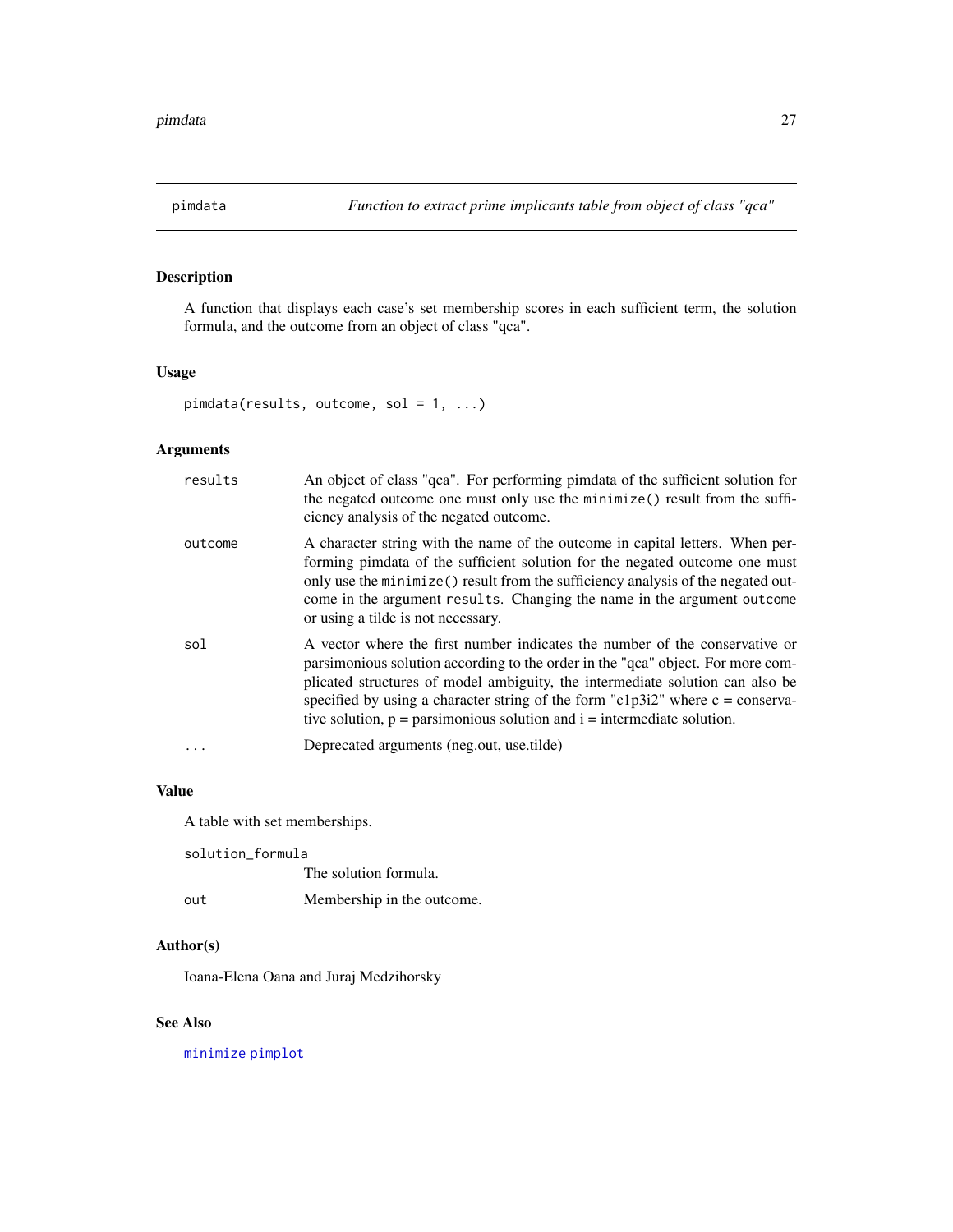#### Examples

```
# Import your data. For example:
data(SCHF)
# Get the parsimonious solution:
sol_yp <- minimize(SCHF, outcome = "EXPORT",
                conditions = c("EMP","BARGAIN","UNI","OCCUP","STOCK", "MA"),
                incl.cut = .9,
                include = "?"details = TRUE, show.cases = TRUE)
# Get the intermediate solution:
sol_yi <- minimize(SCHF, outcome = "EXPORT",
                conditions = c("EMP","BARGAIN","UNI","OCCUP","STOCK", "MA"),
                incl.cut = .9,
                include = "?"details = TRUE, show.cases = TRUE, dir.exp = c(\theta, \theta, \theta, \theta, \theta, \theta))
# Get the prime implicants table for the parsimonious solution:
pimdata(results = sol_yp, outcome = "EXPORT")
# Get the prime implicants table for the first intermediate solution:
pimdata(results = sol_yi, outcome = "EXPORT", sol = 1)
```
<span id="page-27-1"></span>pimplot *Prime implicants, truth table rows, and necessity plots.*

#### Description

A function that displays XY plots for each sufficient term and the solution formula plotted against the outcome from an object of class "qca" (obtained by using the minimize function in package QCA). The function can also plot truth table rows against the outcome. Additionally, the function can plot results obtained from necessity analyses using an object of class "sS" (obtained by using the superSubset function in package QCA).

#### Usage

```
pimplot(data = NULL,
           results,
           outcome,
           incl.tt=NULL,
```
<span id="page-27-0"></span>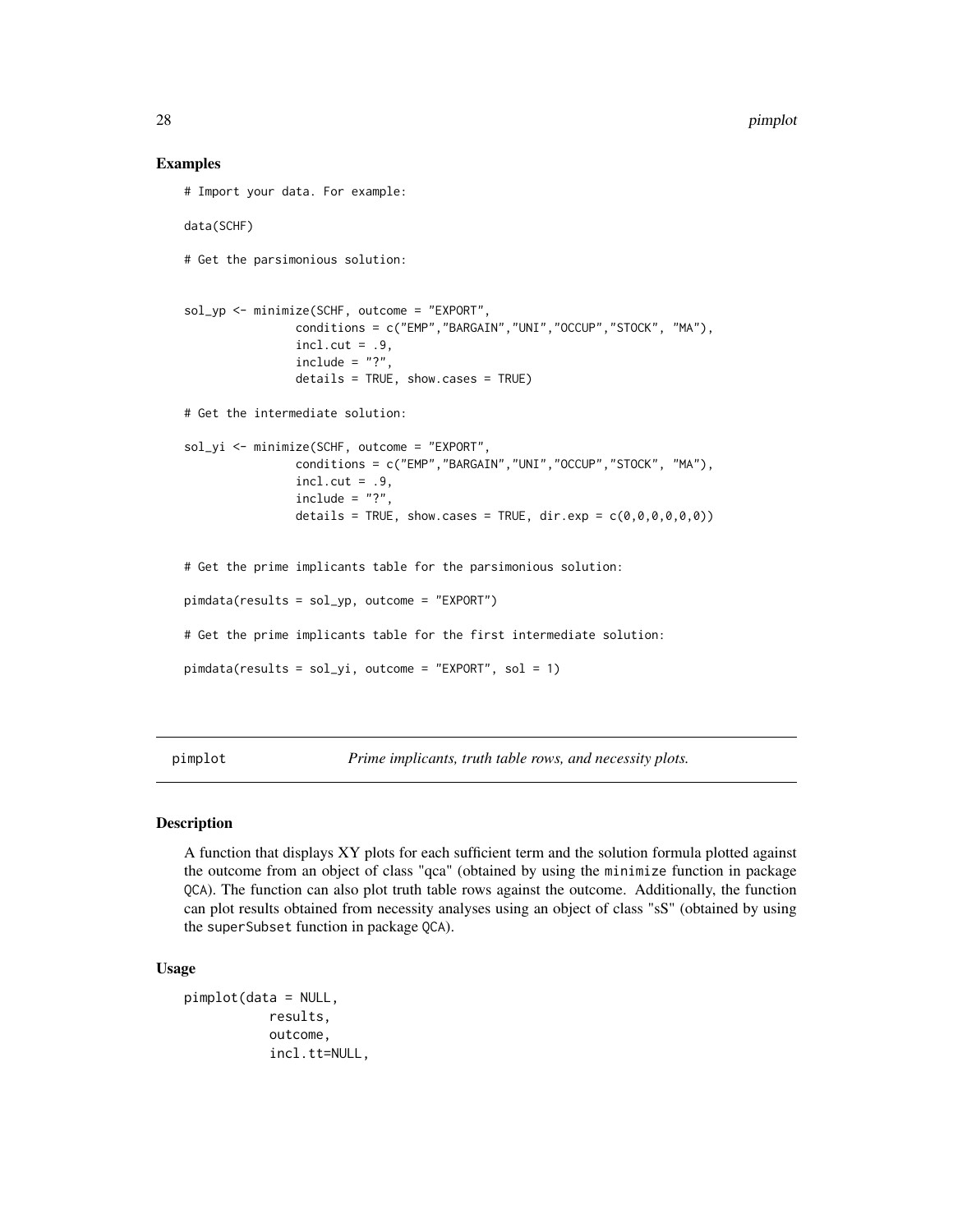#### pimplot 29

```
ttrows= c(),
necessity=FALSE,
sol=1,
all_labels=FALSE,
markers = TRUE,
labcol="black",
jitter = FALSE,
font = "sans",fontface = "italic",
fontsize = 3,
crisp = FALSE,
const = FALSE,...)
```
# Arguments

| data      | For analyses of sufficiency, providing a dataframe is not necessary. For analyses<br>of necessity on objects of class "sS, you need to provide a dataframe with the<br>name of the outcome and of the conditions in capital letters.                                                                                                                                                                                       |
|-----------|----------------------------------------------------------------------------------------------------------------------------------------------------------------------------------------------------------------------------------------------------------------------------------------------------------------------------------------------------------------------------------------------------------------------------|
| results   | An object of class "qca" when necessity is FALSE. An object of class "sS"<br>when necessity is TRUE. For performing pimplot of the sufficient solution for<br>the negated outcome one must use the minimize() result from the sufficiency<br>analysis of the negated outcome.                                                                                                                                              |
| outcome   | A character string with the name of the outcome in capital letters. When per-<br>forming pimplot of the sufficient solution for the negated outcome one must only<br>use the minimize() result from the sufficiency analysis of the negated outcome<br>in the argument results. Changing the name in the argument outcome or using<br>a tilde is not necessary, but recommended.                                           |
| incl.tt   | A numerical vector of length 1 specifying the row consistency threshold above<br>which it should plot truth table rows. By default it is NULL and the function will<br>produce plots using "qca" or "sS" objects. If a numerical value is specifyied,<br>then it automatically only plots truth table rows above that consistency value.<br>N.B. This argument cannot be used simultaneously with the ttrows argument.     |
| ttrows    | A vector of character strings specifying the names of the truth table rows to be<br>printed. By default this vector is empty and the function will produce plots using<br>"qca" or "sS" objects. If a value is specifyied, then it automatically only plots<br>those particular truth table rows. N.B. This argument cannot be used simultane-<br>ously with the incl.tt argument.                                         |
| necessity | logical. It indicates if the output should be for the results of sufficiency or neces-<br>sity analyses. By default, FALSE, the function works with an object of class "qca"<br>obtained from the minimize function in package QCA. When it set to TRUE the<br>function returns plots for an object of class "sS" obtained from the superSubset<br>function in package QCA.                                                |
| sol       | A vector where the first number indicates the number of the conservative or<br>parsimonious solution according to the order in the "qca" object. For more com-<br>plicated structures of model ambiguity, the intermediate solution can also be<br>specified by using a character string of the form "c1p3i2" where $c = \text{conserva}$ -<br>tive solution, $p =$ parsimonious solution and $i =$ intermediate solution. |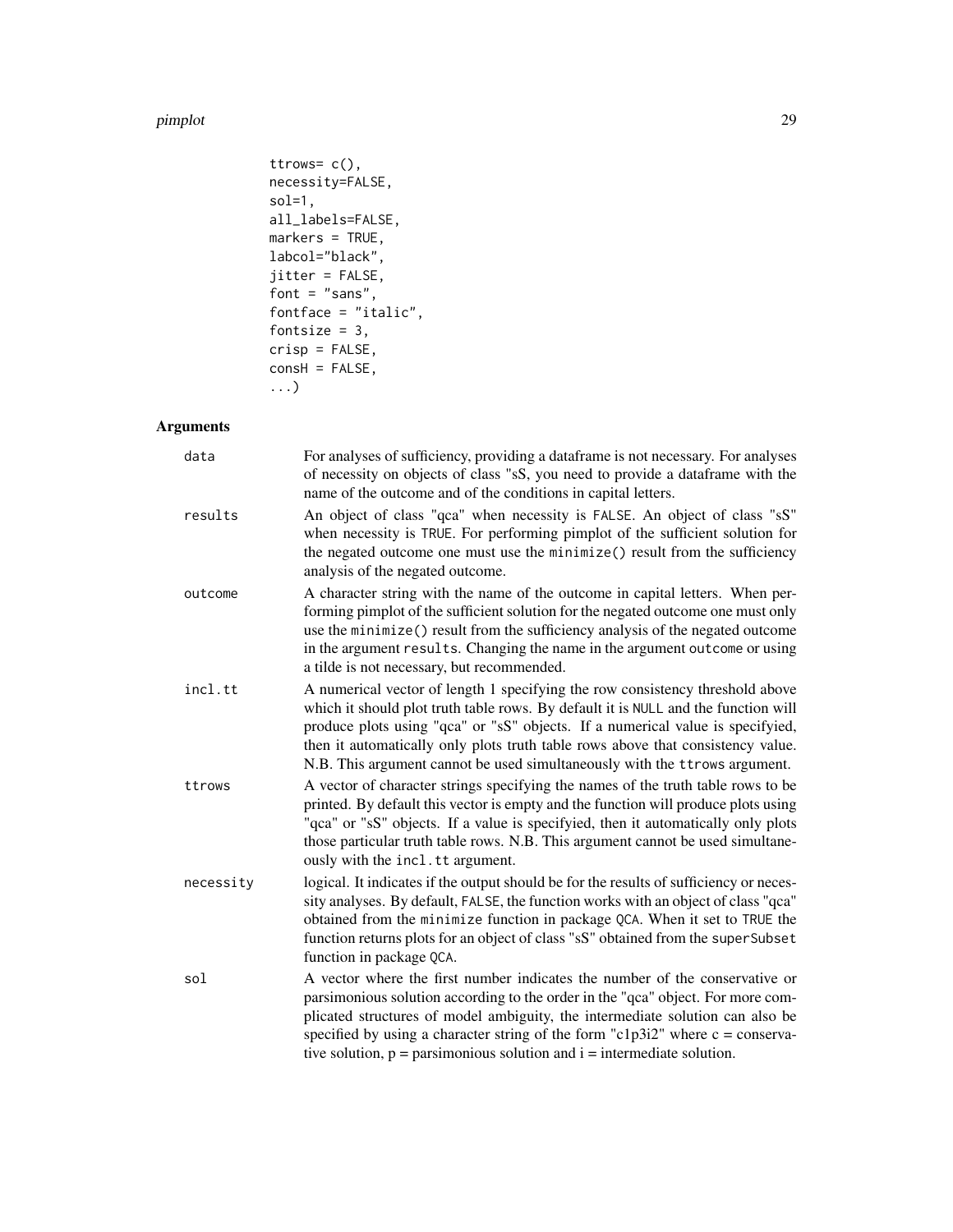<span id="page-29-0"></span>

| all_labels | Logical. Print ALL case labels?                                           |
|------------|---------------------------------------------------------------------------|
| markers    | Logical. Print deviant consistency cases with different markers?          |
| labcol     | Color of the labels.                                                      |
| jitter     | Logical. Should labels not overlab?                                       |
| font       | Font of the labels. Accepts "sans", "serif", and "mono" fonts.            |
| fontface   | Fontface of the labels. Accepts "plain", "bold", "italic", "bold.italic". |
| fontsize   | Fontsize of the labels.                                                   |
| crisp      | Logical. Should the function return a two-by-two table for crisp sets?    |
| consH      | Logical. Should Haesebrouck's consistency be printed?                     |
| $\cdots$   | Other non essential arguments.                                            |

# Value

XY plots.

# Author(s)

Ioana-Elena Oana

# References

Haesebrouck, T. (2015) Pitfalls in QCA's consistency measure. Journal of Comparative Politics 2:65-80.

Schneider, C. Q., Rohlfing, I. 2013. Combining QCA and Process Tracing in Set-Theoretic Multi-Method Research. Sociological Methods Research 42(4): 559-597

# See Also

# [minimize](#page-0-0) [pimdata](#page-26-1)

# Examples

# Import your data. For example:

data(SCHF)

# Get the parsimonious solution:

```
sol_yp <- minimize(SCHF, outcome = "EXPORT",
               conditions = c("EMP","BARGAIN","UNI","OCCUP","STOCK", "MA"),
               incl.cut = .9,include = "?"details = TRUE, show.cases = TRUE)
```
# Plot the prime implicants of the parsimonious solution:

```
pimplot(data = SCHF, results = sol_yp, outcome = "EXPORT")
```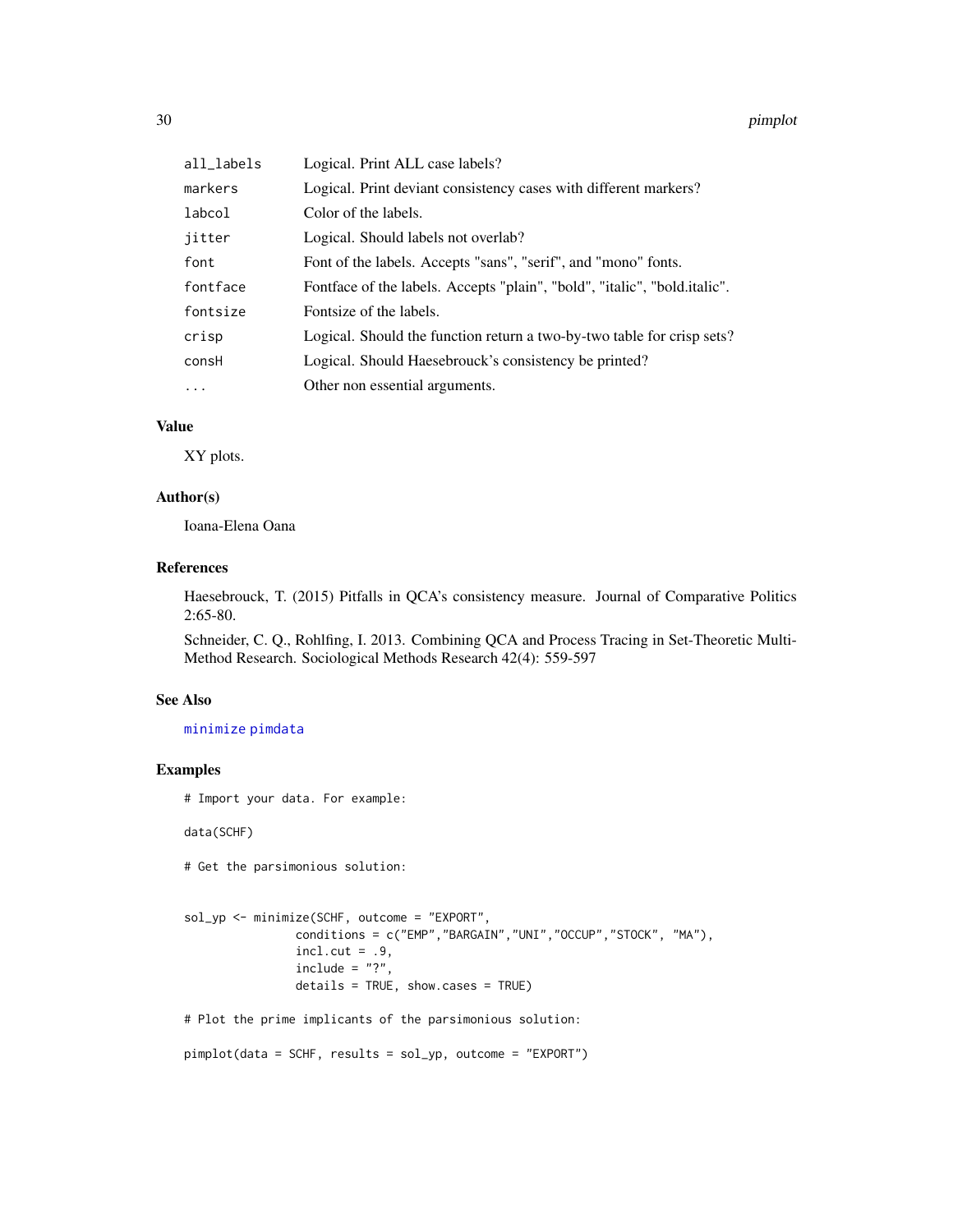# <span id="page-30-0"></span>property.cube 31

```
# Plot a two-by-two table:
pimplot(data = SCHF, results = sol_yp, outcome = "EXPORT", crisp = TRUE)
# Plot all truth table rows with a consistency higher than 0.95:
pimplot(data=SCHF, results = sol_yp, incl.tt=0.97, outcome = "EXPORT", sol = 1)
# Plot truth table row "60":
pimplot(data=SCHF, results = sol_yp, ttrows =c("60"),
       outcome = "EXPORT", sol = 1)# For plotting results of necessity analyses using superSubset,
# the first stept is to obtain an "sS" object:
SUPSUB <- superSubset(SCHF, outcome="EXPORT",
                     conditions = c("EMP","BARGAIN","UNI","OCCUP","STOCK", "MA"),
                      relation = "necessity", incl.cut = 0.996)
SUPSUB
# This can be imputed as result and necessity should be set to \code{TRUE}:
pimplot(data = SCHF, results = SUPSUB, outcome = "EXPORT", necessity = TRUE)
```
property.cube *Function producing a 3D scatter plot.*

# Description

A function for visualizing 3D property spaces as a 3D scatter plot using the scatterplot3d package.

#### Usage

```
property.cube(data, labs = FALSE,
                           main = "3D Property Space",
                           xlab=NULL,
                           ylab=NULL,
                           zlab=NULL,
                           highlight.3d=TRUE,
                           dot.cex=0.5,
                           dot.col="black",
                           dot.srt=15,
                           dot.pos=3,
                           dot.offset = 1)
```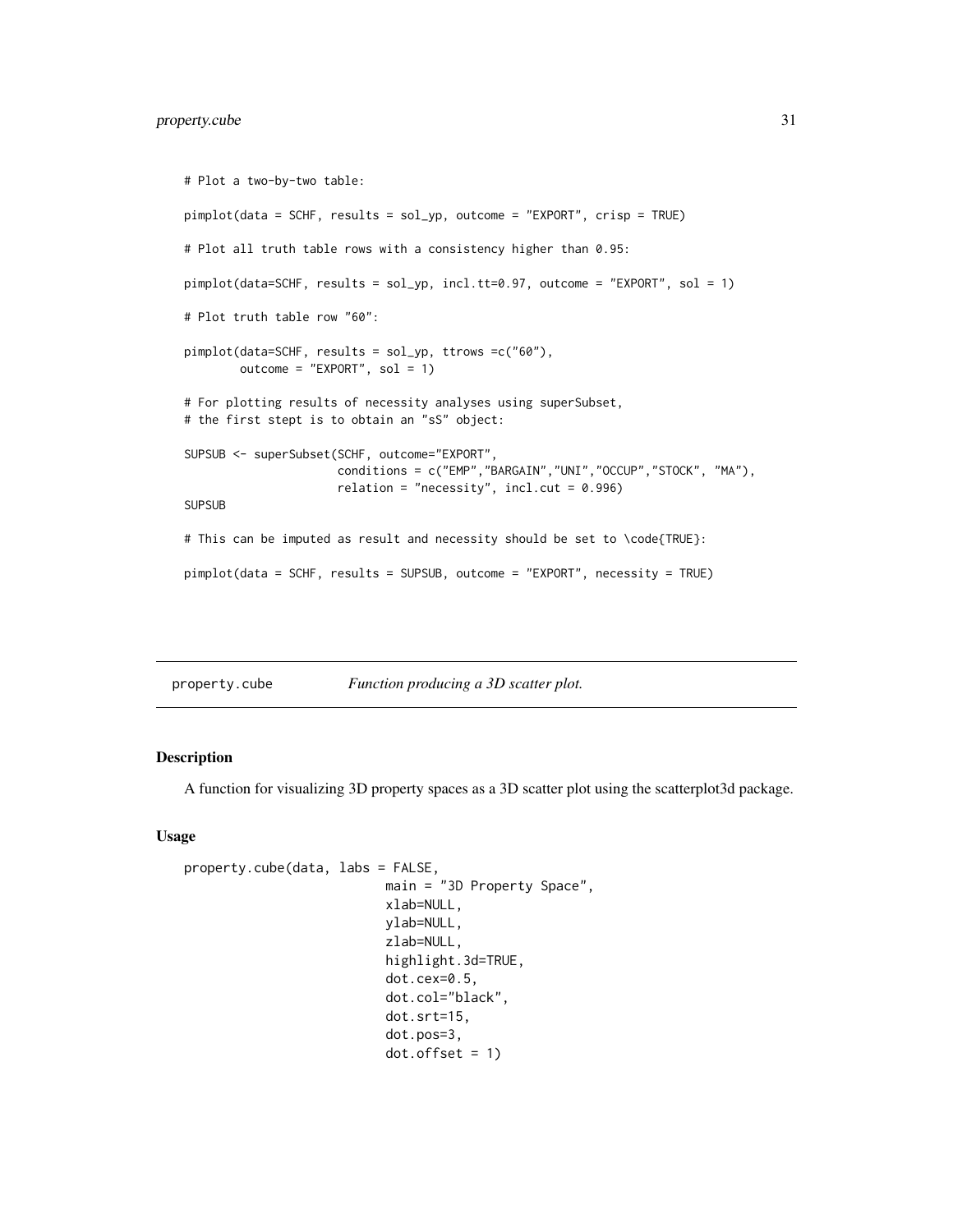# Arguments

| data         | A dataframe with 3 conditions.                                                                                                 |
|--------------|--------------------------------------------------------------------------------------------------------------------------------|
| labs         | Logical. Should the case names be printed? If set to TRUE, it will automatically<br>print the rownames of the dataframe given. |
| main         | an overall title for the plot. The default is "3D Property Space"                                                              |
| xlab         | a title for the x-axis. The default is the name of the first column in the dataframe.                                          |
| vlab         | a title for the y-axis. The default is the name of the third column in the dataframe.                                          |
| zlab         | a title for the z-axis. The default is the name of the second column in the<br>dataframe.                                      |
| highlight.3d | Logical. Should dots be colored differently according to their position in the<br>property space?                              |
| dot.cex      | size of the case labels                                                                                                        |
| dot.col      | color of the case labels                                                                                                       |
| dot.srt      | rotation of the case labels                                                                                                    |
| dot.pos      | position of the case labels (1-below, 2-left, 3-above, 4-right)                                                                |
| dot.offset   | distance of text label from the dot                                                                                            |

# Value

It returns an enhanced 3d scatter plot using the scatterplot3d package.

#### Author(s)

Ioana-Elena Oana

# Examples

```
# Load the Schneider data:
```
data(SCHF)

# Create a property space for conditions "EMP","BARGAIN", and outcome "EXPORT":

```
property.cube(SCHF[,c("EMP","BARGAIN","EXPORT")])
```
# Create a property space for conditions 1,2, and 3 in the data together with case labels:

property.cube(SCHF[,1:3], labs=TRUE)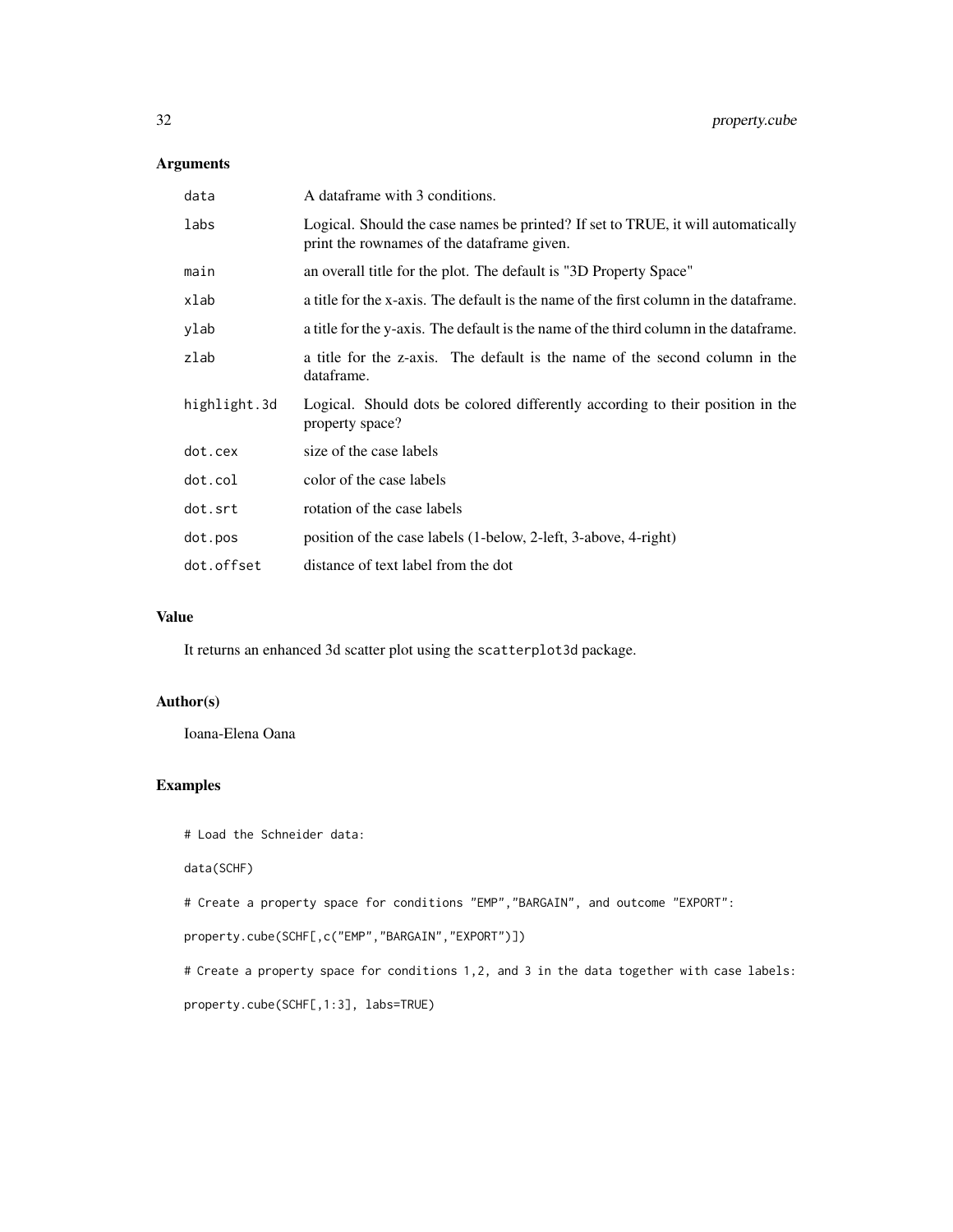<span id="page-32-0"></span>

QCAfit is a function calculating parameters of fit useful in QCA and fsQCA that are consistency, coverage, PRI, Haesebrouck's consistency, RoN and PRODUCT. It works with both single and multiple conditions.

# Usage

```
QCAfit(x, y, cond.lab = NULL, necessity = TRUE, neg.out = FALSE,product = FALSE, sol=1, trows= c(), cosH = FALSE)
```
# Arguments

| X         | A vector containing the values of a condition, a matrix with more than one con-<br>ditions, or an object of class "qca" when necessity is FALSE and when outcome<br>is specifyied as a character string.                                                                                                                                                                                                                                       |
|-----------|------------------------------------------------------------------------------------------------------------------------------------------------------------------------------------------------------------------------------------------------------------------------------------------------------------------------------------------------------------------------------------------------------------------------------------------------|
| У         | A vector containing the values of the output or a character string when y is of<br>class "qca".                                                                                                                                                                                                                                                                                                                                                |
| cond.lab  | When inserting a dataframe or a matrix with more than one condition and col-<br>umn names, the function automatically prints the names of the conditions tested.<br>When inputing a vector, hence a single condition (i.e. a single column in a<br>data frame, the name of the condition tested should be inserted in this option.)                                                                                                            |
| necessity | logical. It indicates if the output should be for sufficient or necessary con-<br>dition(s). By default, FALSE, the function returns a table of parameters of fit<br>for sufficient condition(s) (Consistency, Coverage, PRI, Haesebrouck's Consis-<br>tency, and optionally Product). When it set to TRUE the function returns a table of<br>parameters of fit for necessary condition(s) (Consistency, Coverage, Relevance<br>of Necessity). |
| neg.out   | logical. It indicates if the parameters of fit should be computed for the positive<br>or the negative outcome. By default, FALSE, the function returns parameters of<br>fit for the positive outcome.                                                                                                                                                                                                                                          |
| product   | logical. It indicates whether the parameter of fit PRODUCT should be shown.<br>This stands for the product between the consistency sufficiency parameter and<br>the PRI parameter.                                                                                                                                                                                                                                                             |
| sol       | A vector where the first number indicates the number of the conservative or<br>parsimonious solution according to the order in the "qca" object. For more com-<br>plicated structures of model ambiguity, the intermediate solution can also be<br>specified by using a character string of the form "c1p3i2" where $c = \text{conserva}$ -<br>tive solution, $p =$ parsimonious solution and $i =$ intermediate solution.                     |
| ttrows    | A vector specifying the names of the truth table rows for which the function<br>reports parameters of fit. For using this option y must be a "qca" object.                                                                                                                                                                                                                                                                                     |
| consH     | Logical. Print also the Haesebrouck's consistency among the parameters of fit?                                                                                                                                                                                                                                                                                                                                                                 |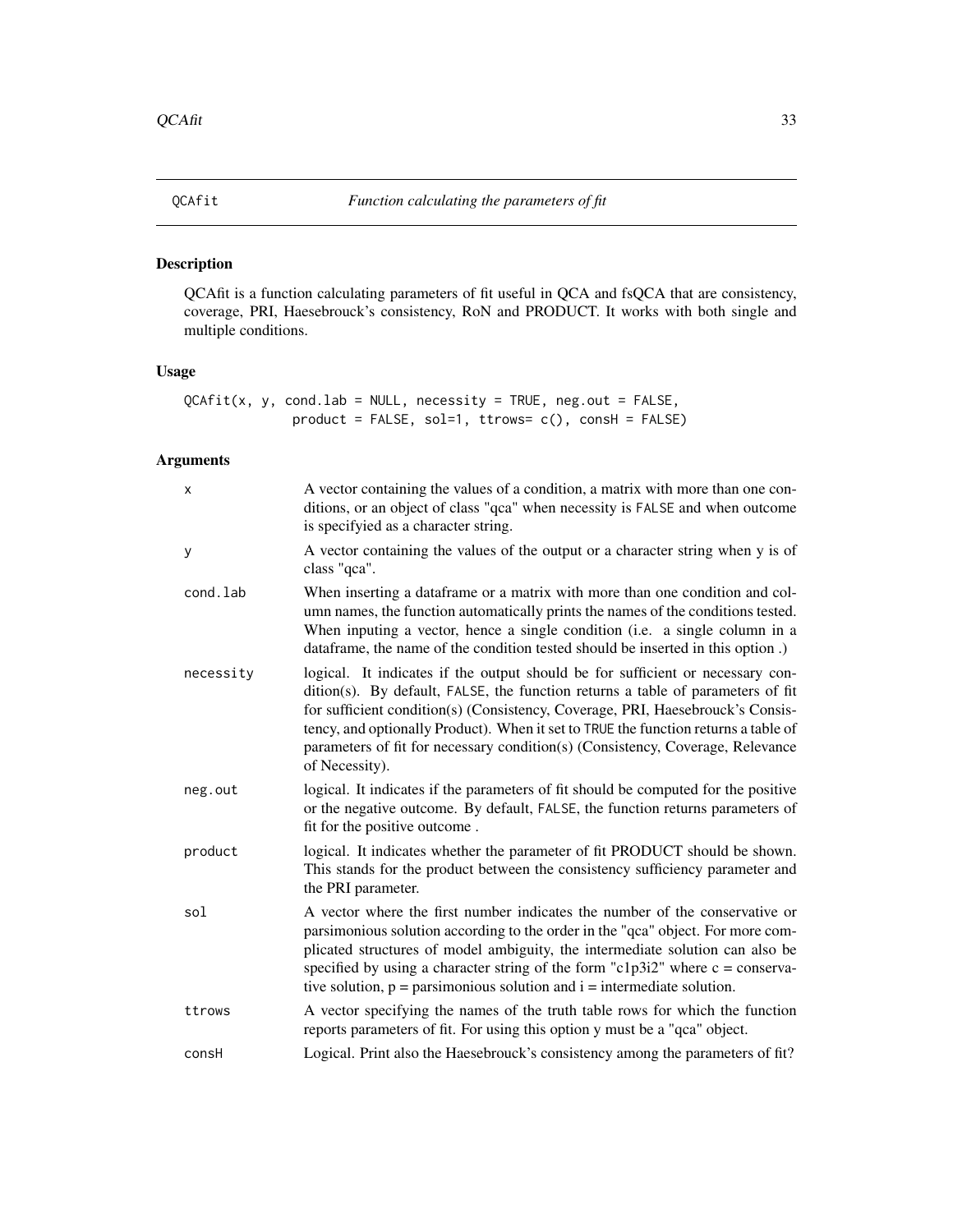<span id="page-33-0"></span>It returns a matrix containing the parameters of fit for each condition.

#### Author(s)

Mario Quaranta and Ioana-Elena Oana

# References

Haesebrouck, T. (2015) Pitfalls in QCA's consistency measure. Journal of Comparative Politics 2:65-80.

Ragin, C. C. 2006. Set Relations in Social Research: Evaluating Their Consistency and Coverage. Political Analysis 14(3): 291-310.

Schneider, C. Q., Wagemann, C. (2012) Set-Theoretic Methods for the Social Sciences, Cambridge University Press: Cambridge.

# See Also

#### [minimize](#page-0-0)

#### Examples

# Generate fake data set.seed(1234) a <- runif(100, 0, 1)  $b \le$  runif(100, 0, 1)

 $c \le$  runif(100, 0, 1) y <- runif(100, 0, 1)

# Only one condition, for necessity  $QCAfit(a, y, cond.lab = "A")$ 

# With three conditions and their negation, for necessity QCAfit(cbind(a, b, c), y)

# Only one condition, for sufficiency  $QCAfit(a, y, cond.1ab = "A", necessity = FALSE)$ 

# With three conditions, their negation and negated output, for necessity QCAfit(cbind(a, b, c), y, neg.out = TRUE)

# Load the Schneider data:

data(SCHF)

# Get parameters of fit for condition EMP as necessary for outcome EXPORT:

QCAfit(SCHF\$EMP, SCHF\$EXPORT, cond.lab = "EMP")

# Get parameters of fit for condition ~EMP as necessary for outcome ~EXPORT: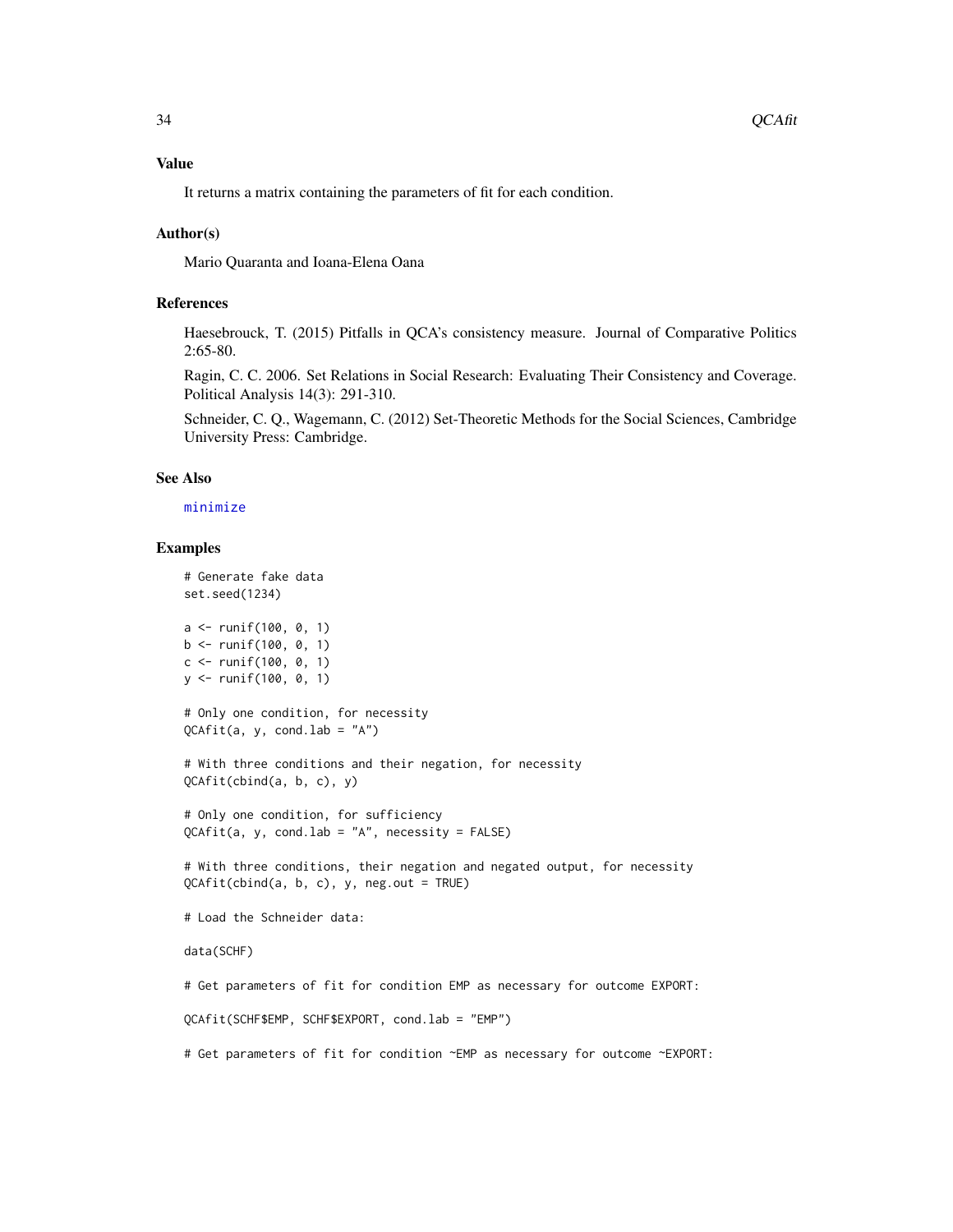#### <span id="page-34-0"></span>QCAradar 35

```
QCAfit(1-SCHF$EMP, SCHF$EXPORT, neg.out=TRUE, cond.lab = "~EMP")
# Get parameters of fit for all conditions and their negation as necessary for outcome EXPORT:
QCAfit(SCHF[,1:6], SCHF$EXPORT)
# Obtain the parsimonious solution for outcome "EXPORT":
sol_yp <- minimize(SCHF, outcome = "EXPORT",
                conditions = c("EMP","BARGAIN","UNI","OCCUP","STOCK", "MA"),
                incl.cut = .9,include = "?"details = TRUE, show.cases = TRUE)
# Get parameters of fit for the parsimonious solution:
QCAfit(x = sol_yp, y = "EXPORT", necessity = FALSE)# Get parameters of fit for truth table rows 2,8, and 10:
QCAfit(x = sol_yp, y = "EXPORT", throws=c("2", "8", "10"), necessity = FALSE)
```
QCAradar *Function for displaying a radar chart.*

# Description

Function displays a radar chart for an object of class "qca" or for a boolean expression.

# Usage

QCAradar(results, outcome= NULL, fit= FALSE, sol = 1)

#### Arguments

| results | An object of class "qca". For performing radar charts of the sufficient solution<br>for the negated outcome one must only use the minimize() result from the<br>sufficiency analysis of the negated outcome. The argument results can also be a<br>boolean expression of the form e.g. " $A^* \sim B + \sim B^* C$ ".                                                                             |
|---------|---------------------------------------------------------------------------------------------------------------------------------------------------------------------------------------------------------------------------------------------------------------------------------------------------------------------------------------------------------------------------------------------------|
| outcome | A character string with the name of the outcome in capital letters when results<br>is of type 'qca'. When performing radar charts of the sufficient solution for the<br>negated outcome one must only use the minimize () result from the sufficiency<br>analysis of the negated outcome in the argument results. Changing the name<br>in the argument outcome or using a tilde is not necessary. |
| fit     | Logical. Print parameters of fit when results is of type 'qca'                                                                                                                                                                                                                                                                                                                                    |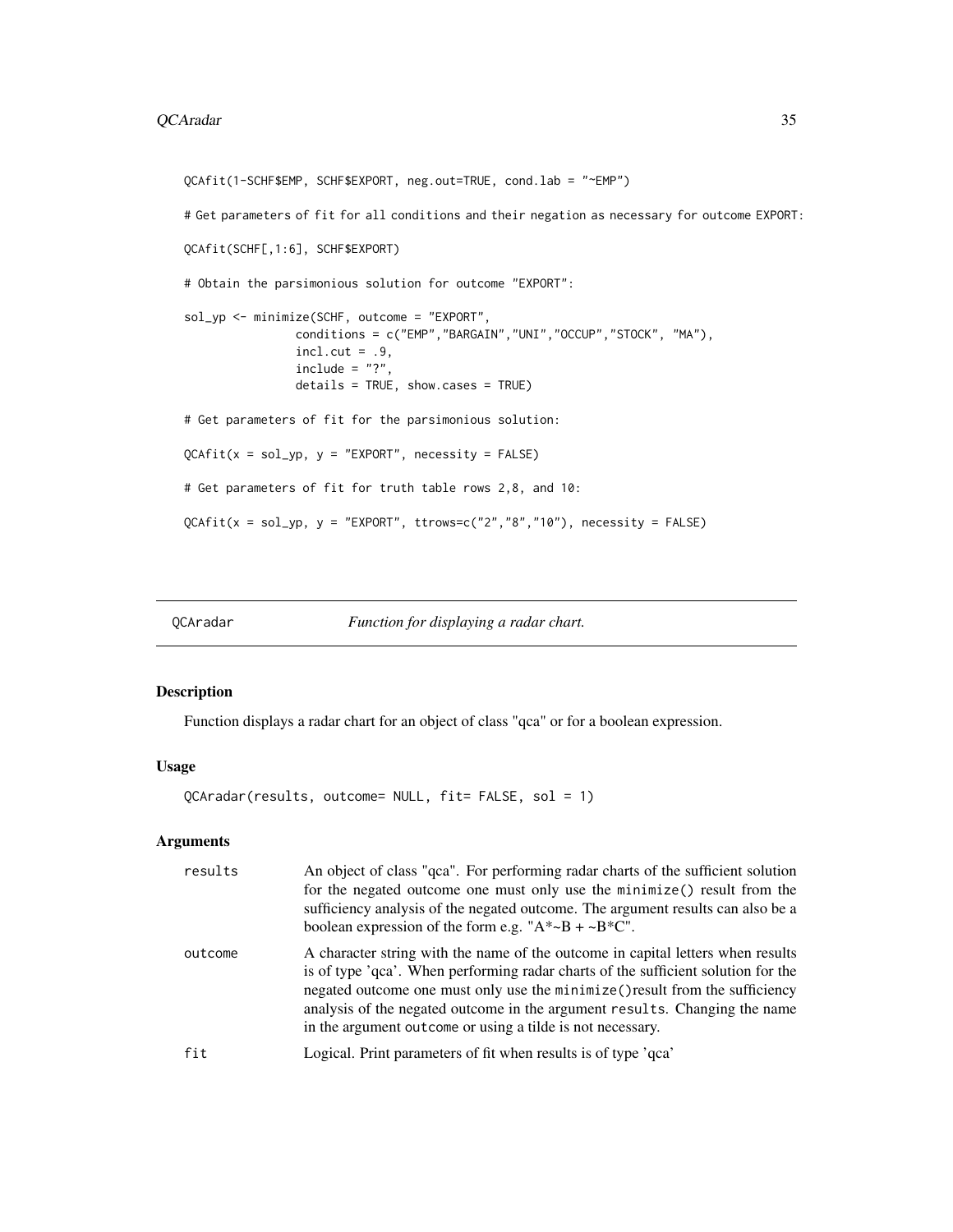<span id="page-35-0"></span>sol A vector where the first number indicates the number of the conservative or parsimonious solution according to the order in the "qca" object. For more complicated structures of model ambiguity, the intermediate solution can also be specified by using a character string of the form "c1p3i2" where  $c = \text{conserva}$ tive solution,  $p =$  parsimonious solution and  $i =$  intermediate solution.

# Author(s)

Ioana-Elena Oana

# References

Maerz, F. Seraphine. 2017. "Pathways of Authoritarian Persistence." Paper presented at the CEU Annual Doctoral Conference

# See Also

[minimize](#page-0-0)

#### Examples

# Import data. # For example: data(SCHF) # Get the intermediate solution: sol\_yi <- minimize(SCHF, outcome = "EXPORT", conditions = c("EMP","BARGAIN","UNI","OCCUP","STOCK", "MA"),  $incl.cut = .9,$  $include = "?"$ details = TRUE, show.cases = TRUE, dir.exp =  $c(\theta, \theta, \theta, \theta, \theta, \theta)$ ) # Display radar chart for the intermediate solution: QCAradar(results = sol\_yi, outcome = "EXPORT", fit=TRUE, sol = 1) # Show a radar chart for the following boolean expression "A + ~B\*Z\*~C"  $QCAradar(results = "A + ~B*Z*~C")$ 

rob.calibrange *Function for identifying the calibration threshold ranges for a condition within which the Boolean formula for the solution does not change.*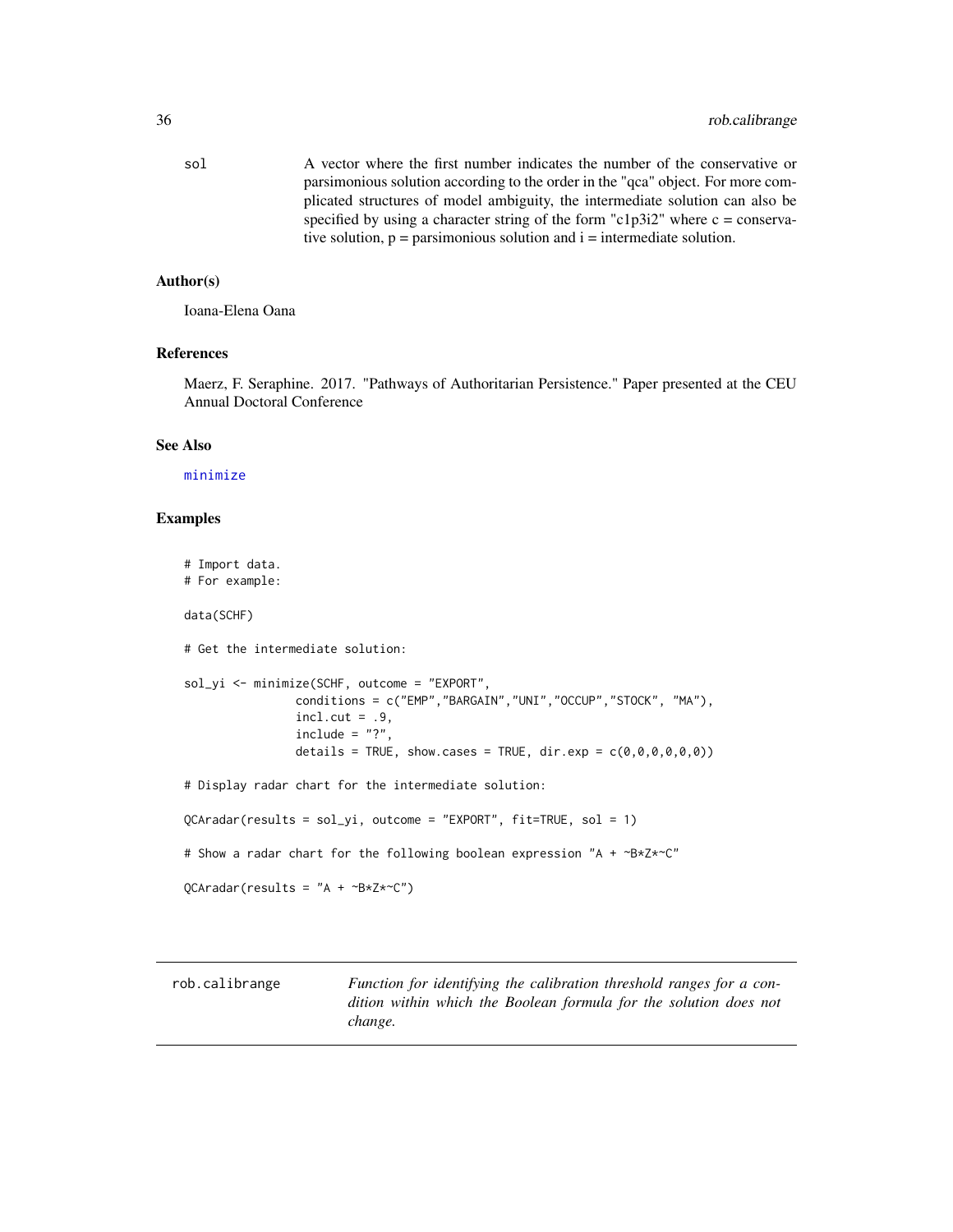# rob.calibrange 37

# Description

Function for identifying the calibration threshold ranges for a conditio within which the Boolean formula for the solution does not change. The function gradually increases and, then, decreases each of the three (0, 0,5, 1) calibration thresholds of a condition by the value specifyied in the step argument and checks whether the solution formula changes. The function performs this iteration for the number of times specified in the max.runs argument. If the solution formula does not change given the number of runs specified, it will return an NA, meaning that it could not find a limit to the range.

# Usage

```
rob.calibrange(raw.data,
    calib.data,
    test.cond.raw,
    test.cond.calib,
    test.thresholds,
    type = "fuzzy",
    step = 1,
   max.runs = 20,outcome,
    conditions,
    incl.cut = 1,
    n.cut = 1,
    include = " " "...)
```
# Arguments

| raw.data        | A data frame containing the raw data used to test the calibration thresholds for<br>the chosen condition.                                                                                               |  |
|-----------------|---------------------------------------------------------------------------------------------------------------------------------------------------------------------------------------------------------|--|
| calib.data      | A data frame containing the calibrated data for the sufficient solution.                                                                                                                                |  |
| test.cond.raw   | A character string specifying the name of the condition in the RAW dataset for<br>which to test the calibration ranges.                                                                                 |  |
| test.cond.calib |                                                                                                                                                                                                         |  |
|                 | A character string specifying the name of the condition in the CALIBRATED<br>dataset for which to test the calibration ranges.                                                                          |  |
| test.thresholds |                                                                                                                                                                                                         |  |
|                 | The initial qualitative anchors used for calibrating the chosen condition.                                                                                                                              |  |
| type            | The calibration type, "fuzzy" is the default, but it can also be changed to "crisp".                                                                                                                    |  |
| step            | The value to be gradually added and subtracted from the threshold tested.                                                                                                                               |  |
| max.runs        | The maximum number of times the step value gets gradually added and sub-<br>tracted.                                                                                                                    |  |
| outcome         | A character string with the name of the outcome in capital letters. For the<br>negated outcome a tilde "~" should be used. This had the same usage as the<br>outcome argument in the minimize function. |  |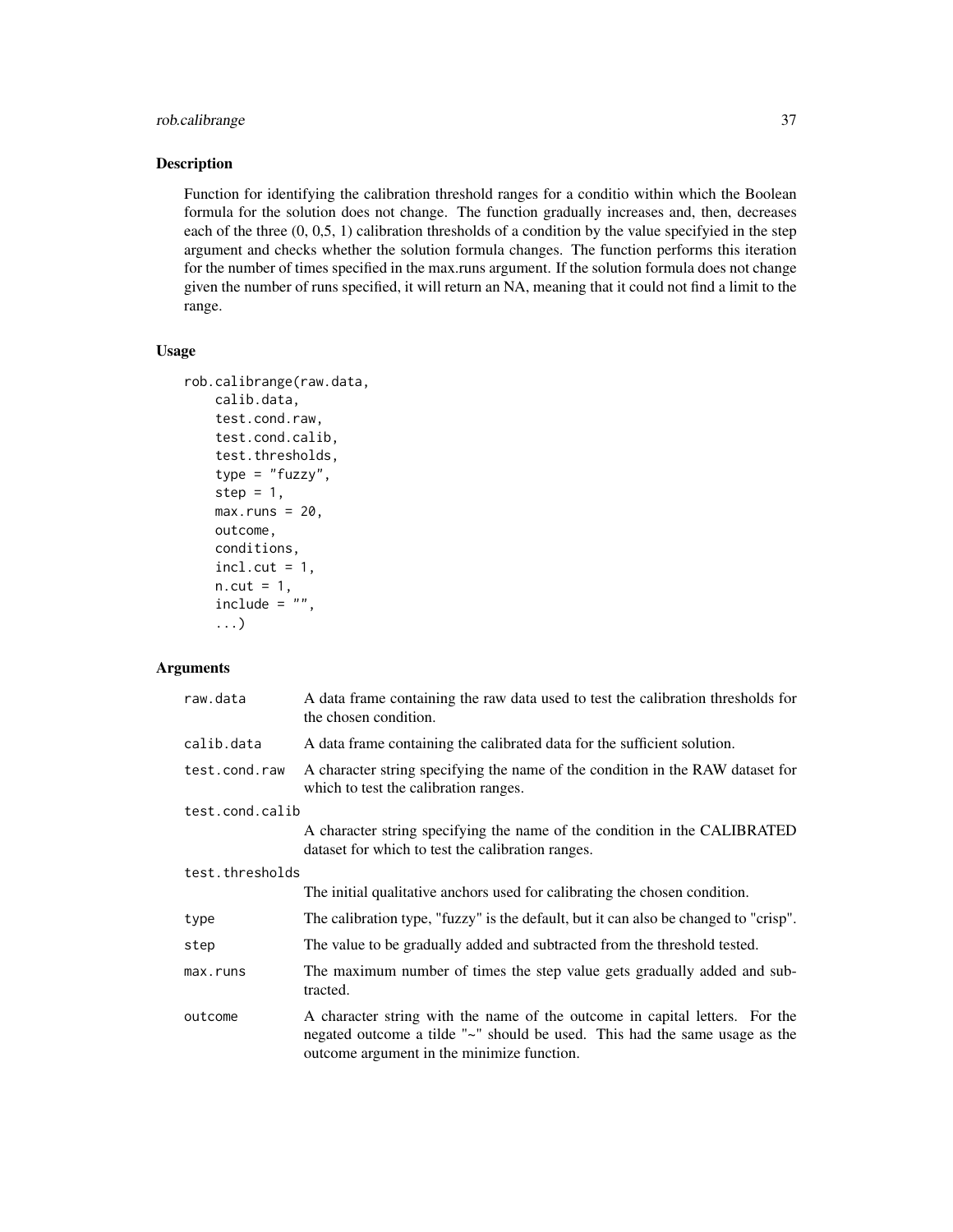| conditions | A vector of character strings containing the names of the conditions. This had<br>the same usage as the conditions argument in the minimize function.                                      |
|------------|--------------------------------------------------------------------------------------------------------------------------------------------------------------------------------------------|
| incl.cut   | The raw consistency threshold for the truth table rows.                                                                                                                                    |
| n.cut      | The frequency threshold for the truth table rows.                                                                                                                                          |
| include    | A vector of other output values (for example "?" for logical remainders) to in-<br>clude in the minimization. This had the same usage as the include argument in<br>the minimize function. |
|            | Other options that the minimize function in the QCA package accepts. Check<br>them out using ?minimize.                                                                                    |

# Author(s)

Ioana-Elena Oana

# References

Oana, Ioana-Elena, and Carsten Q. Schneider. 2020. Robustness tests in QCA: A fit-oriented and case-oriented perspective using R. Unpublished Manuscript.

Oana, Ioana-Elena, Carsten Q. Schneider, and Eva Thomann (forthcoming). Qualitative Comparative Analysis (QCA) using R: A Gentle Introduction. Cambridge: Cambridge University Press.

#### Examples

```
# Load the calibrated data:
data(LIPF)
# Load the raw data:
data(LIPR)
# Get calibration ranges for condition DEVELOPED:
rob.calibrange(
 raw.data = LIPR,
 calib.data = LIPF,
 test.cond.raw = "DEVELOPED",
 test.cond.calib = "DEVELOPED",
 test.thresholds = c(400, 550, 900),
 step = 500,
 max.runs = 2,outcome = "SURVIVED",
 conditions = c("URBAN","LITERATE","INDUSTRIAL","STABLE"),
 incl.cut = 0.8,
 n.cut = 1,
 include = "?"
)
```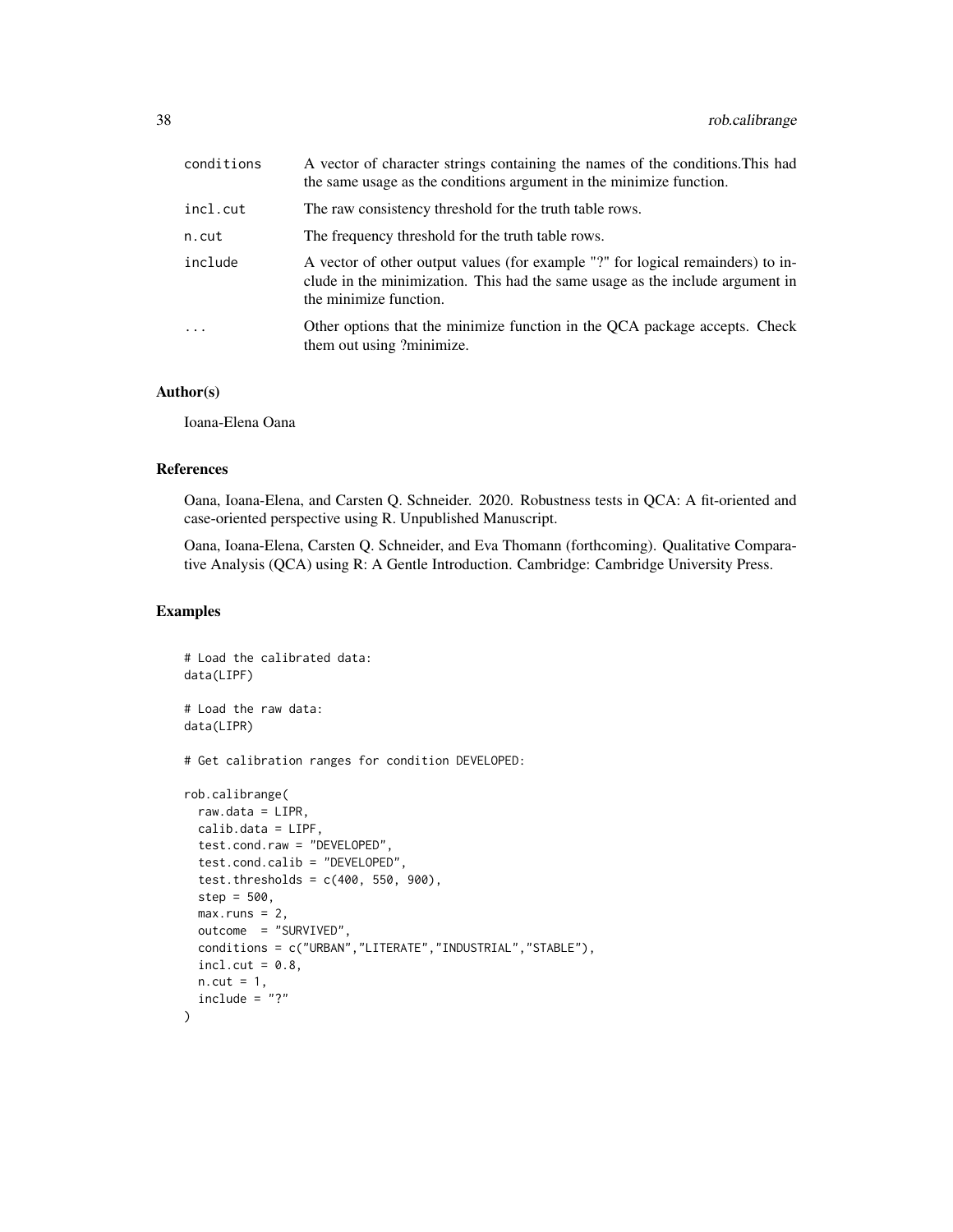<span id="page-38-0"></span>rob.cases *Function for identifying cases in the intersections between an inital solution and test solutions.*

# Description

Function for identifying cases between the various intersections between an inital solution and test solutions. The function also returns case ratio paramaters.

#### Usage

```
rob.cases(test_sol,
           initial_sol,
           outcome)
```
# Arguments

| test sol    | The different alternative solutions created with minimize() and placed in a list<br>using $list()$ . |
|-------------|------------------------------------------------------------------------------------------------------|
| initial sol | The initial solution created with minimize().                                                        |
| outcome     | A character string containing the name of the outcome.                                               |

# Author(s)

Ioana-Elena Oana

#### References

Oana, Ioana-Elena, and Carsten Q. Schneider. 2020. Robustness tests in QCA: A fit-oriented and case-oriented perspective using R. Unpublished Manuscript.

Oana, Ioana-Elena, Carsten Q. Schneider, and Eva Thomann (forthcoming). Qualitative Comparative Analysis (QCA) using R: A Gentle Introduction. Cambridge: Cambridge University Press.

# Examples

```
## Not run:
# Load the data:
data(PAYF)
# Store the name of the conditions in one vector:
conds <- c("HE","GG","AH","HI","HW")
# Create several solutions:
# The initial solution
IS <- minimize(data = PAYF,
               outcome = "HL",conditions = conds,
```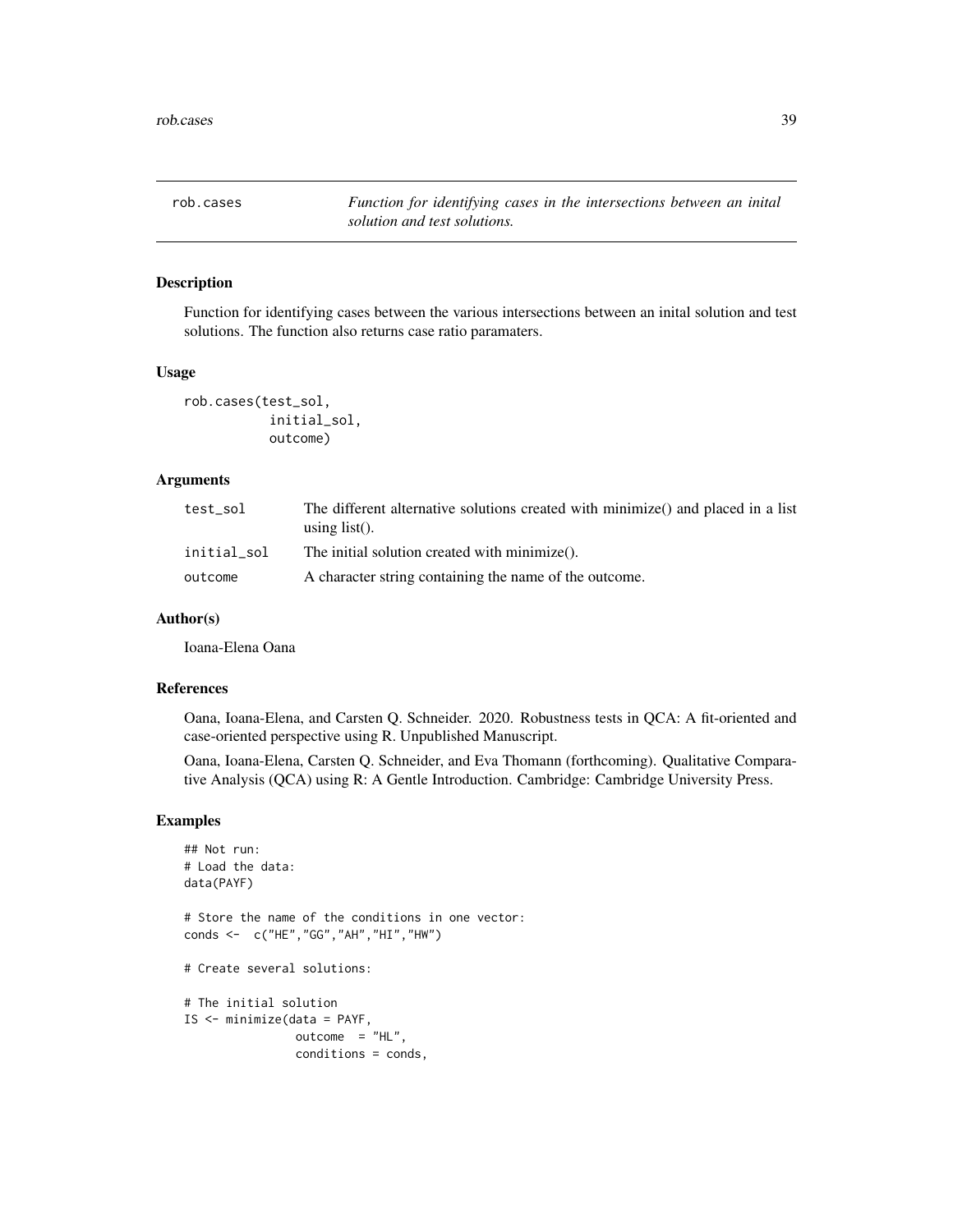```
incl.cut = 0.87,n.cut = 2,include = "?"details = TRUE,
                show.cases = TRUE)
# altering consistency
TS1 <- minimize(data = PAYF,
                 outcome = "HL",conditions = conds,
                 incl.cut = 0.7,
                 n.cut = 2,
                 include = "?".
                 details = TRUE, show.cases = TRUE)
#altering n.cut
TS2 <- minimize(data = PAYF,
                 outcome = "HL",
                 conditions = conds,
                 incl.cut = 0.87,n.cut = 1,include = "?"details = TRUE, show.cases = TRUE)
# Create the test set in a list:
TS <- list(TS1, TS2)
# Looking at cases against the test set:
rob.cases(test_sol = TS,
                 initial_sol = IS,
                 outcome = "HL")
## End(Not run)
```
rob.corefit *Function returning parameters of fit for the robust core of different alternative sufficient solutions.*

# Description

Function returning parameters of fit for the robust core between an initial solution and various alternative test solutions.

# Usage

```
rob.corefit(test_sol,
          initial_sol,
         outcome)
```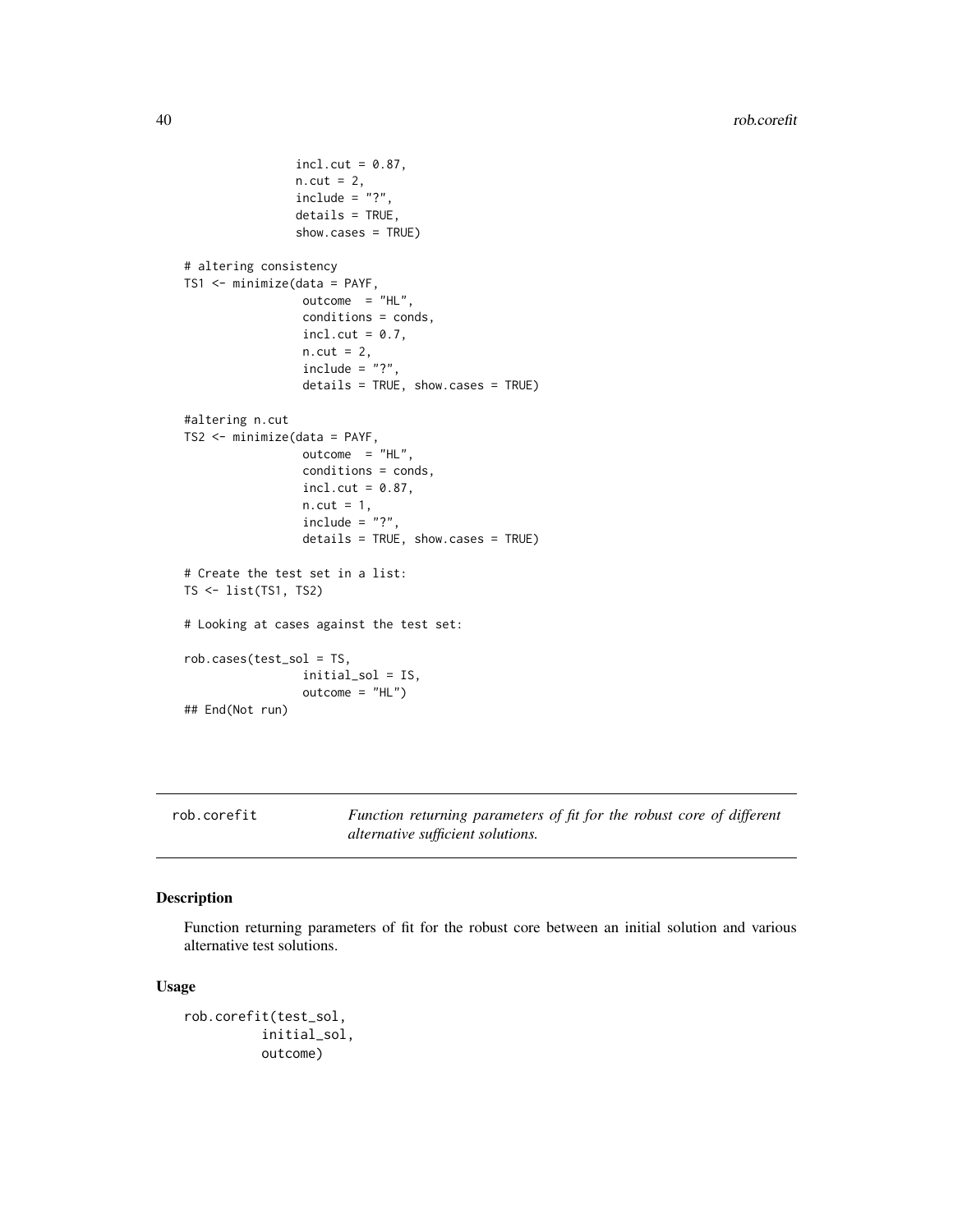#### rob.corefit 41

#### **Arguments**

| test sol    | The different alternative solutions created with minimize() and placed in a list<br>using $list()$ . |
|-------------|------------------------------------------------------------------------------------------------------|
| initial sol | The initial solution created with minimize().                                                        |
| outcome     | A character string containing the name of the outcome.                                               |

#### Author(s)

Ioana-Elena Oana

#### References

Oana, Ioana-Elena, and Carsten Q. Schneider. 2020. Robustness tests in QCA: A fit-oriented and case-oriented perspective using R. Unpublished Manuscript.

Oana, Ioana-Elena, Carsten Q. Schneider, and Eva Thomann (forthcoming). Qualitative Comparative Analysis (QCA) using R: A Gentle Introduction. Cambridge: Cambridge University Press.

# Examples

```
# Load the data:
data(PAYF)
# Store the name of the conditions in one vector:
conds <- c("HE","GG","AH","HI","HW")
# Create several solutions:
# The initial solution
IS <- minimize(data = PAYF,
                outcome = "HL",conditions = conds,
                incl.cut = 0.87,
                n.cut = 2,include = "?".
                details = TRUE,
                show.cases = TRUE)
# altering consistency
TS1 <- minimize(data = PAYF,
                 outcome = "HL",conditions = conds,
                 incl.cut = 0.7,
                 n.cut = 2,include = "?",
                 details = TRUE, show.cases = TRUE)
#altering n.cut
TS2 <- minimize(data = PAYF,
                 outcome = "HL",conditions = conds,
```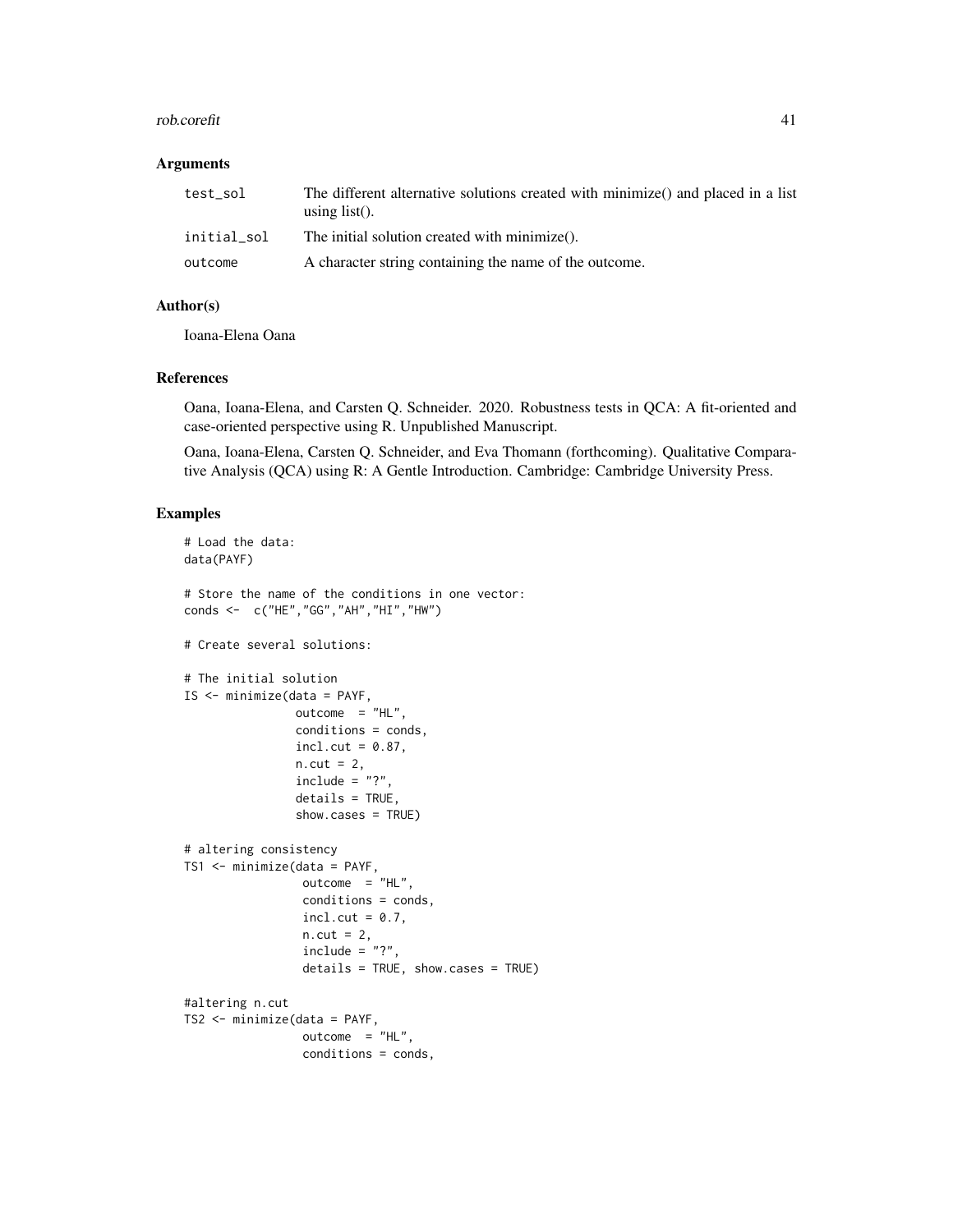```
incl. cut = 0.87,n.cut = 1,
                 include = "?"details = TRUE, show.cases = TRUE)
# Create the test set in a list:
TS <- list(TS1, TS2)
# Calculate robustness parameters, i.e. the ratio of the parameters
# of fit for the core vis-a-vis for the initial solution:
CF <- rob.corefit(test_sol = TS,
           initial_sol = IS,
           outcome = "HL")CF
```
rob.fit *Function returning robustness parameters of fit.*

# Description

Function returning robustness parameters of fit of the intersections between an initial sufficient solution and various alternative test solutions.

#### Usage

rob.fit(test\_sol, initial\_sol, outcome)

#### Arguments

| test_sol    | The different alternative solutions created with minimize() and placed in a list<br>using $list()$ . |
|-------------|------------------------------------------------------------------------------------------------------|
| initial sol | The initial solution created with minimize().                                                        |
| outcome     | A character string containing the name of the outcome.                                               |

# Author(s)

Ioana-Elena Oana

#### References

Oana, Ioana-Elena, and Carsten Q. Schneider. 2020. Robustness tests in QCA: A fit-oriented and case-oriented perspective using R. Unpublished Manuscript.

Oana, Ioana-Elena, Carsten Q. Schneider, and Eva Thomann (forthcoming). Qualitative Comparative Analysis (QCA) using R: A Gentle Introduction. Cambridge: Cambridge University Press.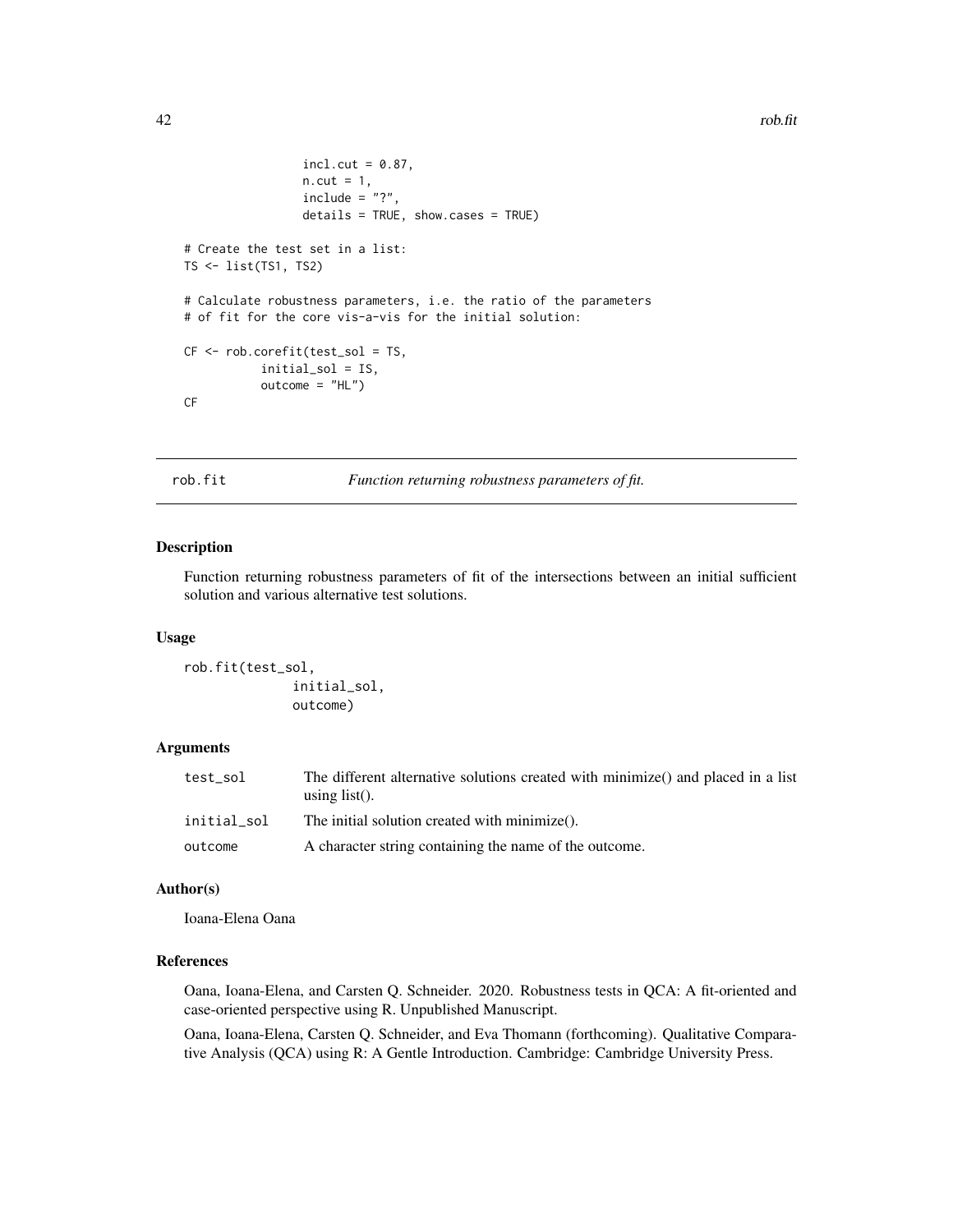# <span id="page-42-0"></span>rob.inclrange 43

# Examples

```
# Load the data:
data(PAYF)
# Store the name of the conditions in one vector:
conds <- c("HE","GG","AH","HI","HW")
# Create several solutions:
# The initial solution
IS <- minimize(data = PAYF,
               outcome = "HL",conditions = conds,
                incl.cut = 0.87,n.cut = 2,
                include = "?",
                details = TRUE,
                show.cases = TRUE)
# altering consistency
TS1 <- minimize(data = PAYF,
                 outcome = "HL",conditions = conds,
                 incl.cut = 0.7,
                 n.cut = 2,
                 include = "?"details = TRUE, show.cases = TRUE)
#altering n.cut
TS2 <- minimize(data = PAYF,
                 outcome = "HL",conditions = conds,
                 incl.cut = 0.87,n.cut = 1,
                 include = "?"details = TRUE, show.cases = TRUE)
# Create the test set in a list:
TS <- list(TS1, TS2)
# Calculate robustness parameters, i.e. the ratio of the parameters
# of fit for the core vis-a-vis for the initial solution:
RF <- rob.fit(test_sol = TS,
           initial_sol = IS,
           outcome = "HL")
RF
```
rob.inclrange *Function for identifying the raw consistency threshold range within which the Boolean formula for the solution does not change.*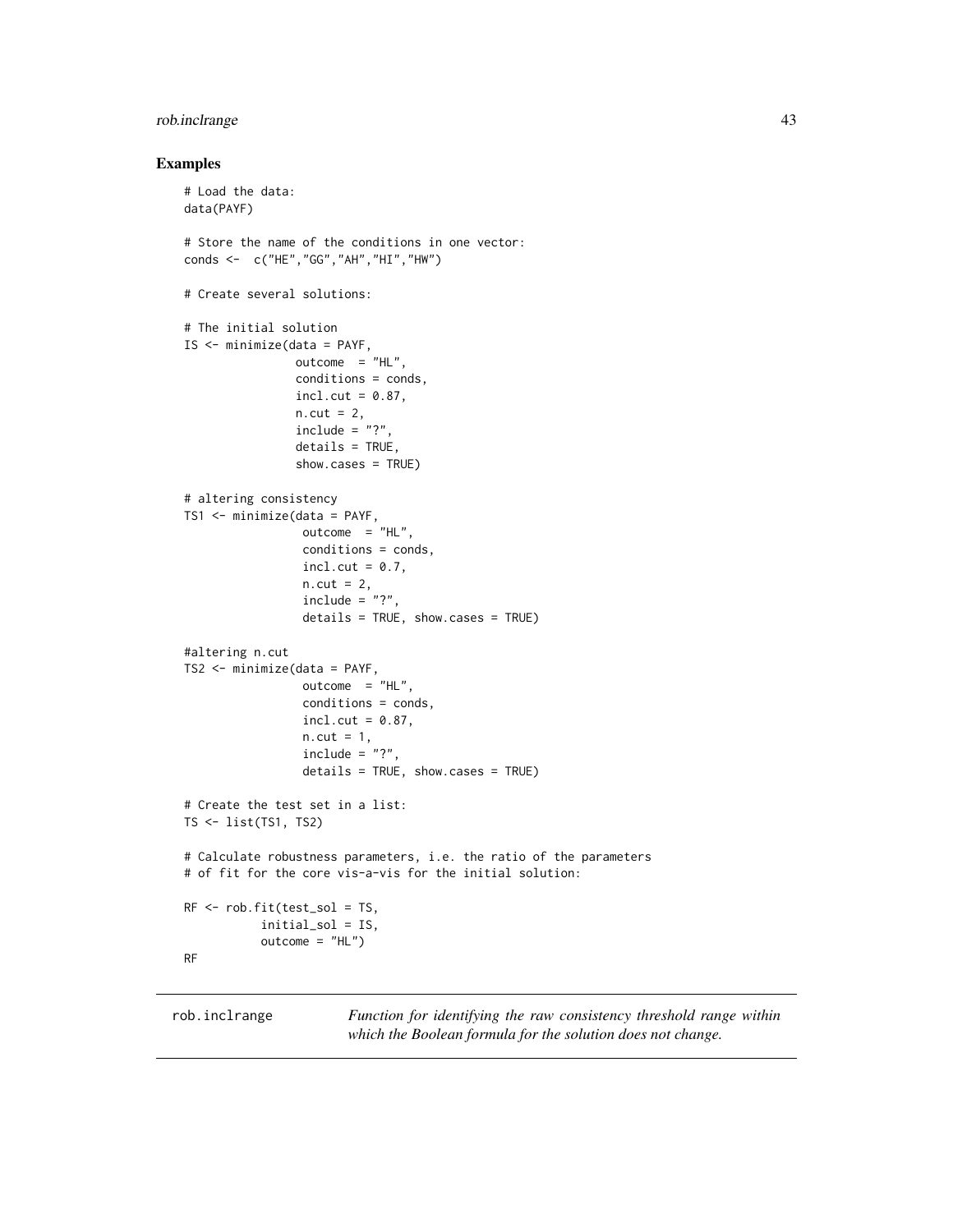<span id="page-43-0"></span>Function for identifying the raw consistency threshold range for a truth table within which the Boolean formula for the solution does not change. The function gradually increases and, then, decreases an inital selected threshold by the value specifyied in the step argument and checks whether the solution formula changes for finding the lower and upper ranges for the raw consistency threshold. The function performs this iteration for the number of times specified in the max.runs argument. If the solution formula does not change given the number of runs specified, it will return an NA, meaning that it could not find a limit to the range.

#### Usage

```
rob.inclrange(data,
   step = 0.1,
   max.runs = 20,outcome,
    conditions,
    incl. cut = 1,n.cut = 1,
    include = " " "...)
```
#### Arguments

| data       | A data frame containing the calibrated data for the sufficient solution.                                                                                                                                |
|------------|---------------------------------------------------------------------------------------------------------------------------------------------------------------------------------------------------------|
| step       | The value to be gradually added and subtracted from the threshold tested.                                                                                                                               |
| max.runs   | The maximum number of times the step value gets gradually added and sub-<br>tracted.                                                                                                                    |
| outcome    | A character string with the name of the outcome in capital letters. For the<br>negated outcome a tilde "~" should be used. This had the same usage as the<br>outcome argument in the minimize function. |
| conditions | A vector of character strings containing the names of the conditions. This had<br>the same usage as the conditions argument in the minimize function.                                                   |
| incl.cut   | The raw consistency threshold for the truth table rows.                                                                                                                                                 |
| n.cut      | The frequency threshold for the truth table rows.                                                                                                                                                       |
| include    | A vector of other output values (for example "?" for logical remainders) to in-<br>clude in the minimization. This had the same usage as the include argument in<br>the minimize function.              |
|            | Other options that the minimize function in the QCA package accepts. Check<br>them out using ?minimize.                                                                                                 |

#### Author(s)

Ioana-Elena Oana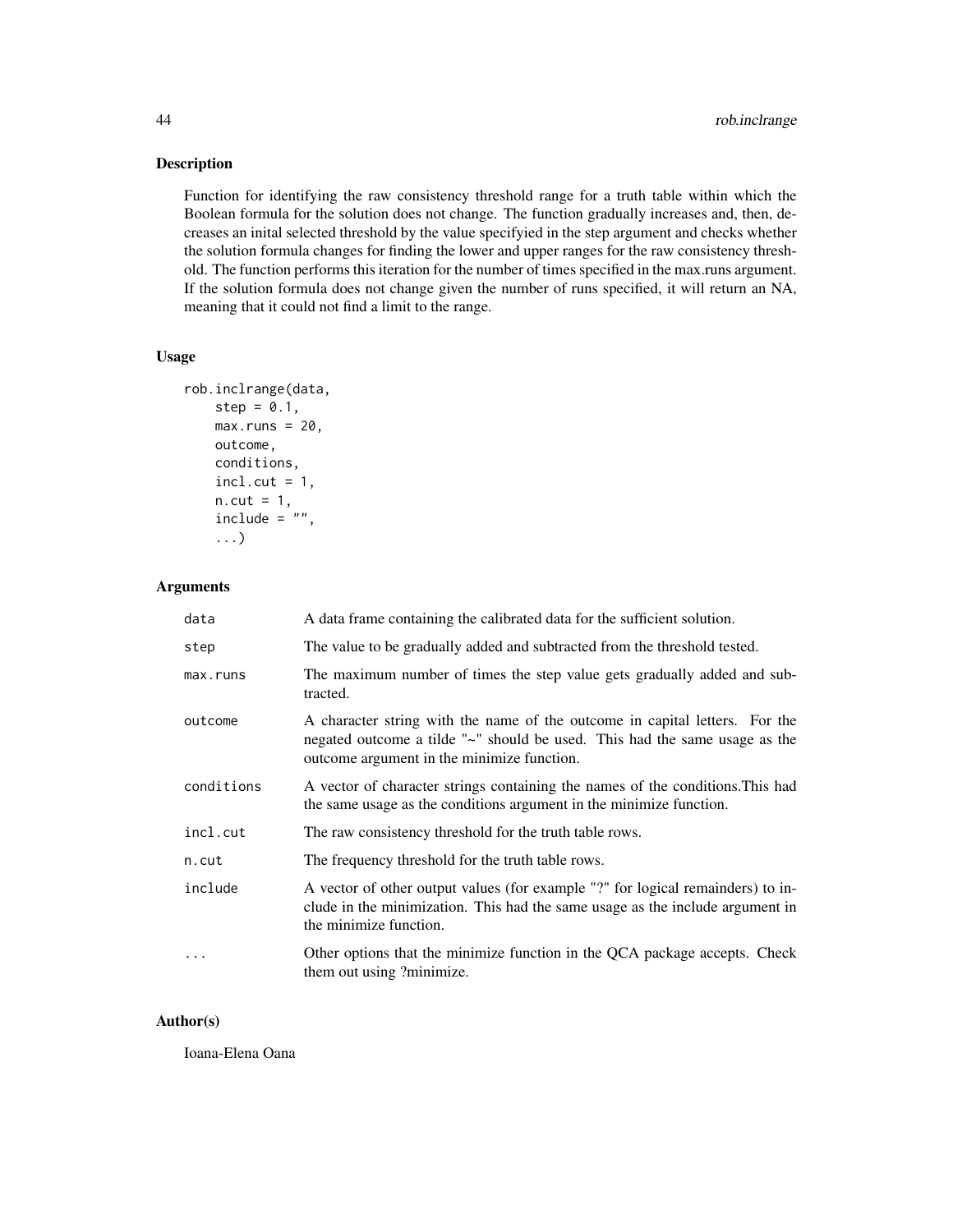# <span id="page-44-0"></span>rob.ncutrange 45

#### References

Oana, Ioana-Elena, and Carsten Q. Schneider. 2020. Robustness tests in QCA: A fit-oriented and case-oriented perspective using R. Unpublished Manuscript.

Oana, Ioana-Elena, Carsten Q. Schneider, and Eva Thomann (forthcoming). Qualitative Comparative Analysis (QCA) using R: A Gentle Introduction. Cambridge: Cambridge University Press.

#### Examples

```
# Load the calibrated data:
data(PAYF)
# Check raw consistency ranges:
rob.inclrange(
 data = PAYF,
 step = 0.01,
 max.runs = 10,outcome = "HL".conditions = c("HE", "GG", "AH", "HI", "HW"),
 incl.cut = 0.87,
 n.cut = 2,
 include = "?")
```
rob.ncutrange *Function for identifying the frequency threshold range within which the Boolean formula for the solution does not change.*

#### Description

Function for identifying the frequency threshold range for a truth table within which the Boolean formula for the solution does not change. The function gradually increases and, then, decreases an inital selected threshold by the value specifyied in the step argument and checks whether the solution formula changes for finding the lower and upper ranges for the frequency threshold. The function performs this iteration for the number of times specified in the max.runs argument. If the solution formula does not change given the number of runs specified, it will return an NA, meaning that it could not find a limit to the range.

#### Usage

```
rob.ncutrange(data,
   step = 1,
   max.runs = 20,
   outcome,
   conditions,
    incl.cut = 1,
   n.cut = 1,
   include = " "...)
```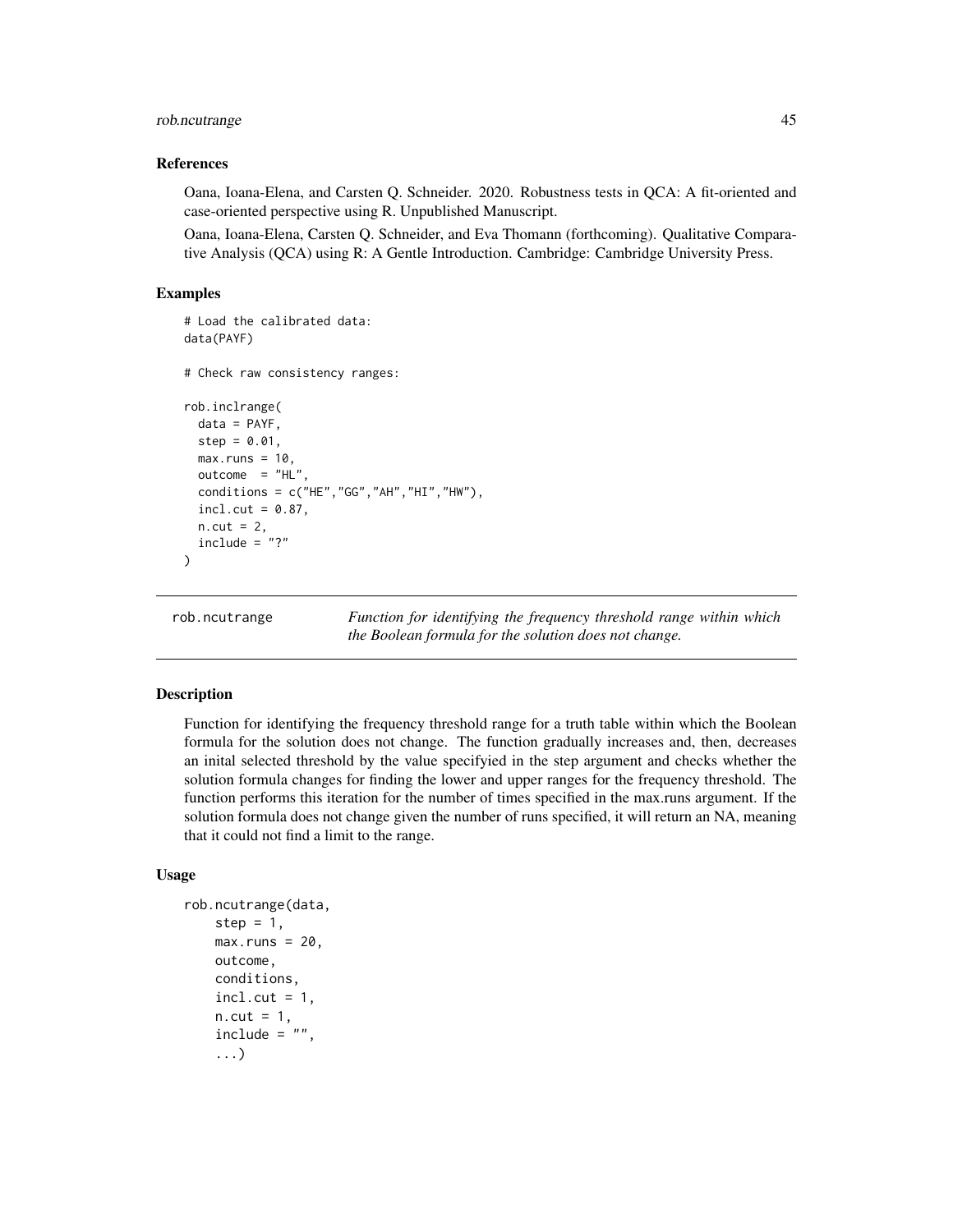# Arguments

| data       | A data frame containing the calibrated data for the sufficient solution.                                                                                                                                |
|------------|---------------------------------------------------------------------------------------------------------------------------------------------------------------------------------------------------------|
| step       | The value to be gradually added and subtracted from the threshold tested.                                                                                                                               |
| max.runs   | The maximum number of times the step value gets gradually added and sub-<br>tracted.                                                                                                                    |
| outcome    | A character string with the name of the outcome in capital letters. For the<br>negated outcome a tilde "~" should be used. This had the same usage as the<br>outcome argument in the minimize function. |
| conditions | A vector of character strings containing the names of the conditions. This had<br>the same usage as the conditions argument in the minimize function.                                                   |
| incl.cut   | The raw consistency threshold for the truth table rows.                                                                                                                                                 |
| n.cut      | The frequency threshold for the truth table rows.                                                                                                                                                       |
| include    | A vector of other output values (for example "?" for logical remainders) to in-<br>clude in the minimization. This had the same usage as the include argument in<br>the minimize function.              |
| $\ddots$ . | Other options that the minimize function in the QCA package accepts. Check<br>them out using ?minimize.                                                                                                 |

# Author(s)

Ioana-Elena Oana

#### References

Oana, Ioana-Elena, and Carsten Q. Schneider. 2020. Robustness tests in QCA: A fit-oriented and case-oriented perspective using R. Unpublished Manuscript.

Oana, Ioana-Elena, Carsten Q. Schneider, and Eva Thomann (forthcoming). Qualitative Comparative Analysis (QCA) using R: A Gentle Introduction. Cambridge: Cambridge University Press.

#### Examples

```
# Load the calibrated data:
data(PAYF)
# Check frequency ranges:
rob.ncutrange(
 data = PAYF,
 step = 1,
 max.runs = 10,outcome = "HL",conditions = c("HE", "GG", "AH", "HI", "HW"),
  incl. cut = 0.87,n.cut = 2,include = "?"\mathcal{L}
```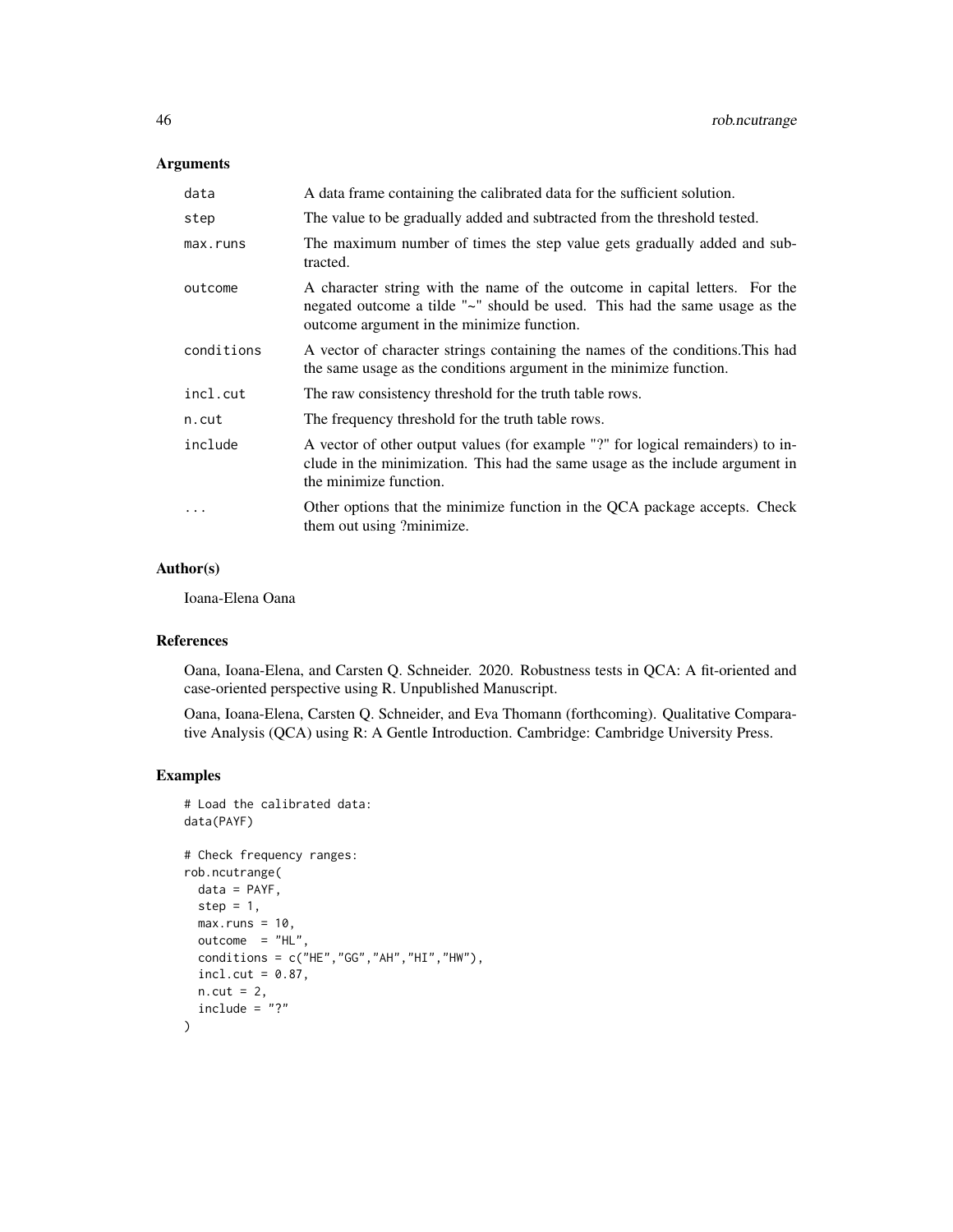<span id="page-46-0"></span>

Function returning robustness parameters for each single test solution in TS. The function returns the set-coincidence and RC\_Rank between each alternative solution and the initial solution.

#### Usage

```
rob.singletest(test_sol,
              initial_sol,
              outcome)
```
# Arguments

| test sol    | The different alternative solutions created with minimize() and placed in a list<br>using $list()$ . |
|-------------|------------------------------------------------------------------------------------------------------|
| initial sol | The initial solution created with minimize().                                                        |
| outcome     | A character string containing the name of the outcome.                                               |

# Author(s)

Ioana-Elena Oana

# References

Oana, Ioana-Elena, and Carsten Q. Schneider. 2021. Robustness tests in QCA: A fit-oriented and case-oriented perspective using R. Unpublished Manuscript.

Oana, Ioana-Elena, Carsten Q. Schneider, and Eva Thomann (2021). Qualitative Comparative Analysis (QCA) using R: A Gentle Introduction. Cambridge: Cambridge University Press.

# Examples

```
# Load the data:
data(PAYF)
# Store the name of the conditions in one vector:
conds <- c("HE","GG","AH","HI","HW")
# Create several solutions:
# The initial solution
IS <- minimize(data = PAYF,
               outcome = "HL",conditions = conds,
                incl.cut = 0.87,
```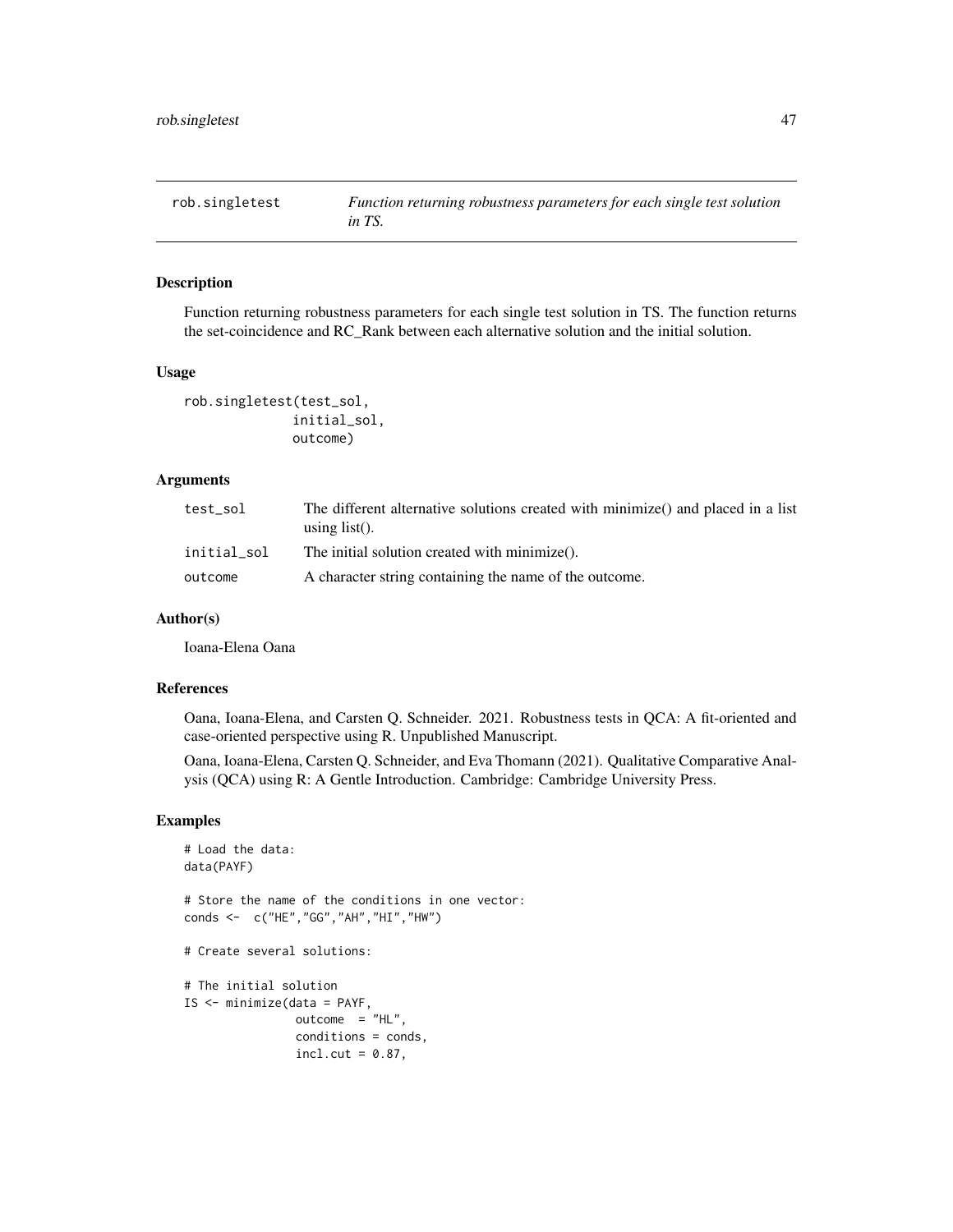```
n.cut = 2,include = "?"details = TRUE,
                show.cases = TRUE)
# altering consistency
TS1 <- minimize(data = PAYF,
                 outcome = "HL",conditions = conds,
                 incl.cut = 0.7,
                 n.cut = 2,include = "?",
                 details = TRUE, show.cases = TRUE)
#altering n.cut
TS2 <- minimize(data = PAYF,
                 outcome = "HL",
                 conditions = conds,
                 incl.cut = 0.87,n.cut = 1,
                 include = "?"details = TRUE, show.cases = TRUE)
# Create the test set in a list:
TS <- list(TS1, TS2)
# Calculate robustness parameters, i.e. the ratio of the parameters
# of fit for the core vis-a-vis for the initial solution:
RST <- rob.singletest(test_sol = TS,
           initial_sol = IS,
           outcome = "HL")
RST
```
rob.xyplot *Function for plotting an initial solution against the test set.*

#### Description

Function for plotting an initial solution against the test set.

#### Usage

```
rob.xyplot(test_sol,
              initial_sol,
              outcome,
              all_labels = FALSE,
              jitter = TRUE,
              fontsize = 3,
              \text{labels} = \text{TRUE},
              area\_lab = TRUE)
```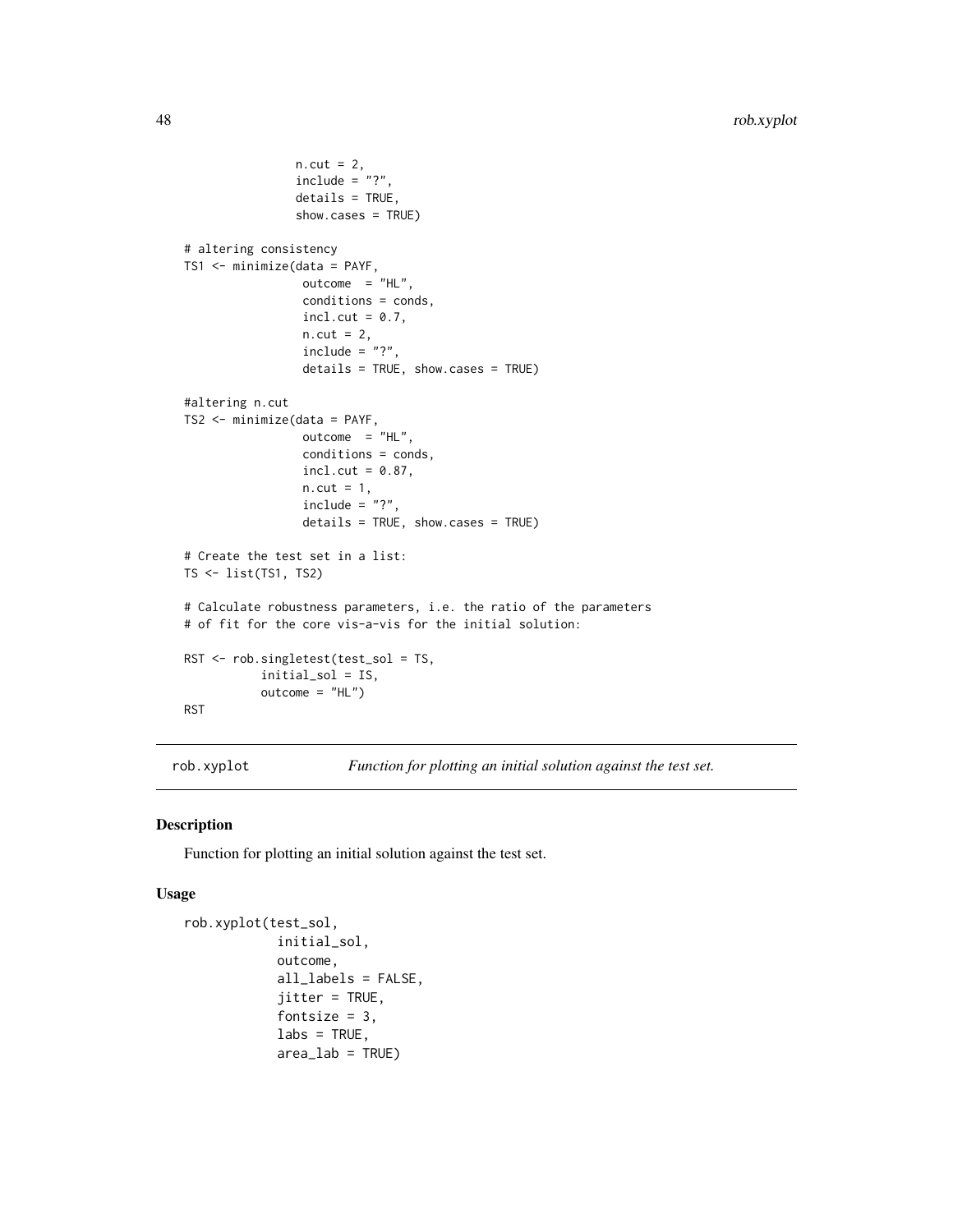# rob.xyplot 49

# Arguments

| test_sol    | The different alternative solutions created with minimize() and placed in a list<br>using $list()$ .      |
|-------------|-----------------------------------------------------------------------------------------------------------|
| initial_sol | The initial solution created with minimize().                                                             |
| outcome     | A character string containing the name of the outcome.                                                    |
| all_labels  | Logical. Should all the case labels be printed? If FALSE, only shaky and possi-<br>ble cases are printed. |
| jitter      | Logical. Should case labels be jitter so as not to overlap?                                               |
| fontsize    | The size of the font for case labels.                                                                     |
| labs        | Logical. Should case labels be printed?                                                                   |
| area_lab    | Logical. Should labels for each area with regard to minTS/maxTS be printed?                               |

# Author(s)

Ioana-Elena Oana

#### References

Oana, Ioana-Elena, and Carsten Q. Schneider. 2020. Robustness tests in QCA: A fit-oriented and case-oriented perspective using R. Unpublished Manuscript.

Oana, Ioana-Elena, Carsten Q. Schneider, and Eva Thomann (forthcoming). Qualitative Comparative Analysis (QCA) using R: A Gentle Introduction. Cambridge: Cambridge University Press.

# Examples

```
# Load the data:
data(PAYF)
# Store the name of the conditions in one vector:
conds <- c("HE","GG","AH","HI","HW")
# Create several solutions:
# The initial solution
IS <- minimize(data = PAYF,
               outcome = "HL",conditions = conds,
               incl.cut = 0.87,
               n.cut = 2,include = "?"details = TRUE,
               show.cases = TRUE)
# altering consistency
TS1 <- minimize(data = PAYF,
                outcome = "HL",conditions = conds,
                incl.cut = 0.7,
```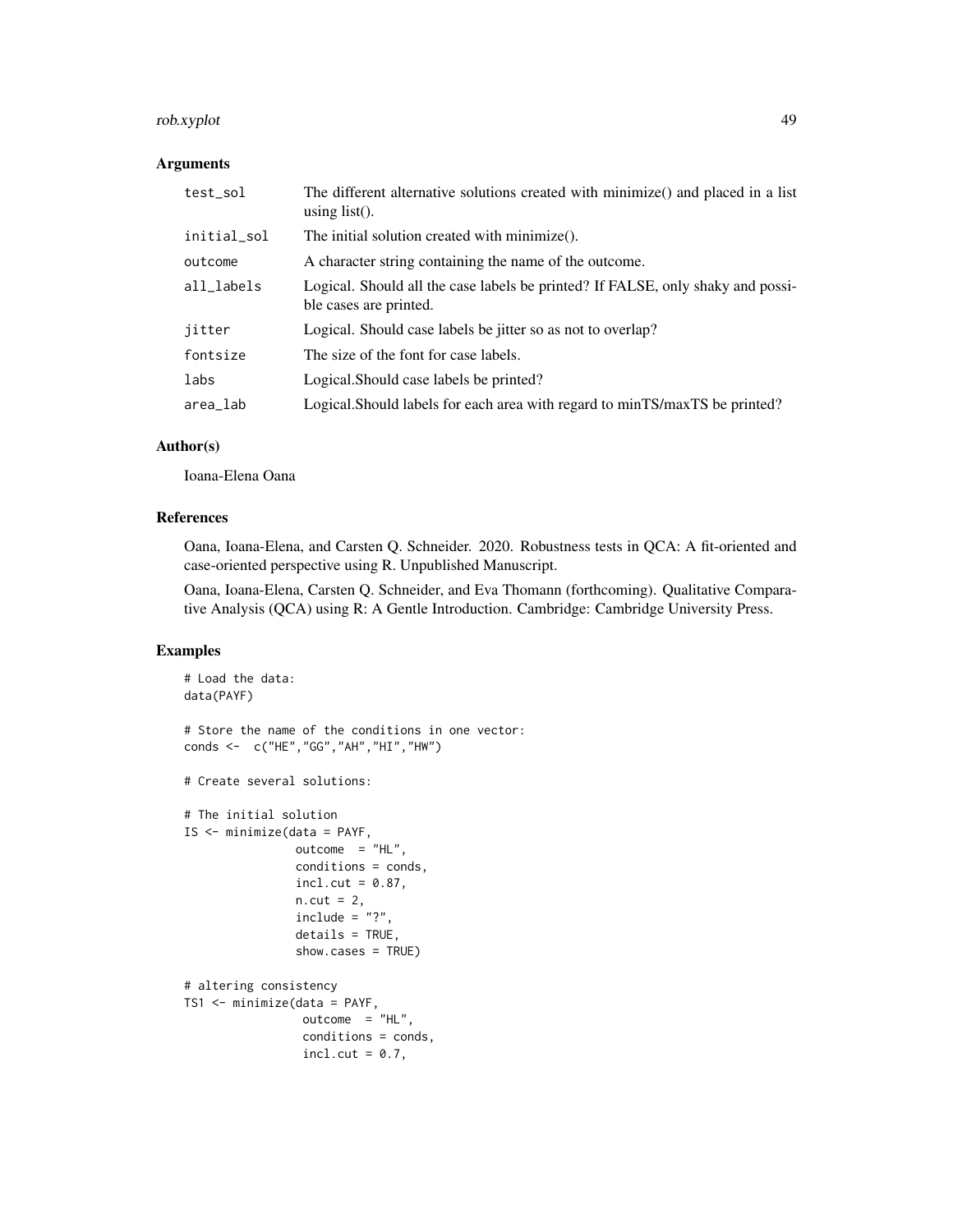```
n.cut = 2,
                 include = "?"details = TRUE, show.cases = TRUE)
#altering n.cut
TS2 <- minimize(data = PAYF,
                 outcome = "HL",
                 conditions = conds,
                 incl. cut = 0.87,n.cut = 1,
                 include = "?"details = TRUE, show.cases = TRUE)
# Create the test set in a list:
TS <- list(TS1, TS2)
# Plotting the initial solution against the test set:
rob.xyplot(test_sol = TS,
                  initial_sol = IS,
                  outcome = "HL",
                  fontsize = 2.5,
                  jitter=TRUE)
```
SAMF *Samford (2010)*

#### Description

The SAMF data frame has 61 rows and 4 sets

#### Usage

data(SAMF)

#### Format

A data frame with 61 observations on the following 4 sets.

Y a numeric vector. Outcome, trade liberalization.

G a numeric vector. Condition, lack of weak growth.

H a numeric vector. Condition, lack of hyper-inflation

HorG a numeric vector. Condition, H or G.

#### Details

Data are used by Samford (2010) to analyze rapid trade liberalization in Latin America. Data are fuzzy-sets.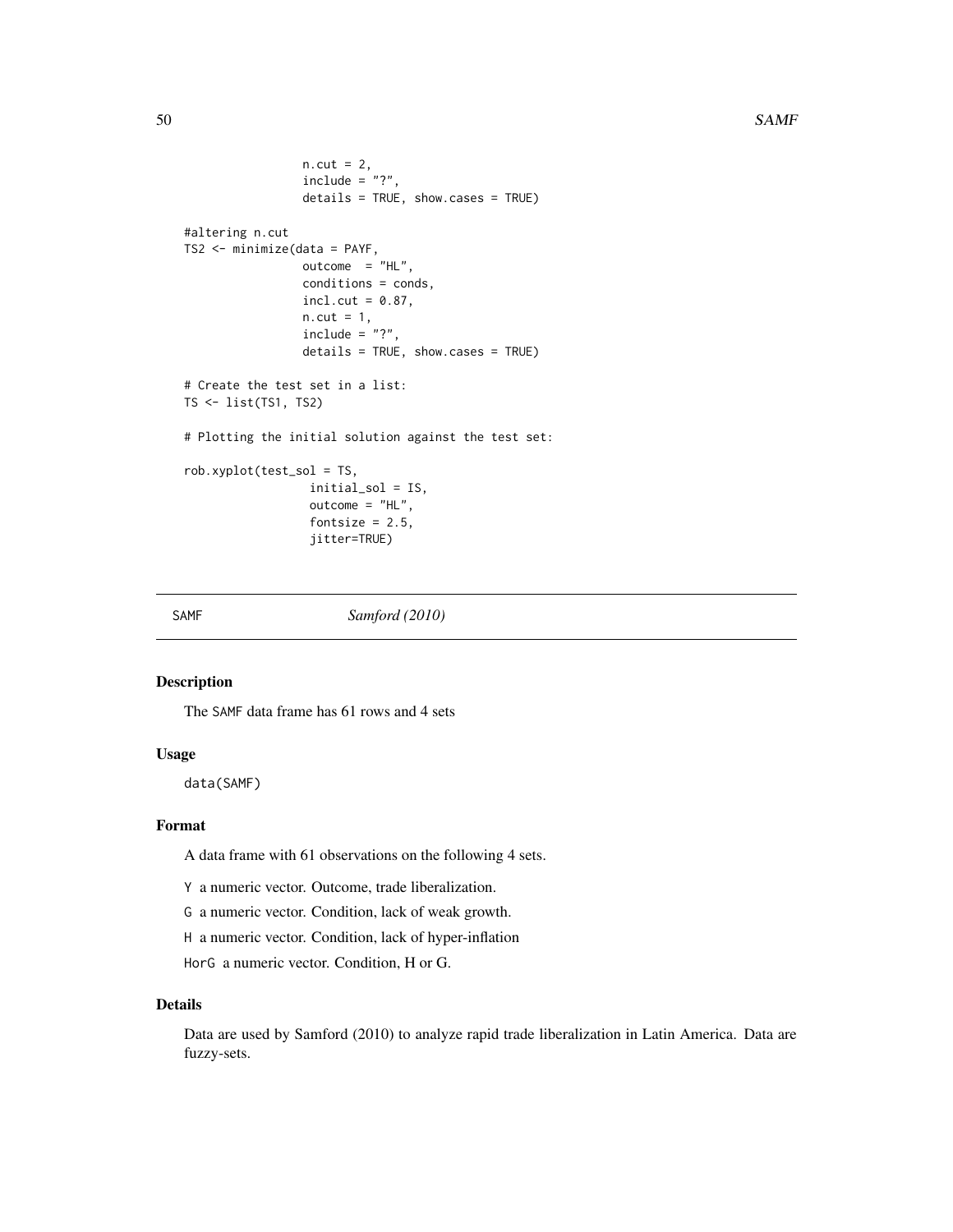# <span id="page-50-0"></span>References

Samford, S. (2010) "Averting 'Disruption and Reversal': Reassessing the Logic of Rapid Trade Reform in Latin America", Politics and Policy 38(3), pp. 373-407.

Schneider, C. Q., Wagemann, C. (2012) Set-Theoretic Methods for the Social Sciences, Cambridge University Press: Cambridge.

# Examples

data(SAMF)

SC *Selbst, practicing the truth table algorithm data*

# **Description**

The SC data frame has 130 rows and 4 sets

#### Usage

data(SC)

#### Format

A data frame with 130 observations on the following 4 sets.

A a numeric vector. Condition, crisp-set.

B a numeric vector. Condition, crisp-set.

C a numeric vector. Condition, crisp-set.

Y a numeric vector. Condition, crisp-set.

#### Details

The authors of the data are Carsten Schnieder and Claudius Wagemann. The data are used in the on-line appendix of "Set-Theoretic Methods for the Social Sciences" to practice the truth table algorithm. Data are crisp-sets.

# References

Schneider, C. Q., Wagemann, C. (2012) Set-Theoretic Methods for the Social Sciences, Cambridge University Press: Cambridge.

Schneider, C. Q., Wagemann, C., Quaranta, M. (2012) How To... Use Software for Set-Theoretic Analysis. Online Appendix to "Set-Theoretic Methods for the Social Sciences". Available at www.cambridge.org/schneider-wagemann

# Examples

data(SC)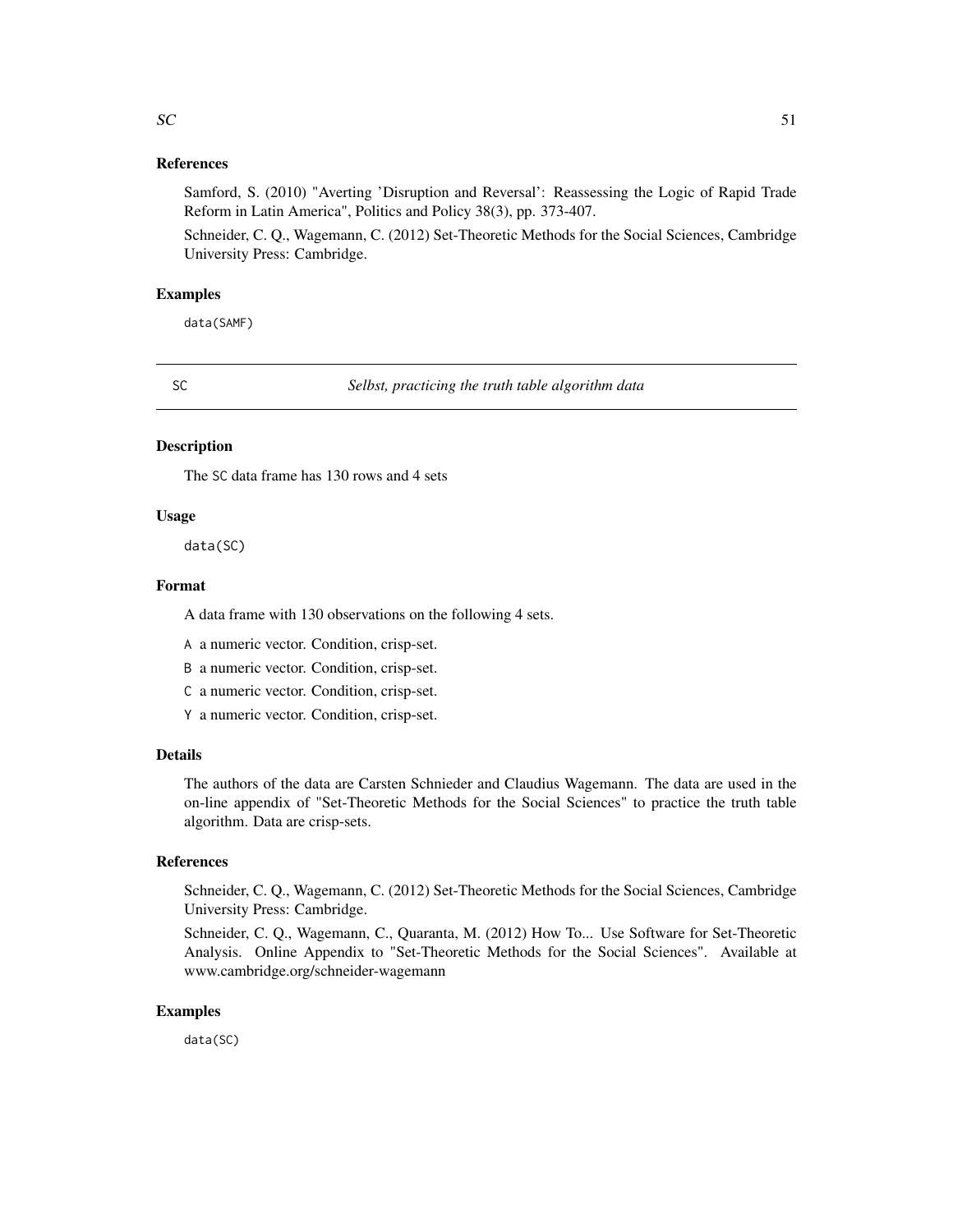<span id="page-51-0"></span>The SCHF data frame has 76 observations and 7 sets

#### Usage

data(SCHF)

# Format

A data frame with 76 observations on the following 7 sets.

EMP a numeric vector. Condition, employment protection.

BARGAIN a numeric vector. Condition, collective bargaining.

UNI a numeric vector. Condition, university training.

OCCUP a numeric vector. Condition, occupational training.

STOCK a numeric vector. Condition, stock market size.

MA a numeric vector. Condition, mergers and acquisitions.

EXPORT a numeric vector. Outcome, export performance in high-tech industries.

# Details

Data used by Schneider et. al. (2010) to explain capitalist variety and export performance in hightech industries. Data are fuzzy-sets.

#### References

Schneider, M. R., Schulze-Bentrop, C., Paunescu, M. (2010) "Mapping the institutional capital of high-tech firms: A fuzzy-set analysis of capitalist variety and export performance", Journal of International Business Studies 41, pp. 246-266.

Schneider, C. Q., Wagemann, C. (2012) Set-Theoretic Methods for the Social Sciences, Cambridge University Press: Cambridge.

#### Examples

data(SCHF)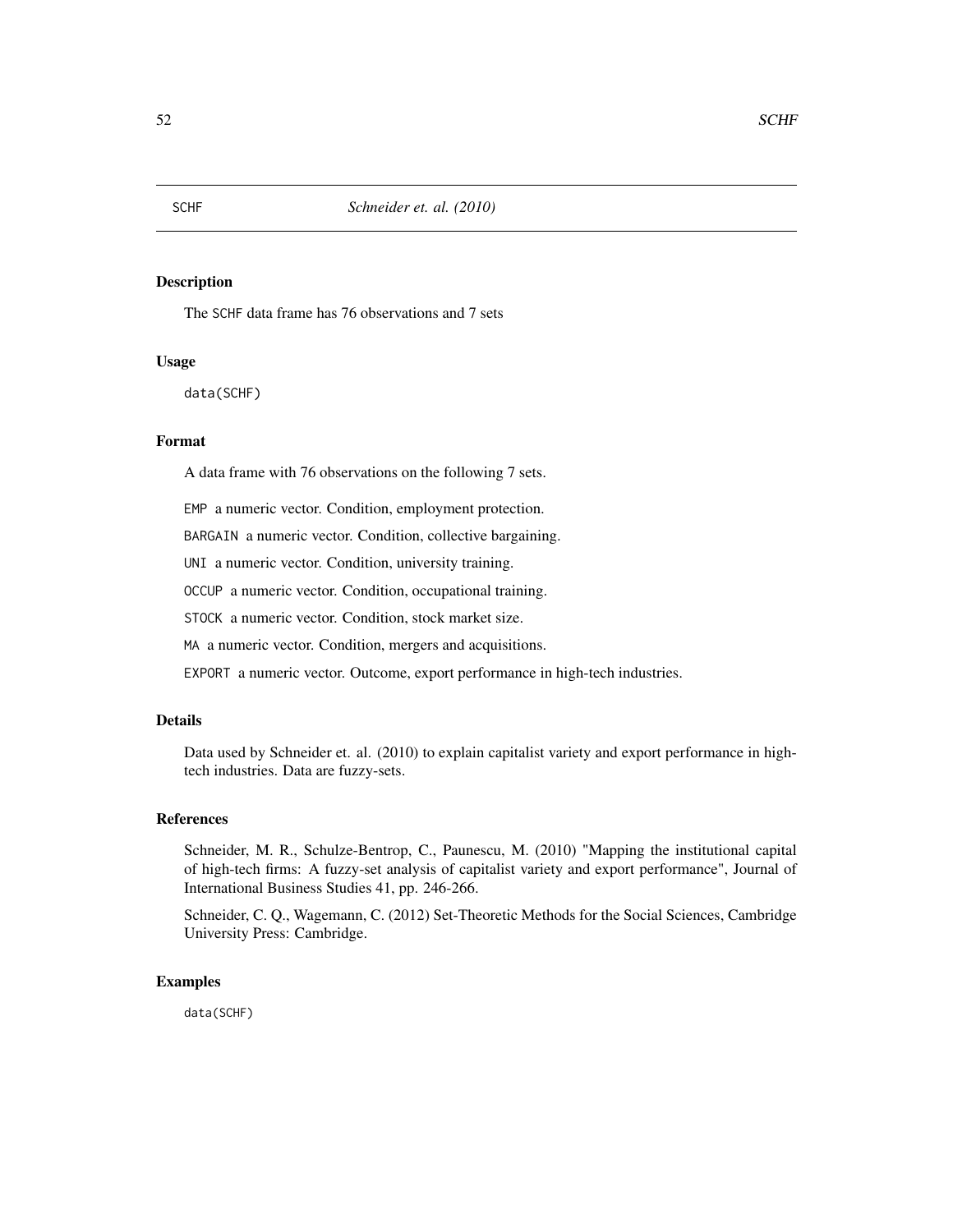<span id="page-52-0"></span>

The SCHLF data frame has 76 observations and 9 variables.

# Usage

data(SCHLF)

#### Format

A data frame with 76 observations on the following 9 variables.

EMP a numeric vector. Condition, employment protection.

BARGAIN a numeric vector. Condition, collective bargaining.

UNI a numeric vector. Condition, university training.

OCCUP a numeric vector. Condition, occupational training.

STOCK a numeric vector. Condition, stock market size.

MA a numeric vector. Condition, mergers and acquisitions.

EXPORT a numeric vector. Outcome, export performance in high-tech industries.

COUNTRY a string vector. Name of the country in which the observation was made.

YEAR a numeric vector. Year in which the observation was made.

#### Details

Data used by Schneider et. al. (2010) to explain capitalist variety and export performance in hightech industries. Data is saved in the long format and the first 7 variables are fuzzy-sets.

#### References

Schneider, M. R., Schulze-Bentrop, C., Paunescu, M. (2010) "Mapping the institutional capital of high-tech firms: A fuzzy-set analysis of capitalist variety and export performance", Journal of International Business Studies 41, pp. 246:266;

Schneider, C. Q., Wagemann, C. (2012) Set-Theoretic Methods for the Social Sciences, Cambridge University Press: Cambridge.

# Examples

data(SCHLF)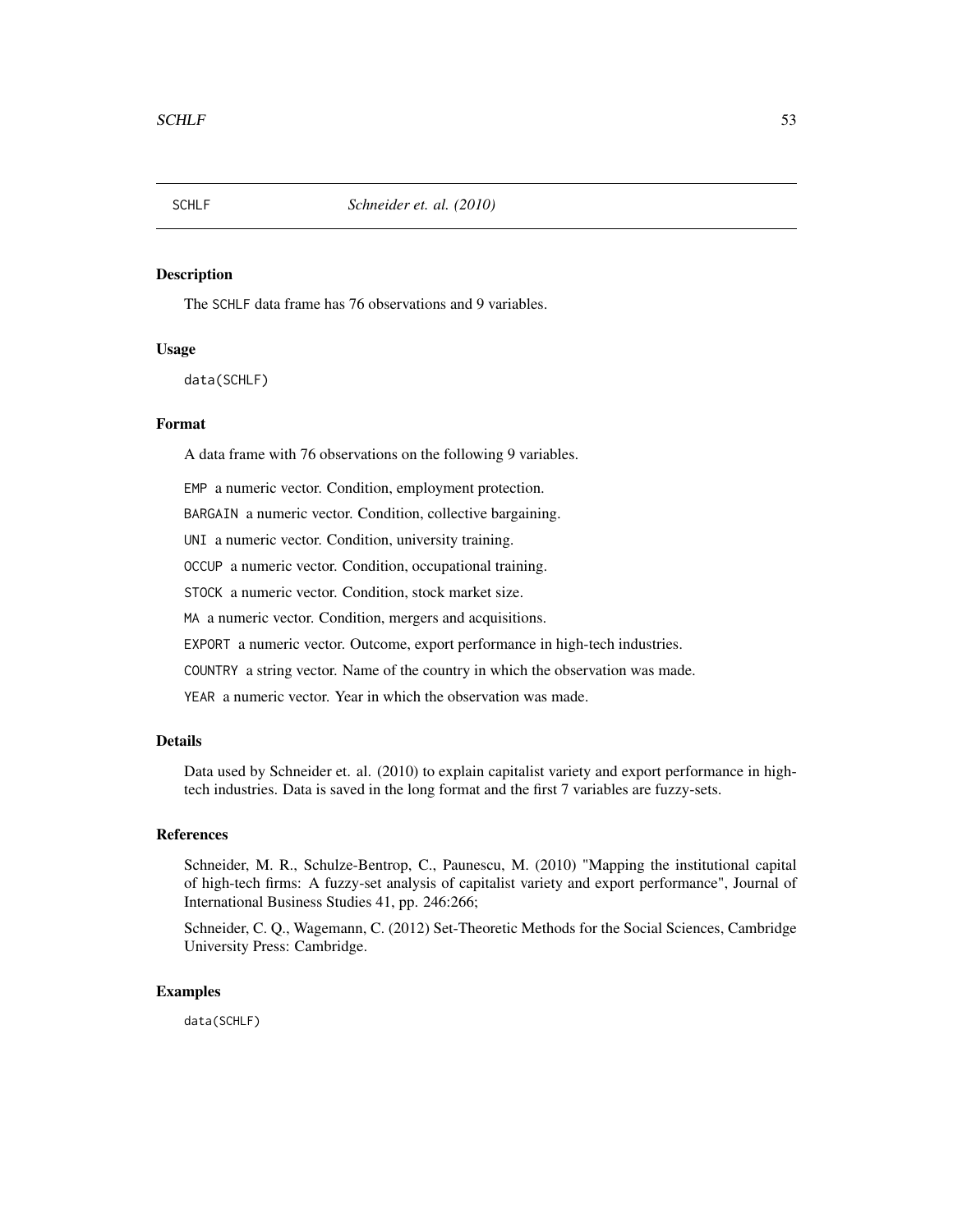The SDC data frame has 98 rows and 4 sets

# Usage

data(SDC)

#### Format

A data frame with 98 observations on the following 4 sets.

- A a numeric vector. Condition, crisp-set.
- B a numeric vector. Condition, crisp-set.
- C a numeric vector. Condition, crisp-set.
- Y a numeric vector. Outcome, crisp-set.

# Details

The authors of the data are Carsten Schnieder and Claudius Wagemann. The data are used in the on-line appendix of "Set-Theoretic Methods for the Social Sciences" to show the disappearance of a necessary condition. Data are crisp-sets.

#### References

Schneider, C. Q., Wagemann, C. (2012) Set-Theoretic Methods for the Social Sciences, Cambridge University Press: Cambridge.

Schneider, C. Q., Wagemann, C., Quaranta, M. (2012) How To... Use Software for Set-Theoretic Analysis. Online Appendix to "Set-Theoretic Methods for the Social Sciences". Available at www.cambridge.org/schneider-wagemann

#### Examples

data(SDC)

<span id="page-53-0"></span>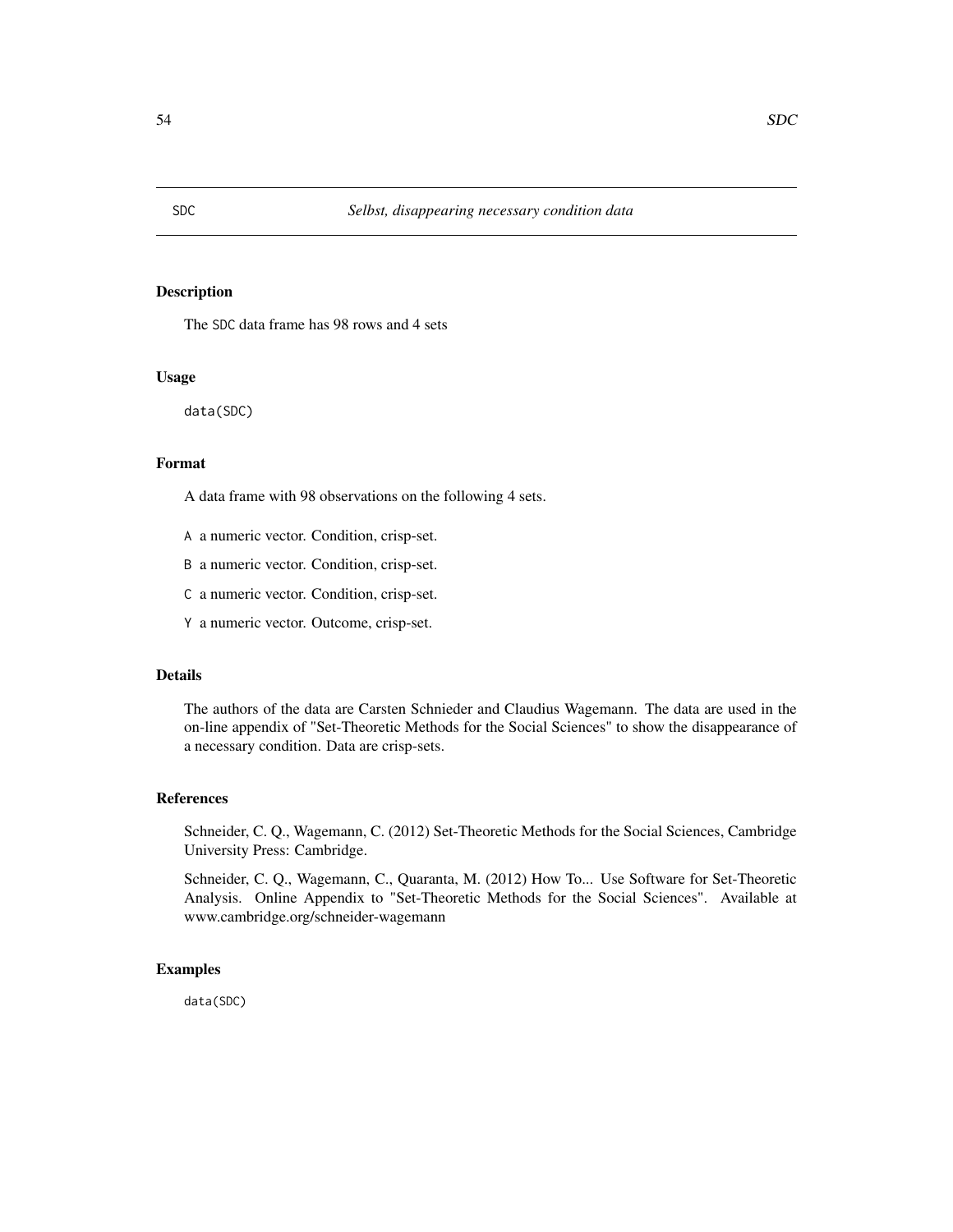<span id="page-54-0"></span>

A function that identifies how skewed sets are by returning the number and percentage of cases with higher than 0.5 fuzzy-set values. The function can also return histograms of the calibrated sets.

# Usage

skew.check(data, hist = FALSE, main = NULL)

# Arguments

| data | A datafarme, a subset of a dataframe, or a vector (i.e. single column in a                                             |
|------|------------------------------------------------------------------------------------------------------------------------|
|      | data frame). The function should be used for calibrated data and will give an                                          |
|      | error if the data contains uncalibrated scores. However, if you have both cal-                                         |
|      | ibrated and uncalibrated data in the same data frame, it is possible to use the                                        |
|      | function only for the calibrated subset of that data.                                                                  |
| hist | Logical. Should the function also return histograms of the sets?                                                       |
| main | Title for the plot. When provided with a dataframe, the function automatically<br>assigns the column name to the plot. |

# Author(s)

Ioana-Elena Oana

# Examples

# Import your data. For example:

data(SCHF)

# Check skewness for the entire dataframe:

skew.check(SCHF)

# Check skewness for the column "EMP" in the dataframe:

skew.check(SCHF\$EMP)

# Check skewness for the 5th column of the dataframe:

skew.check(SCHF[,5])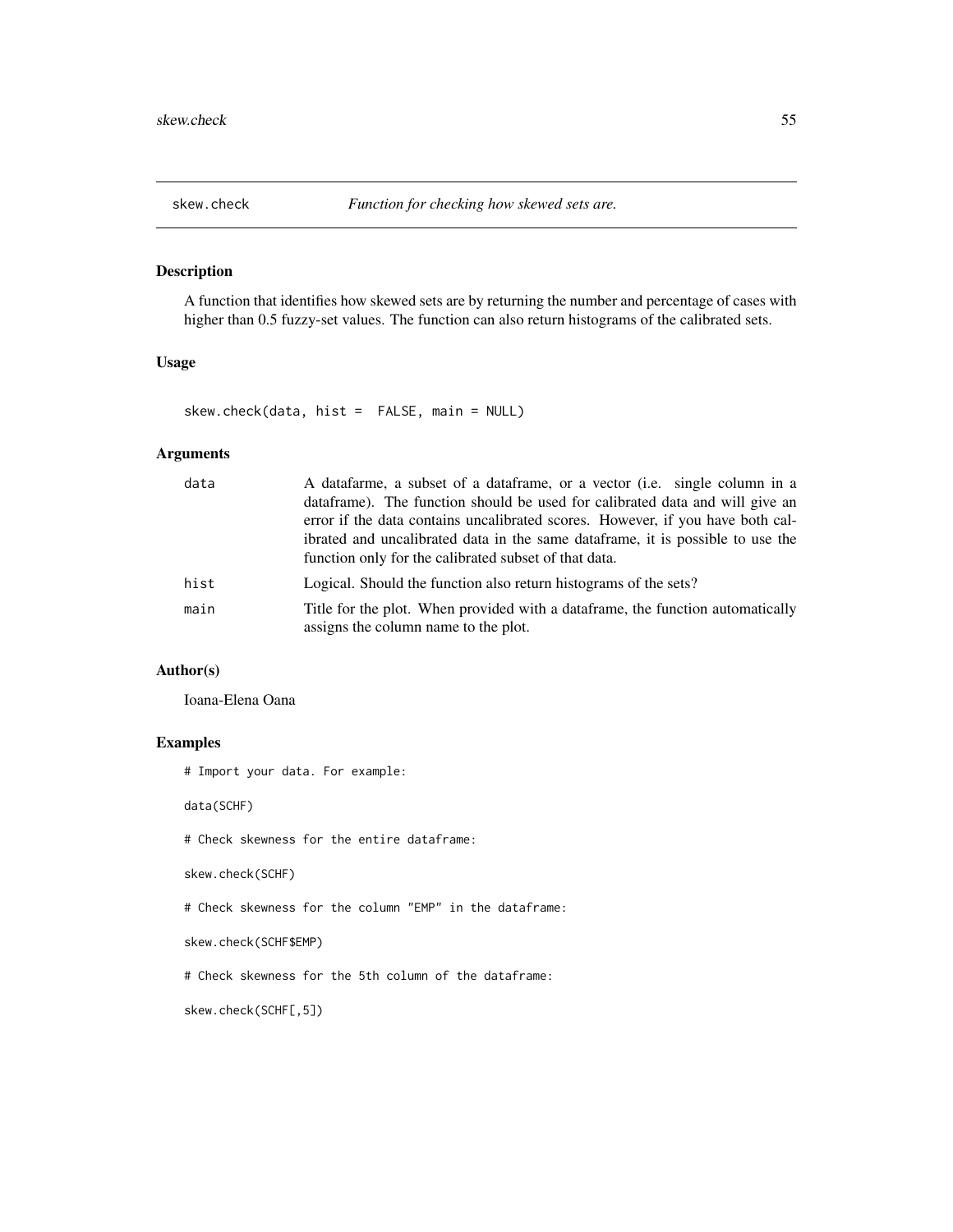<span id="page-55-0"></span>A function that selects best available cases for single case studies and best pairs of matching cases for comparative case studies.

# Usage

```
smmr(results, outcome, sol = 1, match = NULL,
     cases = NULL, max\_pairs = 5, term = 1, ...
```
# Arguments

| results   | An object of class "qca".                                                                                                                                                                                                                                                                                                                                                                                                                                                                                                                                                                                                                       |
|-----------|-------------------------------------------------------------------------------------------------------------------------------------------------------------------------------------------------------------------------------------------------------------------------------------------------------------------------------------------------------------------------------------------------------------------------------------------------------------------------------------------------------------------------------------------------------------------------------------------------------------------------------------------------|
| outcome   | A character string with the name of the outcome. If the negated outcome is ana-<br>lyzed, one can also write for example outcome $=$ " $\sim$ Y", however this is unneces-<br>sary as the values in the outcome will be taken from the appropriate minimized<br>solution.                                                                                                                                                                                                                                                                                                                                                                       |
| sol       | A vector where the first number indicates the number of the conservative or<br>parsimonious solution according to the order in the "qca" object. For more com-<br>plicated structures of model ambiguity, the intermediate solution can also be<br>specified by using a character string of the form "c1p3i2" where $c = \text{conserva}$ -<br>tive solution, $p =$ parsimonious solution and $i =$ intermediate solution.                                                                                                                                                                                                                      |
| match     | Logical. Should comparative MMR be used?                                                                                                                                                                                                                                                                                                                                                                                                                                                                                                                                                                                                        |
| cases     | A numerical vector indicating the type of cases to be returned.<br>For single case studies:<br>$1 =$ typical cases,<br>$2$ = typical cases for each focal conjunct in a sufficient term,<br>$3 =$ deviant consistency,<br>$4 =$ deviant coverage,<br>$5 =$ individually irrelevant,<br>$6 =$ all of the above;<br>For comparative case studies:<br>1 = Typical-Typical for each focal conjuct in a sufficient term,<br>$2 =$ Typical-IIR for each focal conjuct in a sufficient term,<br>$3 = Typical-Dev.Cons.,$<br>$4 = Dev.Cov.-IIR;$<br>$5 =$ Typical-Typical for each term;<br>$6 =$ Typical-IIR for each term;<br>$7 =$ all of the above; |
| max_pairs | Maximum number of pairs to extract.                                                                                                                                                                                                                                                                                                                                                                                                                                                                                                                                                                                                             |
| term      | A numeric vector where the first number indicates the number of the term ac-<br>cording to the order in the "qca" object.                                                                                                                                                                                                                                                                                                                                                                                                                                                                                                                       |
| $\ddotsc$ | Deprecated arguments (neg.out, use.tilde)                                                                                                                                                                                                                                                                                                                                                                                                                                                                                                                                                                                                       |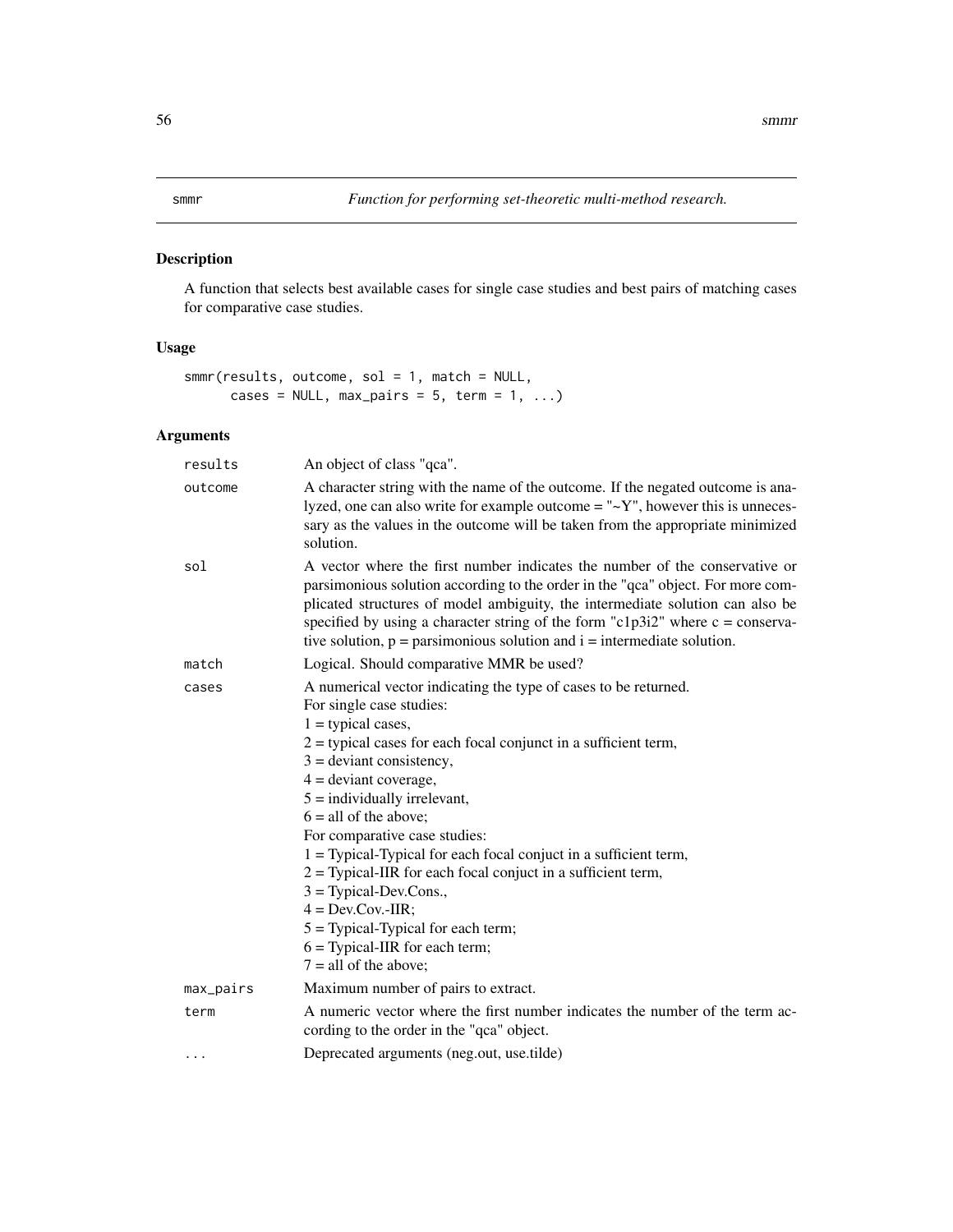# <span id="page-56-0"></span>stargazerSol 57

#### Author(s)

Ioana-Elena Oana

#### References

Schneider, C. Q., Rohlfing, I. 2013. Combining QCA and Process Tracing in Set-Theoretic Multi-Method Research. Sociological Methods and Research 42(4): 559-97

# See Also

[minimize](#page-0-0)

# Examples

# Import your data. For example:

data(SCHF)

# Get the parsimonious solution:

```
sol_yp <- minimize(SCHF, outcome = "EXPORT",
                conditions = c("EMP","BARGAIN","UNI","OCCUP","STOCK", "MA"),
                incl.cut = .9,include = "?"details = TRUE, show.cases = TRUE)
```
# Get typical cases for each focal conjunct in the third term of the parsimonious solution:

smmr(results = sol\_yp, outcome = "EXPORT", match=FALSE, cases=2, term = 3)

# Get matching typical-typical cases for the second term of the parsimonious solution:

smmr(results = sol\_yp, outcome = "EXPORT", match=TRUE, cases=1, term = 2)

# Get matching typical-DCN cases:

```
smmr(results = sol_yp, outcome = "EXPORT", match=TRUE, cases=3)
```
stargazerSol *Function for exporting a sufficienct solution from minimize in latex, html, or text format.*

#### Description

Function for exporting a sufficienct solution from minimize in latex, html, or text format.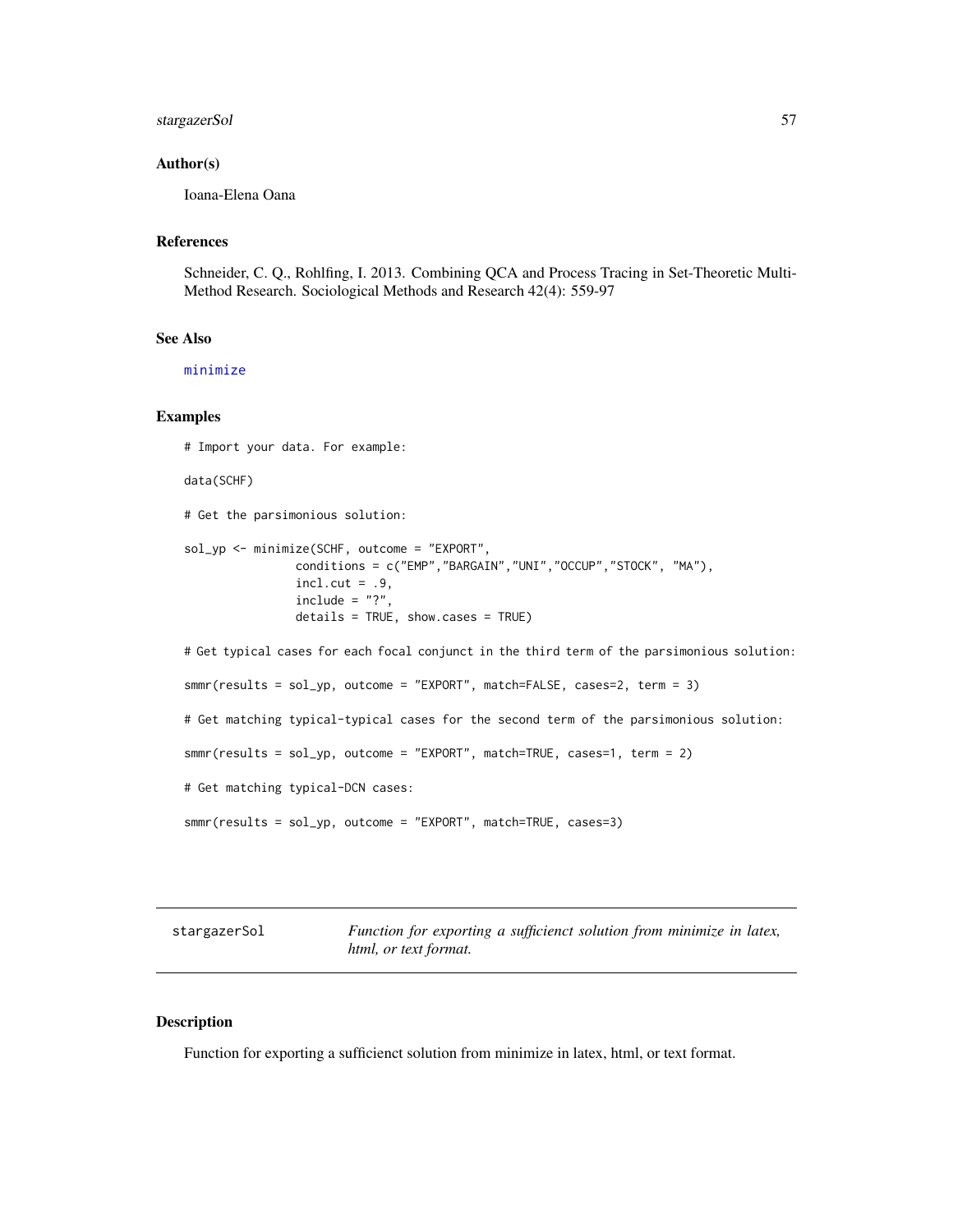# Usage

```
stargazerSol(results,
          outcome,
           sol = 1,show.cases = FALSE,
           type = "latex",
           title = ",
          out = NULL,
          digits = 3)
```
# Arguments

| results    | An object of class "qca": a sufficient solution obtained with the minimize func-<br>tion.                                                                                                                                                                                                                                                                                                                                  |
|------------|----------------------------------------------------------------------------------------------------------------------------------------------------------------------------------------------------------------------------------------------------------------------------------------------------------------------------------------------------------------------------------------------------------------------------|
| outcome    | A character string with the name of the outcome in capital letters. When per-<br>forming pimplot of the sufficient solution for the negated outcome one must only<br>use the minimize() result from the sufficiency analysis of the negated outcome<br>in the argument results. Changing the name in the argument outcome or using a<br>tilde is not necessary, but recommended.                                           |
| sol        | A vector where the first number indicates the number of the conservative or<br>parsimonious solution according to the order in the "qca" object. For more com-<br>plicated structures of model ambiguity, the intermediate solution can also be<br>specified by using a character string of the form "c1p3i2" where $c = \text{conserva}$ -<br>tive solution, $p =$ parsimonious solution and $i =$ intermediate solution. |
| show.cases | Logical. Should the names of cases be printed?                                                                                                                                                                                                                                                                                                                                                                             |
| type       | character string that specifies what type of output the command should produce.<br>The possible values are "latex" (default), "html", "text".                                                                                                                                                                                                                                                                              |
| title      | title for the table.                                                                                                                                                                                                                                                                                                                                                                                                       |
| out        | name of the file to be saved containing the extension (e.g. "mysol.tex", "mysol.txt")                                                                                                                                                                                                                                                                                                                                      |
| digits     | To how many digits should the parameters of fit be rounded up.                                                                                                                                                                                                                                                                                                                                                             |

# Author(s)

Ioana-Elena Oana

# References

Oana, Ioana-Elena, Carsten Q. Schneider, and Eva Thomann (forthcoming). Qualitative Comparative Analysis (QCA) using R: A Gentle Introduction. Cambridge: Cambridge University Press.

# Examples

# Import your data. For example:

data(SCHF)

# Get the parsimonious solution: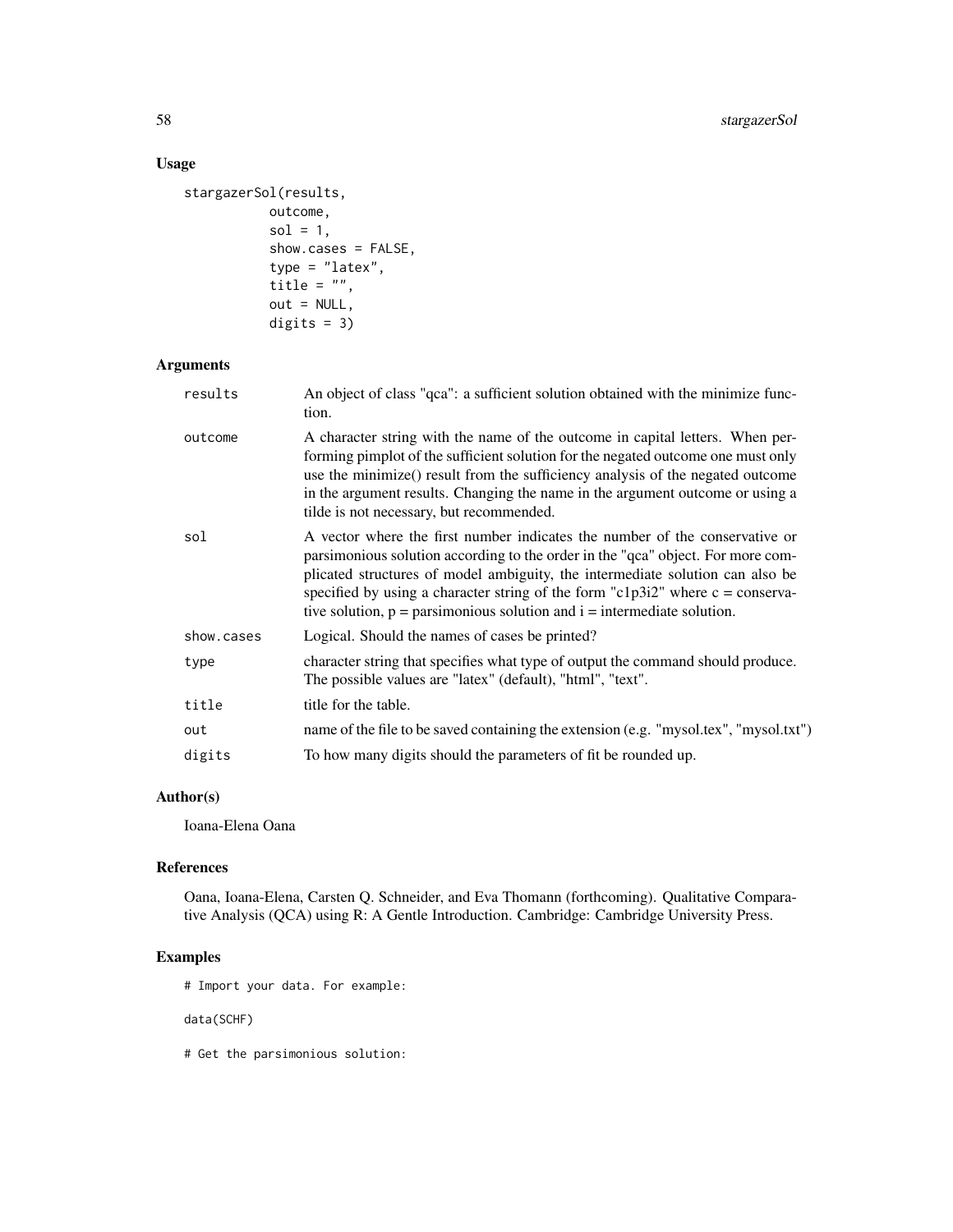```
sol_yp <- minimize(SCHF, outcome = "EXPORT",
               conditions = c("EMP","BARGAIN","UNI","OCCUP","STOCK", "MA"),
               incl.cut = .9,include = "?",details = TRUE, show.cases = TRUE)
# Print in latex format:
stargazerSol(sol_yp, "EXPORT")
```

| stargazerTT | Function for exporting a sufficienct solution from minimize in latex, |
|-------------|-----------------------------------------------------------------------|
|             | html, or text format.                                                 |

Function for exporting a sufficienct solution from minimize in latex, html, or text format.

#### Usage

```
stargazerTT(truthtable,
          show.cases = FALSE,
           type = "later",title = ",
          out = NULL,
          digits = 3)
```
# Arguments

| truthtable | A truth table obtained with the truth Table function.                                                                                         |
|------------|-----------------------------------------------------------------------------------------------------------------------------------------------|
| show.cases | Logical. Should the names of cases be printed?                                                                                                |
| type       | character string that specifies what type of output the command should produce.<br>The possible values are "latex" (default), "html", "text". |
| title      | title for the table.                                                                                                                          |
| out        | name of the file to be saved containing the extension (e.g. "mysol.tex", "mysol.txt")                                                         |
| digits     | To how many digits should the parameters of fit be rounded up.                                                                                |

#### Author(s)

Ioana-Elena Oana

#### References

Oana, Ioana-Elena, Carsten Q. Schneider, and Eva Thomann (forthcoming). Qualitative Comparative Analysis (QCA) using R: A Gentle Introduction. Cambridge: Cambridge University Press.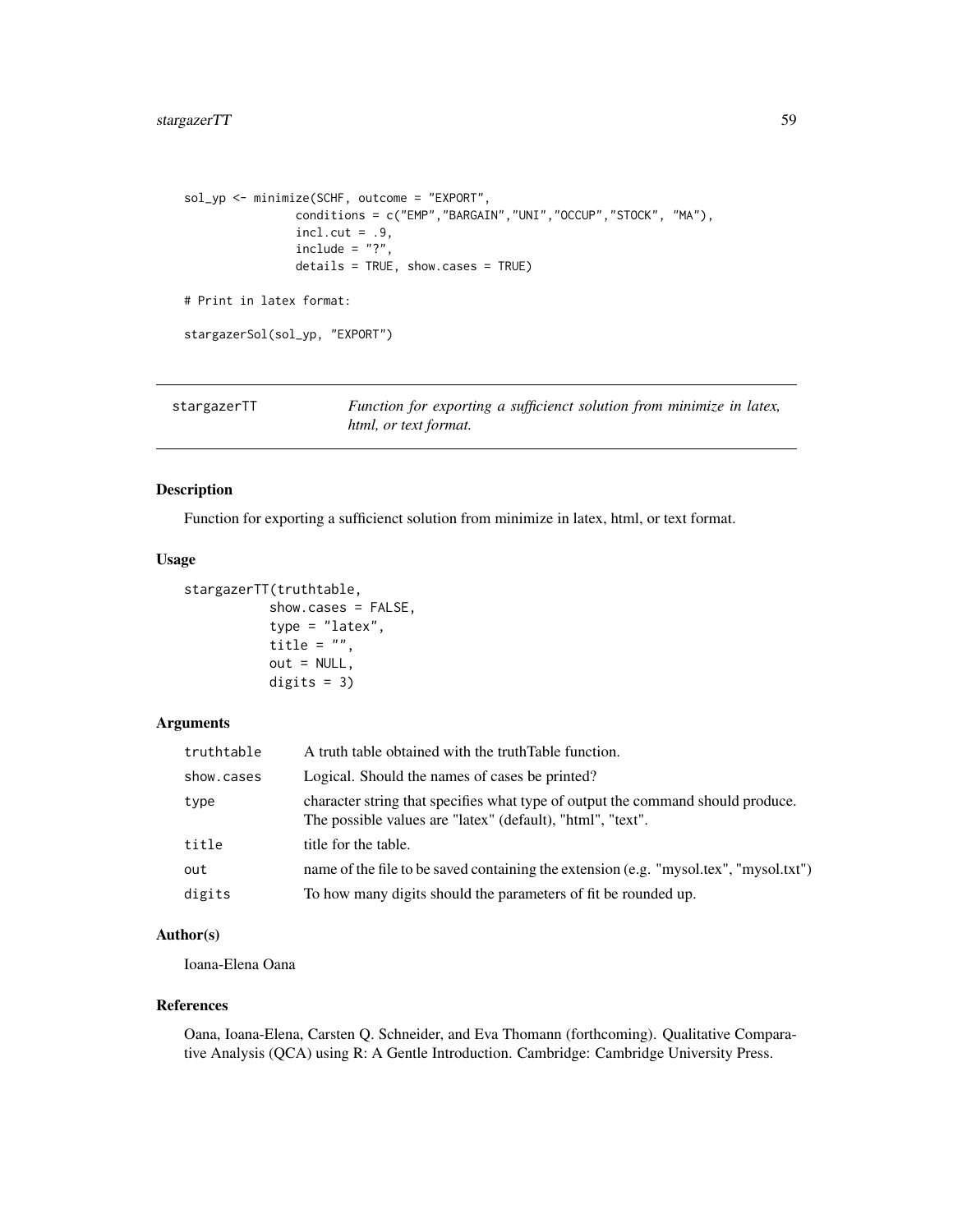#### Examples

```
# Import your data. For example:
data(SCHF)
# Get the truth table:
mytt <- truthTable(SCHF, outcome = "EXPORT",
                conditions = c("EMP","BARGAIN","UNI","OCCUP","STOCK", "MA"),
                incl.cut = .9, complete = TRUE)
# Export as latex:
stargazerTT(mytt)
# Export as text:
stargazerTT(mytt, type = "text")
```
STUF *Fake fuzzy-set student data.*

#### Description

Fake fuzzy-set football practice data used for Chapter 4 of the Oana et al. (forthcoming) book.

#### Usage

data(STUF)

# Format

A data frame with 17 observations on the following 3 variables. Conditions for arriving in time for football practice.

- A Condition: Live close by
- B Condition: Arrive by bike
- C Condition: Come from punctual familie
- D Condition: Are seasoned players
- E Condition: Goalkeepers
- Y Outcome: Arrive on time for football practice

# References

Oana, Ioana-Elena, Carsten Q. Schneider, and Eva Thomann (forthcoming). Qualitative Comparative Analysis (QCA) using R: A Gentle Introduction. Cambridge: Cambridge University Press.

#### Examples

data(STUF)

<span id="page-59-0"></span>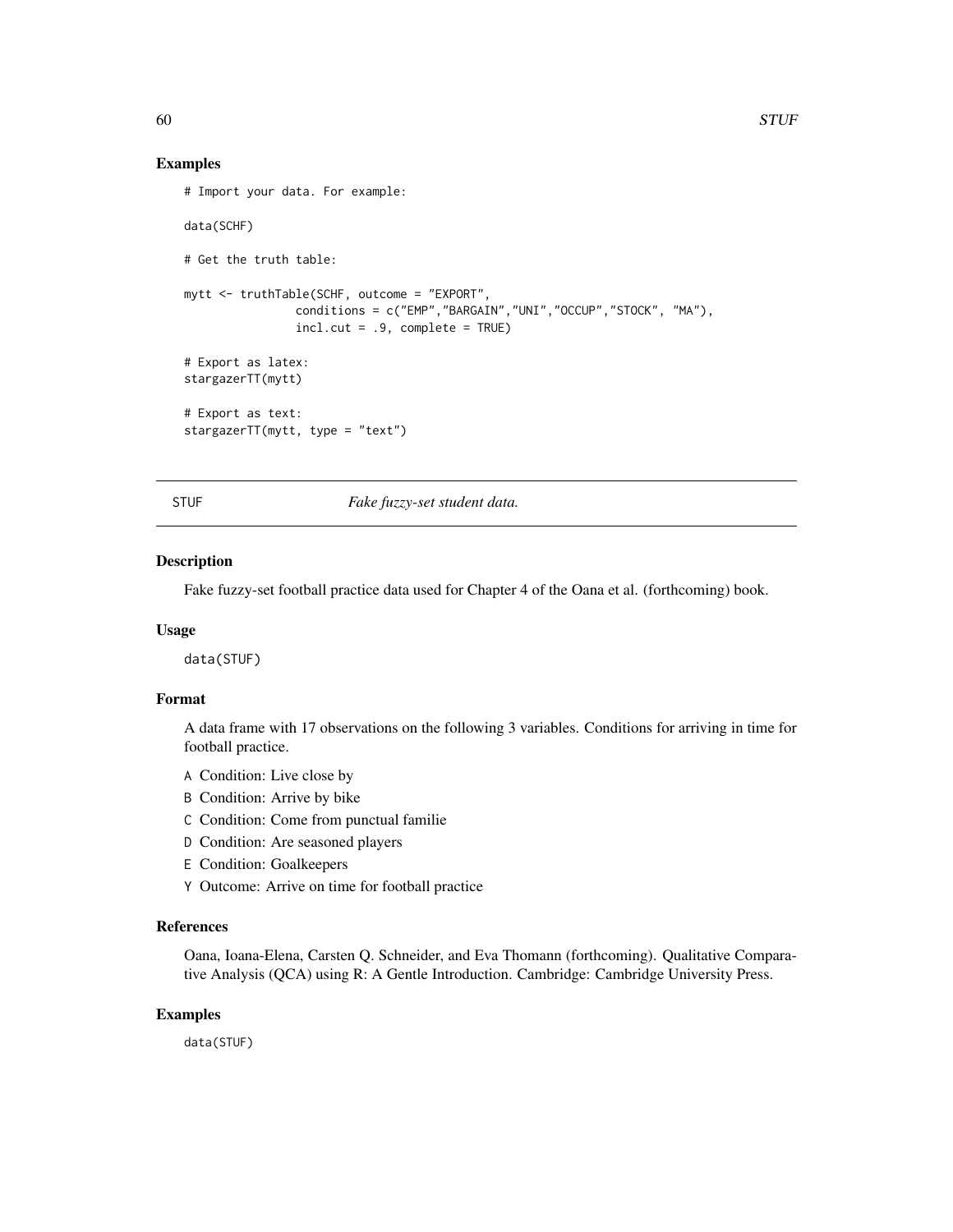<span id="page-60-0"></span>

Fake raw, student data used for Chapter 2 of the Oana et al. (forthcoming) book.

# Usage

data(STUR)

# Format

A data frame with 17 observations on the following 3 variables.

MARK Cond.: student mark

PARTICIPATION Cond.: quality and correctness of the student's comments in class,

PEERS Cond.: extent to which the student engages with and helps peers during interactive in-class teaching exercises

# References

Oana, Ioana-Elena, Carsten Q. Schneider, and Eva Thomann (forthcoming). Qualitative Comparative Analysis (QCA) using R: A Gentle Introduction. Cambridge: Cambridge University Press.

#### Examples

data(STUR)

theory.evaluation *Performs theory evaluation.*

#### Description

Function that returns membership of cases in the intersections between theory and the empirical solution in the form of a data frame, the names of cases in the intersections between theory and the empirical solution, and the parameters of fit for these intersections.

#### Usage

```
theory.evaluation(theory, empirics, outcome, sol = 1, print.fit=FALSE,
                 print.data=FALSE, consH = FALSE, ...)
```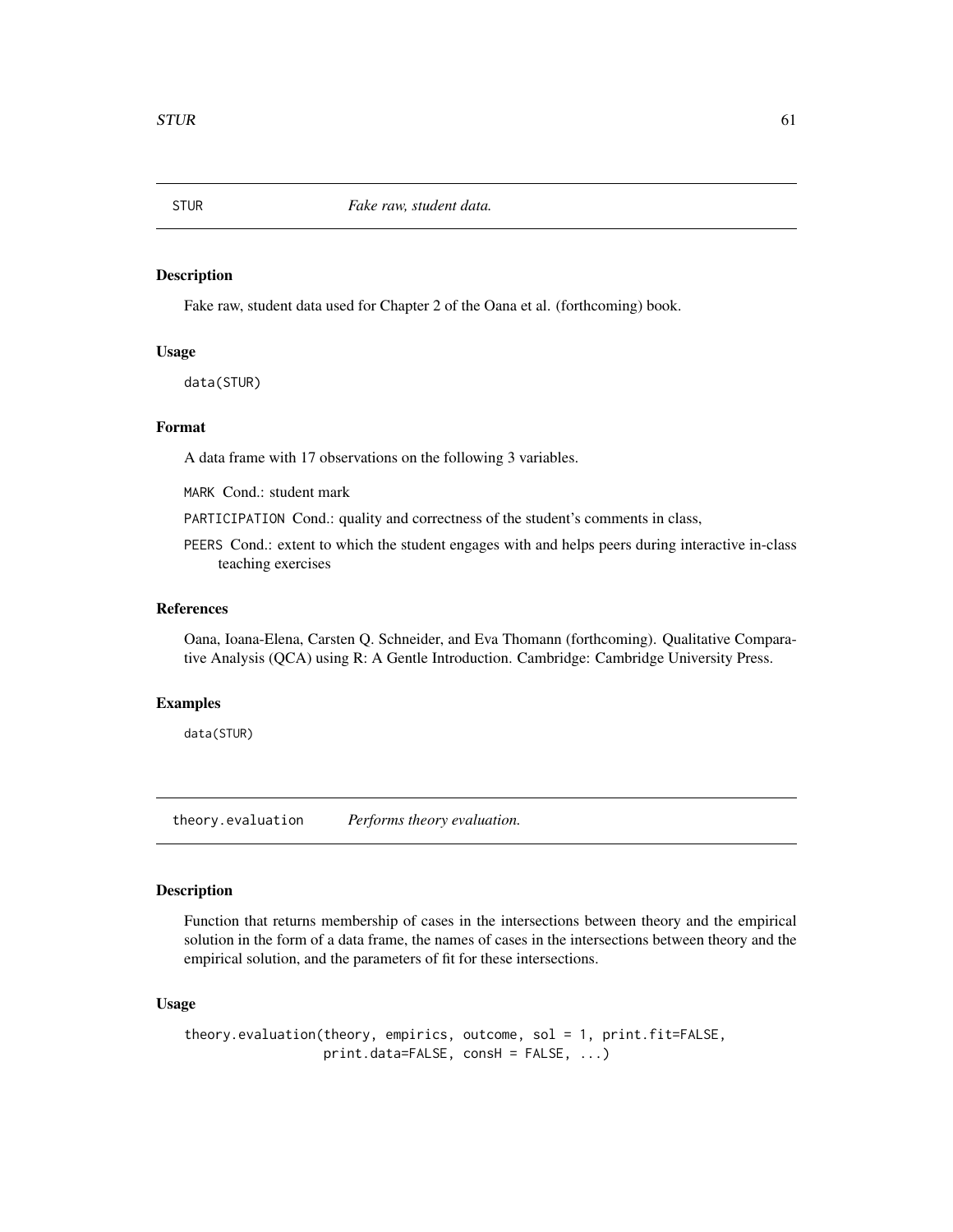# <span id="page-61-0"></span>Arguments

| theory     | A character string specifying the theory. Unions of conditions are performed<br>with a "+", while intersections are performed with a "*". Conditions should be<br>capitalized and negated conditions should be inserted with a "~".                                                                                                                                                                                        |
|------------|----------------------------------------------------------------------------------------------------------------------------------------------------------------------------------------------------------------------------------------------------------------------------------------------------------------------------------------------------------------------------------------------------------------------------|
| empirics   | An object of class 'qca'. When performing analyses for the negated outcome,<br>just use the results from the minimize() function for the negation of the out-<br>come.                                                                                                                                                                                                                                                     |
| outcome    | A character string with the name of the outcome. When performing analy-<br>ses of the sufficient solution for the negated outcome one must only use the<br>minimize() result from the sufficiency analysis of the negated outcome in the<br>argument empirics. Changing the name in the argument outcome or using a<br>tilde is not necessary.                                                                             |
| sol        | A vector where the first number indicates the number of the conservative or<br>parsimonious solution according to the order in the "qca" object. For more com-<br>plicated structures of model ambiguity, the intermediate solution can also be<br>specified by using a character string of the form "c1p3i2" where $c = \text{conserva}$ -<br>tive solution, $p =$ parsimonious solution and $i =$ intermediate solution. |
| print.data | Logical. Print also the membership of cases in all the intersections between<br>theory and empirics?                                                                                                                                                                                                                                                                                                                       |
| print.fit  | Logical. Print also the parameters of fit for the intersections between theory and<br>empirics?                                                                                                                                                                                                                                                                                                                            |
| consH      | Logical. Print also the Haesebrouck's consistency among the parameters of fit?                                                                                                                                                                                                                                                                                                                                             |
| .          | Deprecated arguments (use.tilde).                                                                                                                                                                                                                                                                                                                                                                                          |

# Author(s)

Ioana-Elena Oana

# References

Ragin, C. C. 1987. The Comparative Method: Moving Beyond Qualitative and Quantitative Strategies. Berkeley: University of California Press, pp. 118-121

Schneider, C. Q., Wagemann, C. 2012. Set-Theoretic Methods for the Social Sciences: A Guide to Qualitative Comparative Analysis. Cambridge: Cambridge University Press, chapter 11.3

# See Also

# [minimize](#page-0-0)

# Examples

## Not run: # Import your data. For example:

data(SCHF)

# Get the intermediate solution: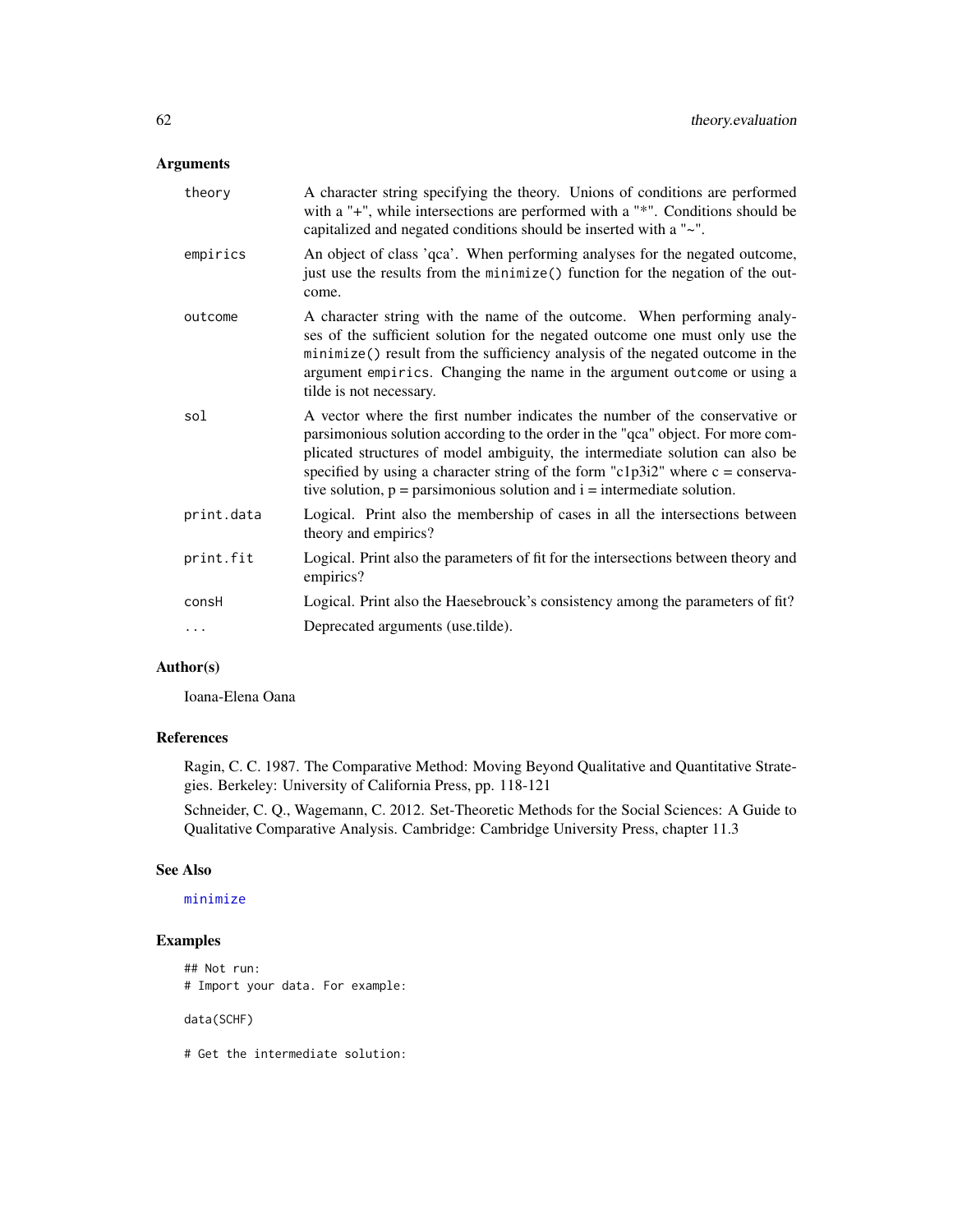```
sol_yi <- minimize(SCHF, outcome = "EXPORT",
                 conditions = c("EMP","BARGAIN","UNI","OCCUP","STOCK", "MA"),
                 incl.cut = .9,include = "?"details = TRUE, show.cases = TRUE, dir.exp = c(\emptyset, \emptyset, \emptyset, \emptyset, \emptyset, \emptyset))
# Specify the theory. Let's assume the theory says that the
# absence of EMP and the presence of MA is sufficient for EXPORT:
t<-"~EMP*MA"
# Perform theory evaluation (get only the names of the cases and the Boolean intersections):
TH \le theory.evaluation(theory = t, empirics = sol_yi, outcome = "EXPORT", sol = 1,
                   print.data=FALSE, print.fit=FALSE)
TH
# Get only the case names:
TH$cases
# Or only the parameters of fit:
TH$fit
## End(Not run)
```
THOF *Thomann (2015)*

#### Description

The THOF data frame has 76 rows and 7 sets. The study analyses how European Union (EU) member states adapt EU directives to domestic contexts during transposition and asks how and why fully compliant countries 'customize' EU directives.

#### Usage

data(THOF)

# Format

A data frame with 76 observations on the following 7 sets.

RESP Cond.: Responsive regulatory mode

SAL Cond.: Salient issue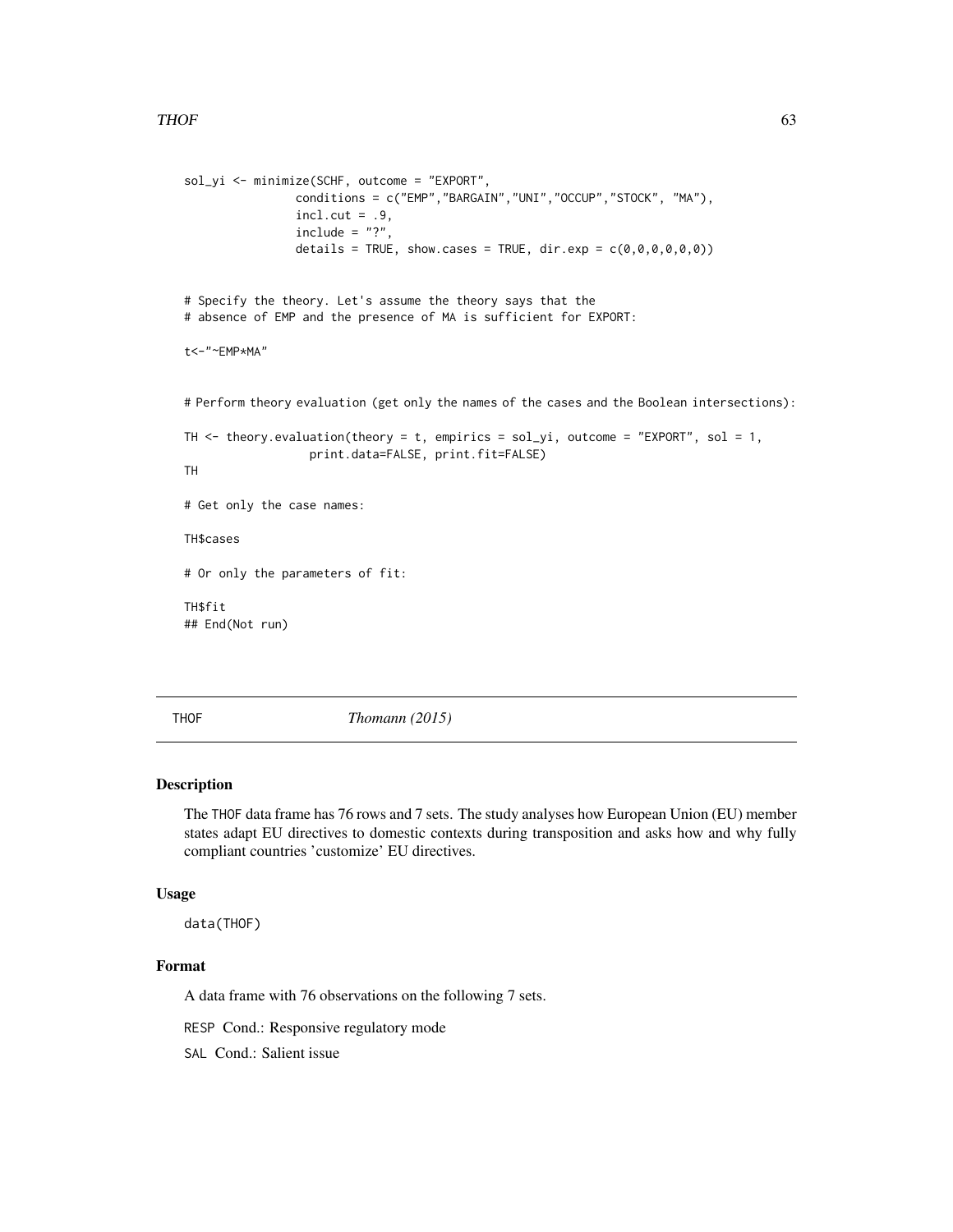<span id="page-63-0"></span>RES Cond.: Domestic resistance

VPO Cond.: Many veto points

VPL Cond.: Many veto players

COERC Cond.: Coercive interventionist style

CUSTOM Outcome: Extensive customization

# Details

Data used by Thomann (2015) to explain customization. Data are fuzzy-sets.

# References

Thomann, E. 2015. Customizing Europe: Transposition as bottom-up implementation. Journal of European Public Policy 22(10): 1368-1387.

# Examples

data(THOF)

VISC *Vis (2009), crisp set data*

#### Description

The VISC data frame has 25 rows and 4 sets

#### Usage

data(VISC)

# Format

A data frame with 25 observations on the following 4 sets.

- P a numeric vector. Condition, weak political positions, with parties in government expecting losses at the next election.
- S a numeric vector. Condition, deteriorating economic situation.
- R a numeric vector. Condition, government dominated by parties from the right of the political spectrum.
- U a numeric vector. Outcome, unpopular reform.

#### Details

Data are used by Vis (2009) to analyze the pursuit of unpopular reforms by governments. Data are crisp-sets.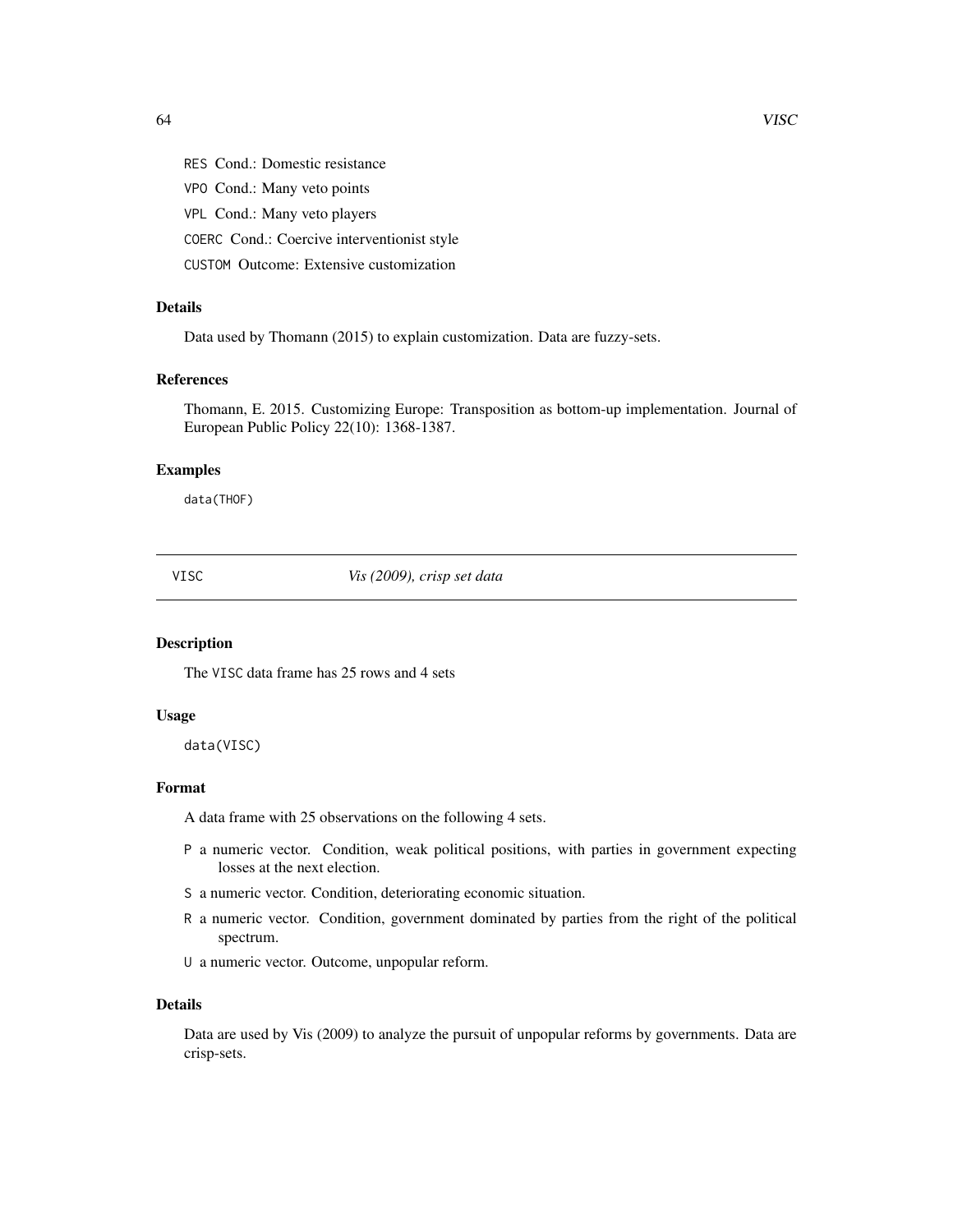# <span id="page-64-0"></span>VISF 65

# References

Vis, B. (2009) "Government and Unpopular Social Policy Reforms: Biting the Bullet or Steering Clear?", European Journal of Political Research 48, pp. 31-57.

Schneider, C. Q., Wagemann, C. (2012) Set-Theoretic Methods for the Social Sciences, Cambridge University Press: Cambridge.

# Examples

data(VISC)

VISF *Vis (2009), fuzzy set data*

# **Description**

The VISF data frame has 25 rows and 4 sets

#### Usage

data(VISF)

#### Format

A data frame with 25 observations on the following 4 sets.

- p a numeric vector. Condition, weak political positions, with parties in government expecting losses at the next election.
- s a numeric vector. Condition, deteriorating economic situation.
- r a numeric vector. Condition, government dominated by parties from the right of the political spectrum.
- u a numeric vector. Outcome, unpopular reform.

#### Details

Data are used by Vis (2009) to analyze the pursuit of unpopular reforms by governments. Data are fuzzy-sets.

# References

Vis, B. (2009) "Government and Unpopular Social Policy Reforms: Biting the Bullet or Steering Clear?", European Journal of Political Research 48, pp. 31-57.

Schneider, C. Q., Wagemann, C. (2012) Set-Theoretic Methods for the Social Sciences, Cambridge University Press: Cambridge.

#### Examples

data(VISF)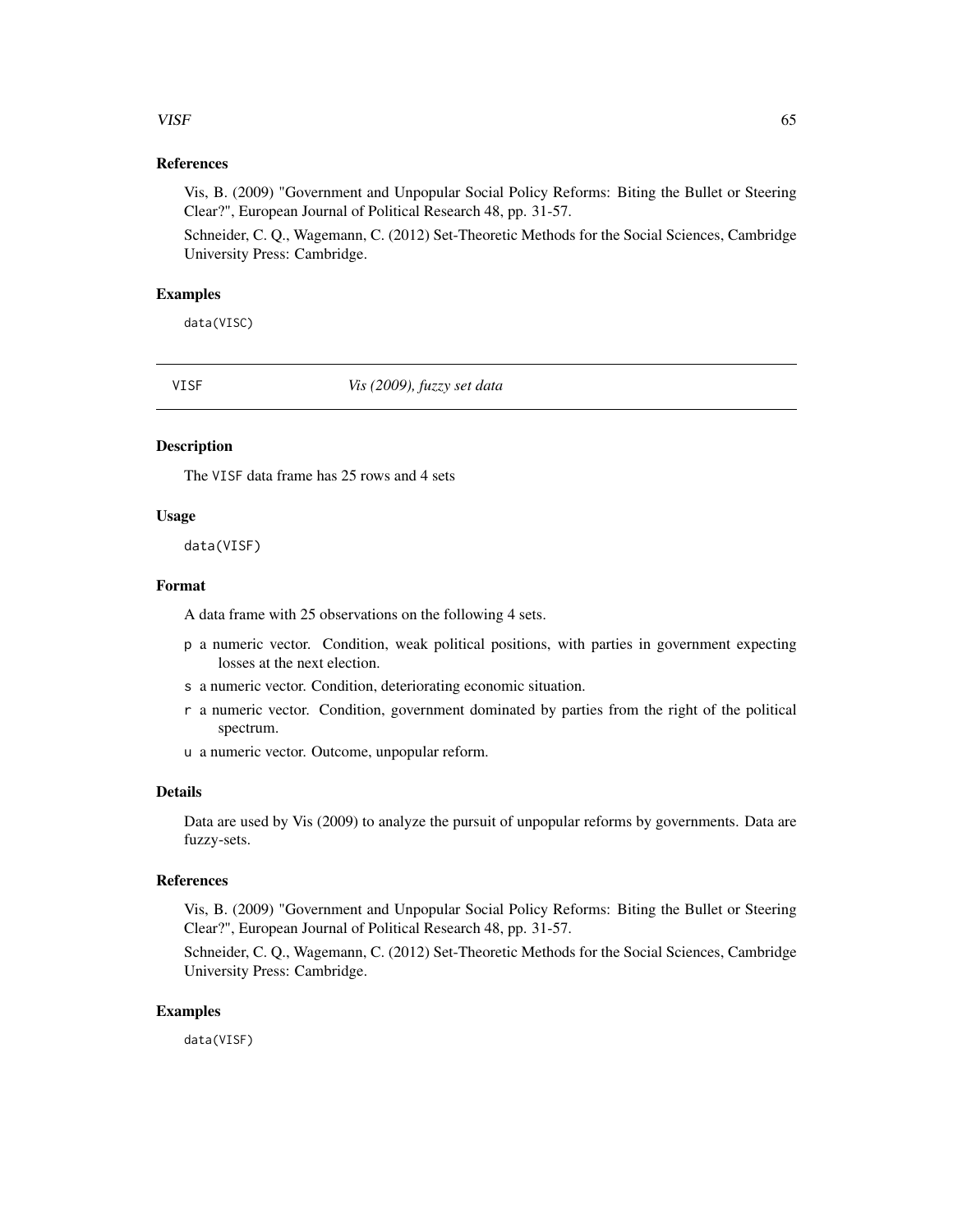<span id="page-65-0"></span>

xy.plot produces XY plots and provides values for consistency, Haesebrouck's consistency, coverage, RoN, PRI. Several graphic parameters can be decided by the user.

# Usage

```
xy.plot(x, y, data,
           labcol = "black",
           main = "XY plot",
           ylab = "Outcome",
           xlab = "Condition",
           necessity = FALSE,
           jitter = FALSE,
           font = "sans",fontface = "italic",
           fontsize = 3,
           labs = rownames(data),
           crisp = FALSE,
           shape = 19,
           const = FALSE,...)
```
# Arguments

| $\mathsf{x}$ | vector containing the condition.                                                                                                                                                                                                                                                 |
|--------------|----------------------------------------------------------------------------------------------------------------------------------------------------------------------------------------------------------------------------------------------------------------------------------|
| У            | vector containing the outcome.                                                                                                                                                                                                                                                   |
| data         | The dataset used                                                                                                                                                                                                                                                                 |
| labcol       | color of the dots.                                                                                                                                                                                                                                                               |
| main         | an overall title for the plot. The default is "XY plot". See ?title.                                                                                                                                                                                                             |
| ylab         | a title for the y-axis. The default is "Outcome". See ?title.                                                                                                                                                                                                                    |
| xlab         | a title for the x-axis. The default is "Condition". See ?title.                                                                                                                                                                                                                  |
| necessity    | logical. Indicates if the parameters of fit are calculated for a sufficient or nec-<br>essary condition. The default is FALSE, therefore it calculates the parameters<br>of fit for sufficiency. To get the parameters of fit for necessary conditions set<br>necessity as TRUE. |
| jitter       | Logical. Should labels be jitter to not overlap?                                                                                                                                                                                                                                 |
| font         | Font of the labels. Accepts "sans", "serif", and "mono" fonts.                                                                                                                                                                                                                   |
| fontface     | Fontface of the labels. Accepts "plain", "bold", "italic", "bold.italic".                                                                                                                                                                                                        |
| fontsize     | Fontsize of the labels.                                                                                                                                                                                                                                                          |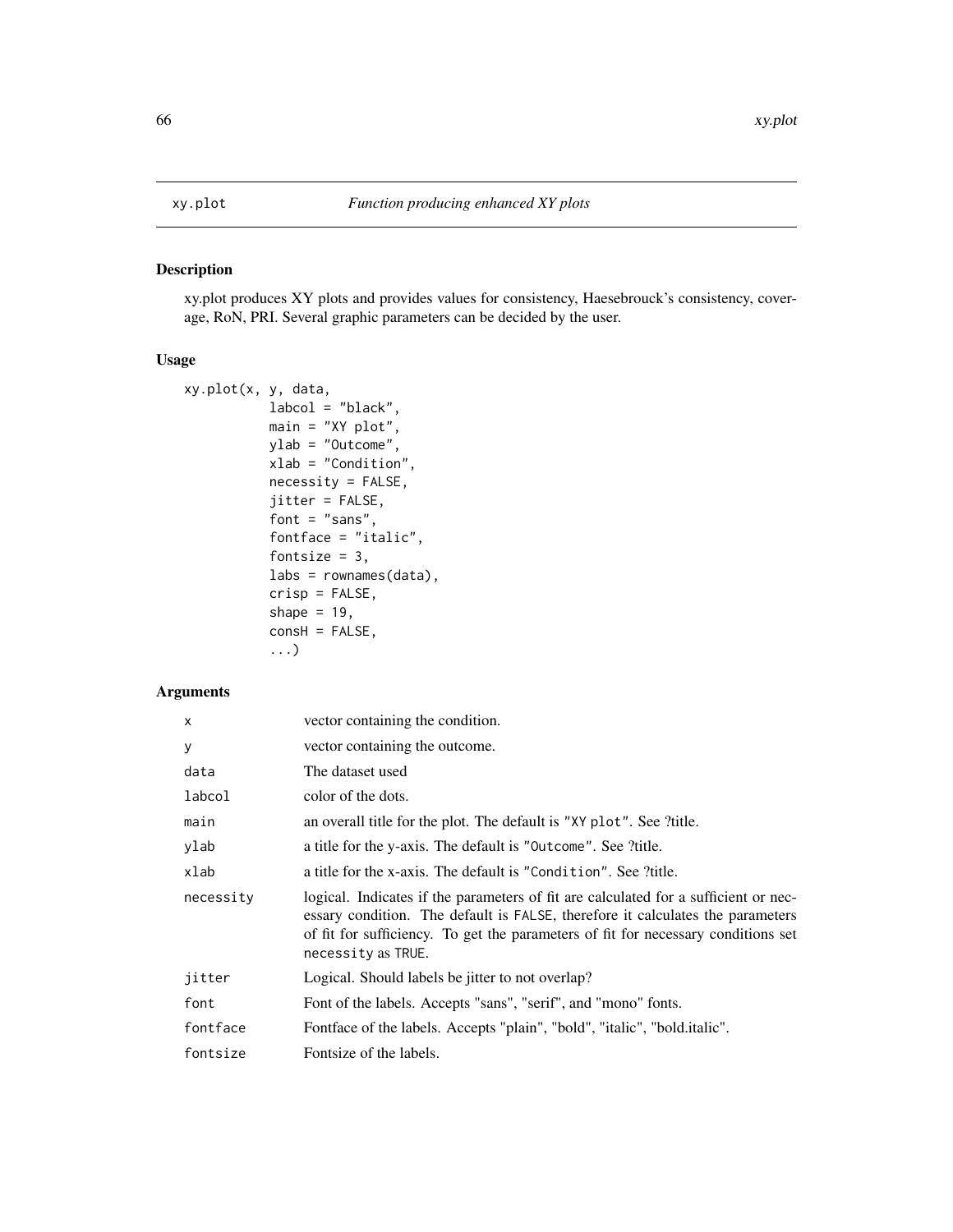#### xy.plot 67

| labs                    | the vector of case labels. The default is the rownames of the dataset. |
|-------------------------|------------------------------------------------------------------------|
| crisp                   | Logical. Should a two-by-two table for crisp sets be returned?         |
| shape                   | The shape for the markers.                                             |
| consH                   | Logical. Should Haesebrouck's consistency be printed?                  |
| $\cdot$ $\cdot$ $\cdot$ | Other internal arguments. Do not specify!                              |

# Value

It returns an enhanced XY plot.

# Author(s)

Mario Quaranta and Ioana-Elena Oana.

# References

Haesebrouck, T. (2015) Pitfalls in QCA's consistency measure. Journal of Comparative Politics 2:65-80.

Ragin, C. C. (2008) Redesigning Social Inquiry: Fuzzy Sets and Beyond. The Chicago University Press: Chicago and London.

Schneider, C. Q., Wagemann, C. (2012) Set-Theoretic Methods for the Social Sciences, Cambridge Univeristy Press: Cambridge.

#### Examples

# Load the Schneider data:

#### data(SCHF)

```
# Plot of condition EMP as necessary for outcome EXPORT with case labels
# and names for the plot and axes:
```

```
xy.plot("EMP", "EXPORT", data=SCHF, necessity = TRUE,
           main = "EMP as necessary for EXPORT", ylab = "EXPORT", xlab = "EMP")
```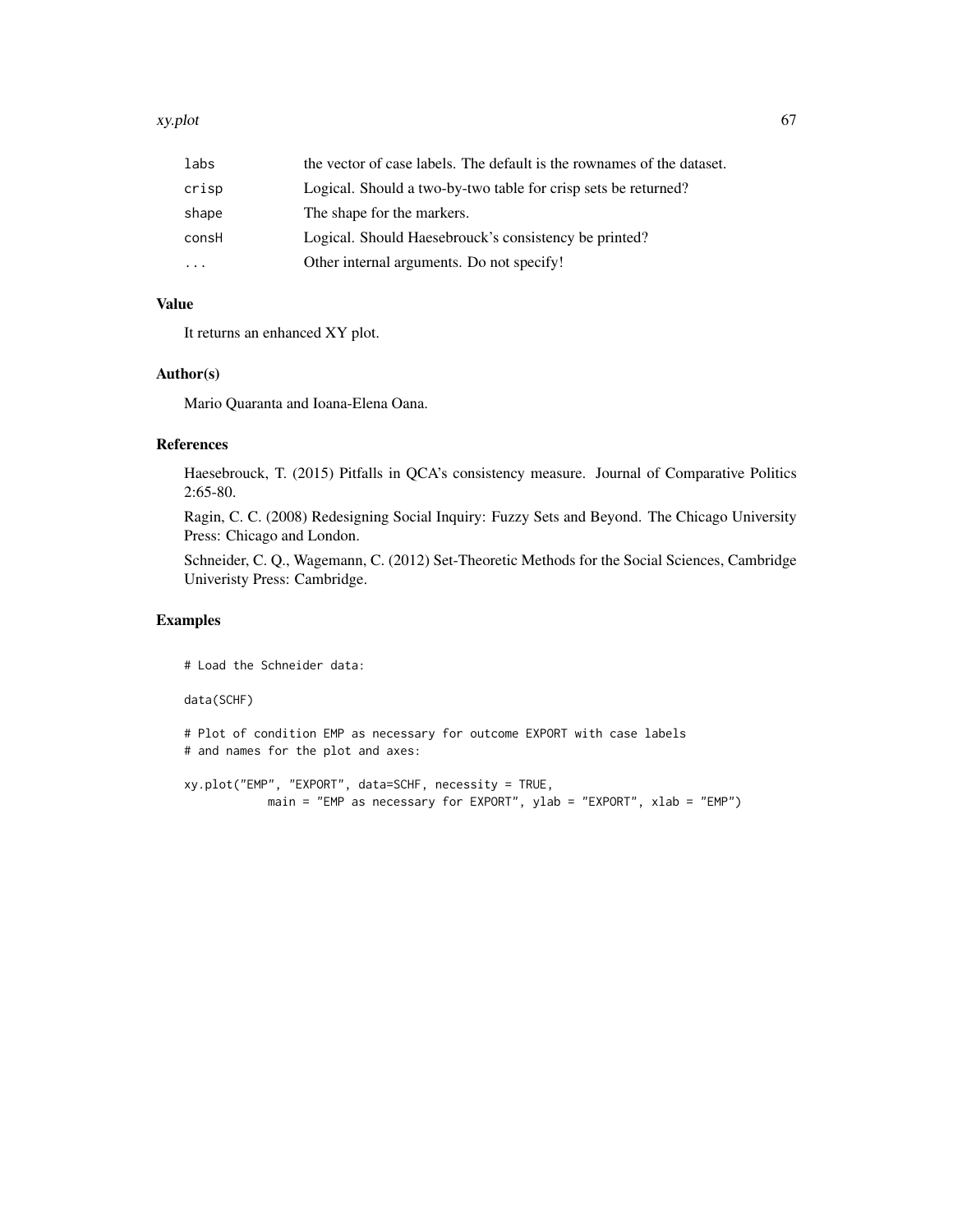# <span id="page-67-0"></span>Index

∗ QCA ambig.cases , [4](#page-3-0) cluster , [6](#page-5-0) cluster.plot , [8](#page-7-0) esa , [11](#page-10-0) LR.intersect, [22](#page-21-0) pimdata , [27](#page-26-0) pimplot , [28](#page-27-0) QCAradar , [35](#page-34-0) rob.calibrange , [36](#page-35-0) rob.cases , [39](#page-38-0) rob.corefit , [40](#page-39-0) rob.fit , [42](#page-41-0) rob.inclrange , [44](#page-43-0) rob.ncutrange , [45](#page-44-0) rob.singletest , [47](#page-46-0) rob.xyplot , [48](#page-47-0) skew.check , [55](#page-54-0) smmr , [56](#page-55-0) stargazerSol, [57](#page-56-0) stargazerTT, [59](#page-58-0) theory.evaluation , [61](#page-60-0) ∗ datasets BCMV, [5](#page-4-0) EMMF , [10](#page-9-0) FakeCS , [12](#page-11-0) FakeMV , [13](#page-12-0) FSR , [14](#page-13-0) JOBF , [17](#page-16-0) KAF , [18](#page-17-0) LIPC , [19](#page-18-0)  $LIPF, 20$  $LIPF, 20$ LIPR , [21](#page-20-0) PAYF , [24](#page-23-0) PAYR, [25](#page-24-0) PENF , [26](#page-25-0) SAMF , [50](#page-49-0) SC , [51](#page-50-0) SCHF , [52](#page-51-0)

SCHLF, [53](#page-52-0) SDC , [54](#page-53-0)  $STUF, 60$  $STUF, 60$ STUR , [61](#page-60-0) THOF , [63](#page-62-0) VISC , [64](#page-63-0) VISF , [65](#page-64-0) ∗ robustness rob.calibrange , [36](#page-35-0) rob.cases , [39](#page-38-0) rob.inclrange , [44](#page-43-0) rob.ncutrange, [45](#page-44-0) ambig.cases , [4](#page-3-0) BCMV, [5](#page-4-0) cluster , [6](#page-5-0) cluster.plot , [8](#page-7-0) EMMF , [10](#page-9-0) esa , [11](#page-10-0) FakeCS , [12](#page-11-0) FakeMV, [13](#page-12-0) FSR , [14](#page-13-0) indirectCalibration , [15](#page-14-0) intersectExp , [16](#page-15-0) JOBF , [17](#page-16-0) KAF, [18](#page-17-0) LIPC , [19](#page-18-0) LIPF,  $20$ LIPR , [21](#page-20-0) LR.intersect, [22](#page-21-0) minimize , *[7](#page-6-0)* , *[11](#page-10-0)* , *[22](#page-21-0)* , *[27](#page-26-0)* , *[30](#page-29-0)* , *[34](#page-33-0)* , *[36](#page-35-0)* , *[57](#page-56-0)* , *[62](#page-61-0)* negateExp , [23](#page-22-0)